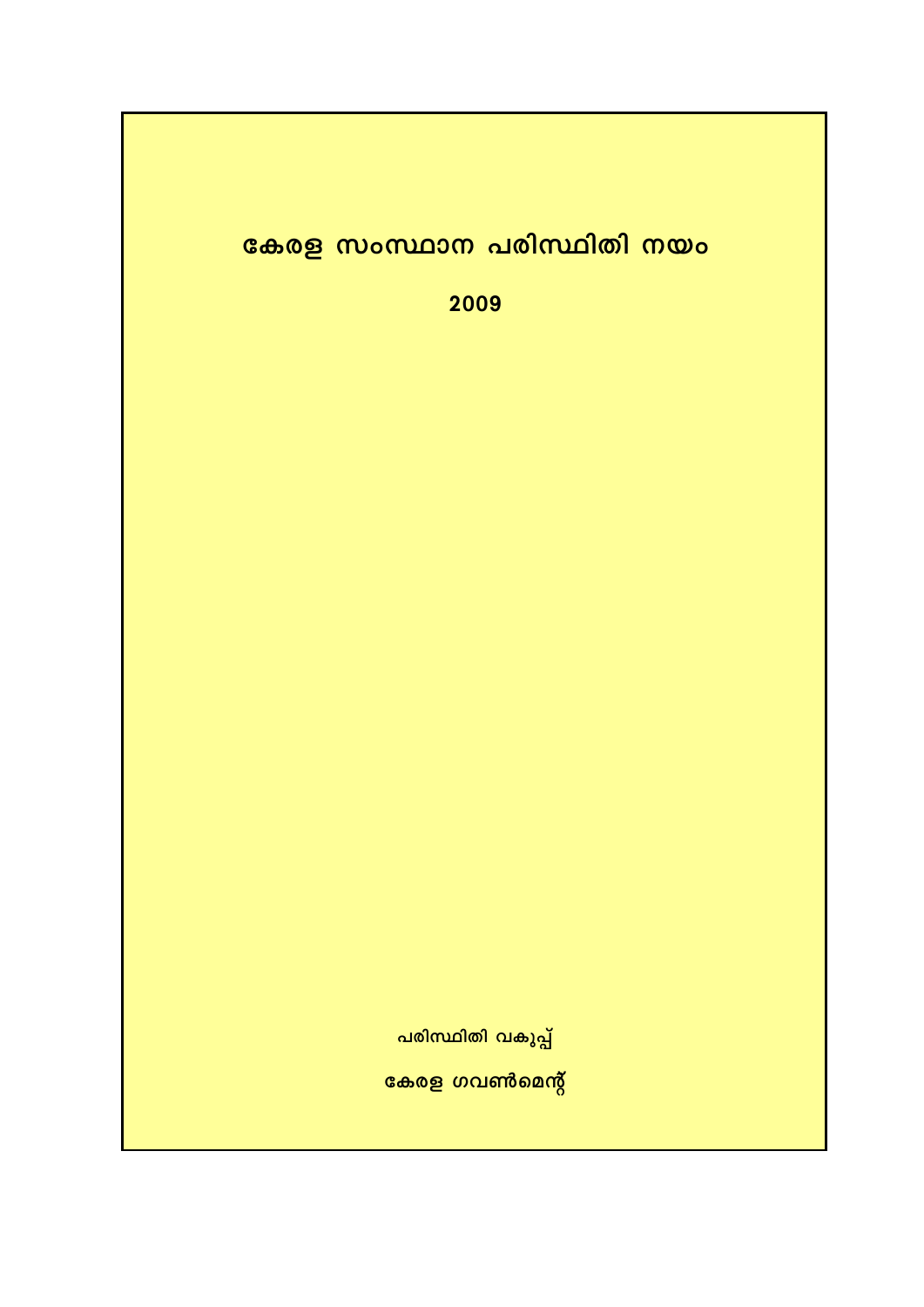

## കേരള സർക്കാർ

സംഗ്രഹം

പരിസ്ഥിതി വകുപ്പ് – സംസ്ഥാന പരിസ്ഥിതി നയം, 2009 –അംഗീകരിച്ച് ഉത്തരവ് പുറപ്പെടുവിക്കുന്നു.

# പരിസ്ഥിതി വകുപ്പ്

തീയതി, തിരുവനന്തപുരം 31.12.2009.

സ.ഉ.(കയ്യെഴുത്ത്) നം.04/09/പരി.

പരാമർശം: 1). സ.ഉ.(സാധാ) 22/07/പരി. തീയതി 04.04.2007.

2). കേരള സംസ്ഥാന ജൈവവൈവിദ്ധ്യ ബോർഡ് മെമ്പർ സെക്രട്ടറിയുടെ  $01.10.2009$  ലെ  $200/\text{q}$ 1/08/കെ.എസ്.ബി.ബി. നമ്പർ കത്ത്

#### ഉത്തരവ്

സംസ്ഥാനത്തിനുവേണ്ടി ഒരു പരിസ്ഥിതി നയം ആവിഷ്ക്കരിക്കുന്നതിനായി സർക്കാർ ഒരു കരട് പരിസ്ഥിതി നയത്തിനു രൂപം നൽകുകയും ഈ നയത്തിൻമേൽ വിവിധ പരിസ്ഥിതി പ്രവർത്തകർ, ശാസ്ത്രജ്ഞൻമാർ, പരിസ്ഥിതി മേഖലയിലെ വിദഗ്ധർ തുടങ്ങിയവരുടെ അഭിപ്രായങ്ങളും നിർദ്ദേശ്മ ങ്ങളും ആരായുകയും ചെയ്തു. ഇപ്രകാരം ലഭിച്ച നിർദ്ദേശ്ശങ്ങൾ പരിശോധിക്കുന്നതിനും പരിസ്ഥിതി നയത്തിന് അന്തിമ രൂപം നൽകുന്നതിനും വിവിധ മേഖലകളിലെ വിദഗ്ധരടങ്ങിയ ഒരു 16 അംഗ വർക്കിംഗ് ഗ്രൂപ്പ് സംസ്ഥാന ജൈവവൈവിദ്ധ്യ ബോർഡ് മെമ്പർ സെക്രട്ടറി കൺവീനറായി പരാമർശം ഒന്ന് പ്രകാരം സർക്കാർ രൂപീകരിക്കുകയുണ്ടായി. പ്രസ്തുത വർക്കിംഗ് ഗ്രൂപ്പ് വിവിധ സംഘടനകളിൽ നിന്നും ഏജൻസികളിൽ നിന്നും വകുപ്പുകളിൽ നിന്നും ലഭിച്ച നിർദ്ദേശങ്ങളും അഭിപ്രായങ്ങളും വിശദ മായി ചർച്ച ചെയ്യുകയും അതിന്റ അടിസ്ഥാനത്തിൽ പുതിയ കരട് പരിസ്ഥിതി നയത്തിന് രൂപം നൽകു കയും ചെയ്തു.

പരിസ്ഥിതി സംരക്ഷണവുമായി ബന്ധപ്പെട്ട സ്ഥാപനങ്ങൾ, പരിസ്ഥിതി പ്രവർത്തകർ, സർക്കാരിതര സംഘടനകൾ, വിദഗ്ധർ തുടങ്ങിയവരെ പങ്കെടുപ്പിച്ച് സംസ്ഥാനത്തിന്റെ വിവിധ ഭാഗങ്ങ ളിൽ വച്ച് നടത്തിയ ശിൽപ്പശാലകളിൽ പരിസ്ഥിതി നയം ചർച്ച ചെയ്യുകയുണ്ടായി. പ്രസ്തുത നയ ത്തിൻമേൽ സർക്കാർ വിവിധ വകുപ്പുകളുടെ അഭിപ്രായങ്ങളും നിർദ്ദേശങ്ങളും തേടുകയും അവ കരട് നയത്തിൽ ഉൾപ്പെടുത്തുന്നതിനായി ജൈവവൈവിദ്ധ്യ ബോർഡിന് അയച്ചു കൊടുക്കുകയും ചെയ്തു.

വിവിധ വകുപ്പുകളിൽ നിന്നും ലഭ്യമായ നിർദ്ദേശ്ശങ്ങളും അഭിപ്രായങ്ങളും ഉൾപ്പെടുത്തി നവീകരിച്ച കരട് പരിസ്ഥിതി നയം പരാമർശം രണ്ടിലെ കത്ത് പ്രകാരം കേരള സംസ്ഥാന ജൈവവൈ വിദ്ധ്യ ബോർഡ് മെമ്പർ സെക്രട്ടറി സർക്കാരിന്റെ അംഗീകാരത്തിനായി സമർപ്പിക്കുകയുണ്ടായി.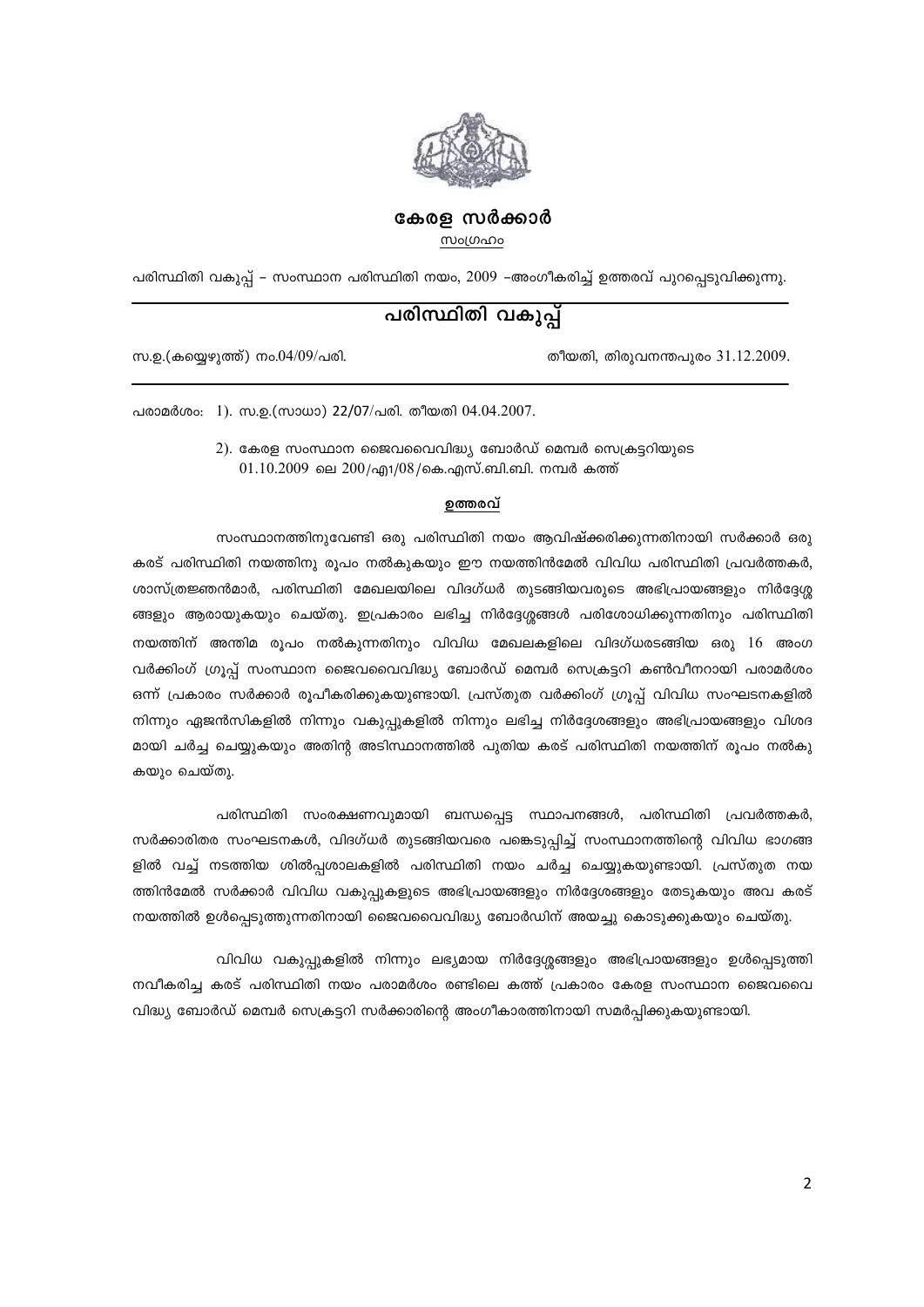സർക്കാർ ഇക്കാര്യം വിശദമായി പരിശോധിക്കുകയും ഇതിനോടനുബന്ധമായി ചേർത്തി ട്ടുള്ള സംസ്ഥാന പരിസ്ഥിതി നയം, 2009 അംഗീകരിച്ച് ഉത്തരവാകുകയും ചെയ്തു.

(ഗവർണറുടെ ഉത്തരവിൻപ്രകാരം)

സി.കെ. വിശ്വനാഥൻ സെക്രട്ടറി

ചെയർമാൻ, കേരള സംസ്ഥാന ജൈവവൈവിദ്ധ്യ ബോർഡ്, തിരുവനന്തപുരം ചെയർമാൻ, കേരള സംസ്ഥാന മലിനീകരണ നിയന്ത്രണ ബോർഡ്, തിരുവനന്തപുരം ഡയറക്ടർ, എൻവയോൺമെന്റ് മാനേജ്മെന്റ് ഏജൻസി, കേരളം, തിരുവനന്തപുരം<br>എല്ലാ പ്രിൻസിപ്പൽ സെക്രട്ടറി/ സെക്രട്ടറി/ സ്പെഷ്യൽ സെക്രട്ടറിമാർക്കും എല്ലാ ജില്ലാ കള്ക്ടർമാർക്കും/ എല്ലാ വകുപ്പധ്യക്ഷൻമാർക്കും സെ്ക്രട്ടേറിയറ്റിലെ (നിയമം/ ധനകാര്യം ഉൾ്പ്പെടെ) എല്ലാ വകുപ്പുകൾക്കും അക്കൗണ്ടന്റ് ജനറൽ (എ  $\&$  ഇ)/ ആഡിറ്റ്), കേരളം, തിരുവനന്തപുരം

പകർപ്പ്:

മുഖ്യമന്ത്രിയുടെ പ്രൈവറ്റ് സെക്രട്ടറിക്ക് ചീഫ് സെക്രട്ടറിയുടെ ജോയിന്റ് സെക്രട്ടറിക്ക് പൊതുഭരണ (എസ്.സി) വകുപ്പിന് സ്റ്റോക്ക് ഫയൽ/ ഓഫീസ് കോപ്പി

ഉത്തരവിൻപ്രകാരം

ഒപ്പ്/–

സെക്ഷൻ ഓഫീസർ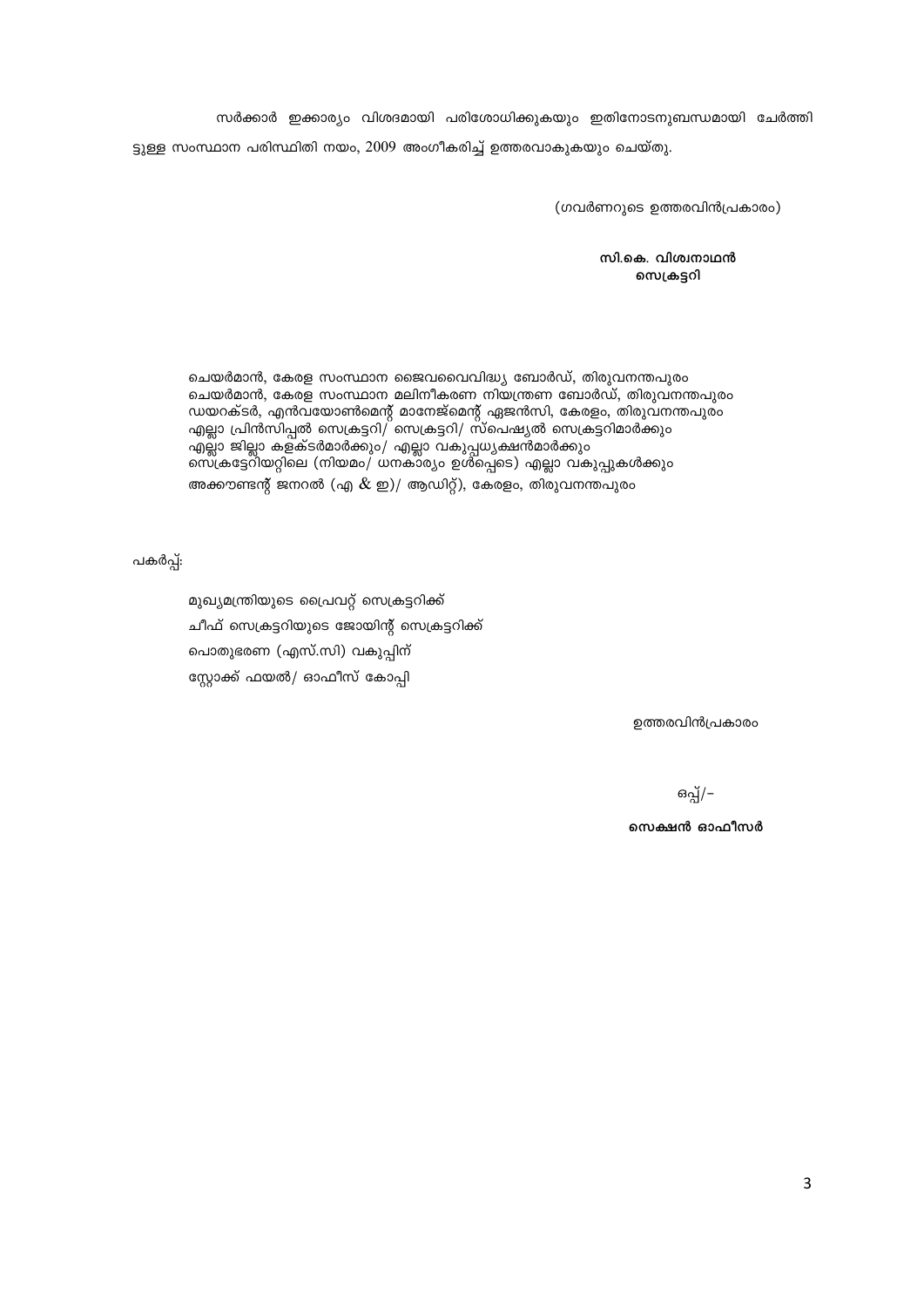| വിഭാഗം           | ഉള്ളടക്കം                                                     | പേജ്           |
|------------------|---------------------------------------------------------------|----------------|
| 1.               | മുഖവുര                                                        | 5              |
| 2.               | കേരളത്തിന്റെ പാരിസ്ഥിതിക സ്ഥിതി                               | 6              |
| 3.               | പാരിസ്ഥിതിക ഉദ്യമങ്ങൾ                                         | $\overline{7}$ |
| $\overline{4}$ . | പരിസ്ഥിതി നയത്തിന്റെ സ്ഥൂല ലക്ഷ്യങ്ങൾ                         | 12             |
| 5.               | പൊതുസമീപനം                                                    | 13             |
| 6.               | തന്ത്രങ്ങളും കർമപരിപാടികളും                                   | 14             |
|                  | തണ്ണീർത്തട ആവാസവ്യവസ്ഥ                                        |                |
| 6.1.             | നദികൾ, തടാകങ്ങൾ, ജല സംഭരണികൾ, ഭൂഗർഭജലം, മഴവെള്ളം              | 14             |
| 6.2.             | കുടിവെള്ളം                                                    | 15             |
| 6.3.             | ജലസേചനം                                                       | 15             |
| 6.4.             | കുളങ്ങൾ, തടാകങ്ങൾ, കണ്ടൽക്കാടുകൾ                              | 16             |
| 7.               | വനം, വന്യജീവി, ഫിഷറീസ്                                        | 16             |
| 8.               | കൃഷിഭൂമി സംവിധാനങ്ങൾ                                          | 18             |
| 8.1.             | പൊതുവിളകൾ                                                     | 18             |
| 8.2.             | നെൽകൃഷി                                                       | 19             |
| 8.3.             | പുരയിടകൃഷി                                                    | 19             |
| 8.4.             | ജനിതകമാറ്റം വരുത്തിയ സസ്യജാലങ്ങൾ                              | 20             |
| 9.               | തീരദേശ – സമുദ്രവിഭവങ്ങൾ                                       | 20             |
| 10.              | മൃഗസംരക്ഷണം                                                   | 21             |
| 11.              | ജൈവവൈവിദ്ധ്യ സംരക്ഷണം                                         | 22             |
| 12.              | വ്യാവസായിക വികസനം                                             | 23             |
| 13.              | ഖനനവും പാറപൊട്ടിക്കലും                                        | 24             |
| 14.              | ഊർജം                                                          | 25             |
| 15.              | പാർപ്പിടങ്ങൾ                                                  | 26             |
| 16.              | വിനോദസഞ്ചാരം                                                  | 27             |
| 17.              | ഗതാഗതം                                                        | 28             |
| 18.              | വായു, ശബ്ദ മലിനീകരണം                                          | 28             |
| 19.              | പരിസ്ഥിതി വിദ്യാഭ്യാസം, പരിശീലനം, ബോധവൽകരണം                   | 29             |
| 20.              | ഗവേഷണം, വികസനം, സാങ്കേതികവിദ്യകളുടെ പ്രചാരണം                  | 30             |
| 21.              | പദ്ധതികൾ മൂലം മാറ്റിതാമസിപ്പിക്കേണ്ടി വരുന്ന ജനങ്ങളുടെ പുനരധി | 30             |
|                  | വാസം.                                                         |                |
| 22.              | പാരിസ്ഥിതിക ഓഡിറ്റിംഗ്                                        | 31             |
| 23.              | പാരിസ്ഥിതിക സ്ഥിതി വിവര റിപ്പോർട്ട്                           | 31             |
| 24.              | നയം നടപ്പാക്കുന്നതിനുള്ള സംവിധാനങ്ങളും ഘടകങ്ങളും              | 32             |
| 24.1.            | വ്യക്തികൾ, കുടുംബങ്ങൾ                                         | 32             |
| 24.2.            | ഗ്രാമപഞ്ചായത്തുകൾ                                             | 33             |
| 24.3.            | ബ്ലോക്ക്, ജില്ലാ പഞ്ചായത്തുകൾ                                 | 33             |
| 24.4.            | സർക്കാർ വകുപ്പുകളും ഏജൻസികളും                                 | 34             |
| 24.5.            | സംസ്ഥാന പരിസ്ഥിതി വകുപ്പ്                                     | 34             |
| 24.6.            | സംസ്ഥാന, ജില്ലാ ഉപദേശക സമിതികൾ                                | 34             |
| 24.7.            | സർക്കാരിതര സംഘടനകൾ                                            | 35             |
| 24.8.            | നിയമം ശക്തിപ്പെടുത്തൽ                                         | 35             |
| 25               | സംസ്ഥാന പരിസ്ഥിതി ഫണ്ട്                                       | 35             |
|                  |                                                               |                |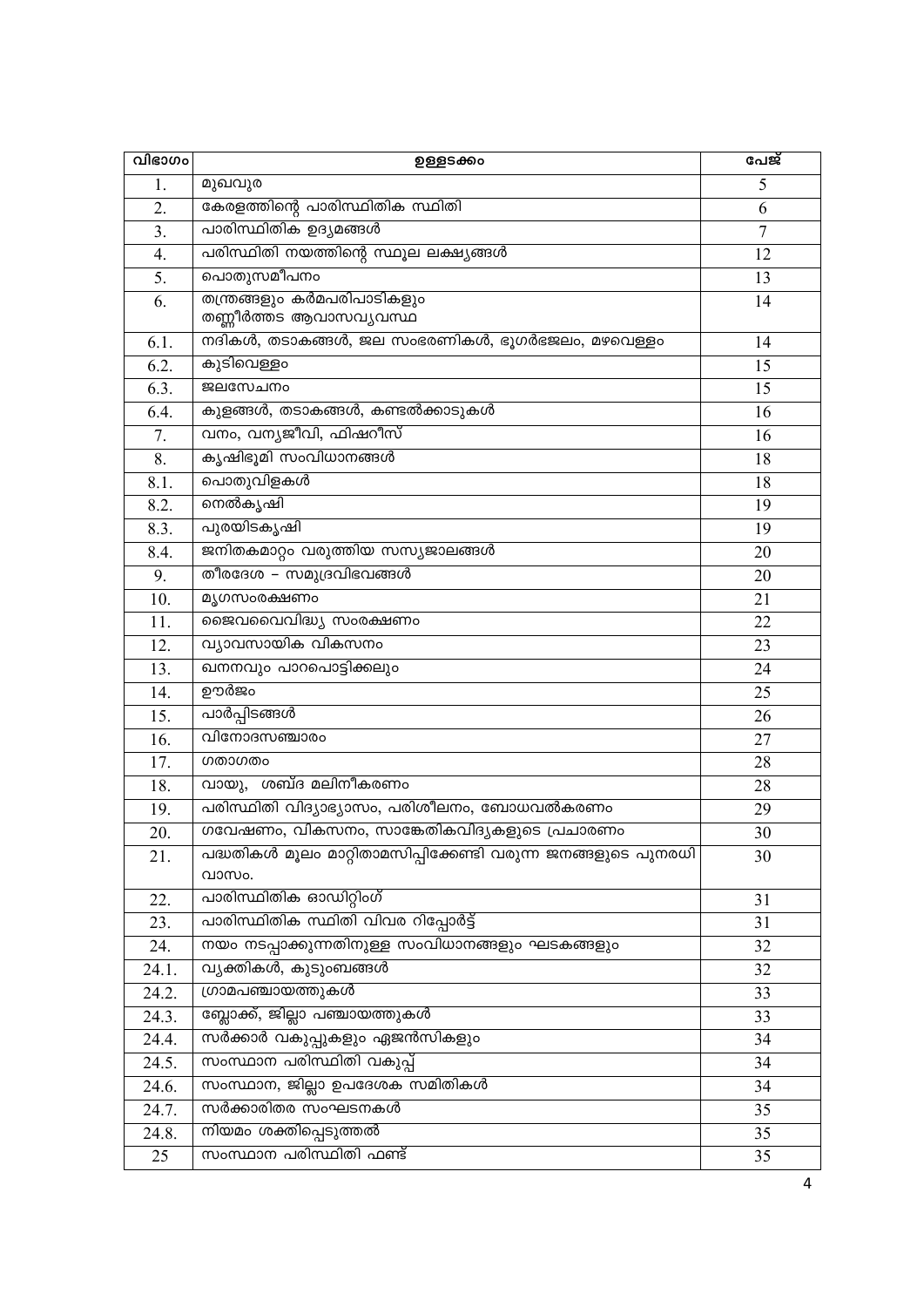#### കേരള സംസ്ഥാന പരിസ്ഥിതി നയം

#### ദർശനം

## കേരളത്തിലെ ജനങ്ങൾക്ക് ആരോഗ്യകരമായ ജീവിതം നയിക്കുന്നതിന് സംശുദ്ധമായ വായു. ജലം, മണ്ണ്, ആഹാരം എന്നിവയുടെ ലഭ്യതയും സുസ്ഥിര ഉപഭോഗവും ഉറപ്പാക്കുക.

## മുഖവുര

- $1.1.$ പരിസ്ഥിതി സംരക്ഷണത്തിന്റെ പ്രാധാന്യം അംഗീകരിച്ച ലോകത്തെ ആദ്യ ഭരണഘടനക ളിലൊന്നാണ് ഇന്ത്യൻ ഭരണഘടന. പരിസ്ഥിതി പുഷ്ടിപ്പെടുത്താനും പാരിസ്ഥിതിക ഗുണനിലവാരം സംരക്ഷിക്കാനും ഭരണകൂടം നടപടിയെടുക്കണമെന്ന് ഭരണഘടന നിർദ്ദേശിക്കുന്നു. വനം, തടാകങ്ങൾ, പുഴകൾ, വന്യജീവികൾ എന്നിവയുൾപ്പെടെയുള്ള പരിസ്ഥിതിയുടെ സഹജപ്രകൃതി സംരക്ഷിക്കുകയും മെച്ചപ്പെടുത്തുകയും ചെയ്യുകയെ ന്നത് ഓരോ പൗരന്റെയും പ്രാഥമിക കർത്തവ്യമാണെന്നും ഭരണഘടന നിഷ്ക്കർഷിക്കു <u>m)</u>.
- ഒരു ക്ഷേമ രാഷ്ട്രം കെട്ടിപ്പടുക്കുന്നതിനുള്ള ചട്ടക്കൂട് നമ്മുടെ ഭരണഘടന അവത  $1.2.$ രിപ്പിക്കുന്നു എന്നതുകൊണ്ടു തന്നെ നിശ്ചിതമായ പ്രകൃതിവിഭവങ്ങളെ ജനങ്ങളുടേയും പ്രകൃതിയുടേയും ആരോഗ്യത്തെ ദോഷകരമായി ബാധിക്കാത്ത രീതിയിൽ പരമാവധി പ്രയോജനപ്പെടുത്തേണ്ടത് അനിവാര്യമാണ്. ഇതാണ് സുസ്ഥിര വികസനം എന്ന സങ്ക ല്പത്തിന്റെ അന്തസത്ത. പ്രകൃതിവിഭവങ്ങളുടെയും ജീവസന്ധാരണ സംവിധാനങ്ങളു ടെയും മേലുള്ള സമ്മർദ്ദങ്ങളെ അതിജീവിക്കുന്നതിന് പരിസ്ഥിതി സംരക്ഷണത്തിലൂന്നി യുള്ള വികസന സമീപനം സ്വീകരിക്കേണ്ടിയിരിക്കുന്നു.
- ഭൂമിശാസ്ത്രപ്രകാരവും പാരിസ്ഥിതികമായും ഒട്ടേറെ പരിമിതികളും വൈവിധ്യവും  $1.3.$ സങ്കീർണതകളും നിറഞ്ഞ കേരളത്തിൽ വികസനവും പരിസ്ഥിതിയും തമ്മിലുള്ള പാര സ്പര്യം അവഗണിക്കപ്പെടുകയും നശിപ്പിക്കപ്പെടുകയും ചെയ്യുന്നു. ഭൂമിശാസ്ത്രപരമായ സവിശേഷതകളും കാലാവസ്ഥയും പാരിസ്ഥിതിക പ്രത്യേകതകളും കാരണം നമ്മുടെ ആവാസവ്യവസ്ഥ അതിലോലമാണ്. ജൈവ ഭൂഘടനയിൽ ലോകത്തെ ഏറ്റവും സമ്പന്ന മായ ഭൂവിഭാഗമാണ് കേരളം. ലോകത്തെ ഏറ്റവും ഉല്പാദനക്ഷമവും ജൈവവൈവിധ്യ സമ്പുഷ്ടവുമായ മൂന്ന് ആവാസ വ്യവസ്ഥകളും – ഉഷ്ണമേഖലാ മഴക്കാടുകൾ, തീര ദേശ–ശുദ്ധജല – ഓരുജലതണ്ണീർതടങ്ങൾ – കടലിലെ പവിഴപ്പുറ്റുകളും നമുക്കുണ്ട്. അൻപതു കിലോമീറ്റർ വിസ്താരത്തിൽ ഇവമൂന്നും സംക്ഷേപിക്കപ്പെട്ടിരിക്കുന്നു. സുഖ പ്രദമായ കാലാവസ്ഥ, ആറുമാസത്തിലേറെ നീളുന്ന കനത്ത മഴ, ജൈവ ഭൂപ്രകൃതി, കാര്യമായ വിഘാതങ്ങളില്ലാതെ നിലനിൽക്കുന്ന ജൈവ–മനുഷ്യവാസനൈരന്തര്യം എന്നി വയാണ് നമ്മുടെ പ്രധാന സമ്പത്ത്.
- പാരിസ്ഥിതിക–പ്രകൃതിവിഭവങ്ങളുടെ  $1.4.$ കേരളത്തിന്റെ മേൽ ദിനംപ്രതിയെന്നോണം സമ്മർദ്ദം വർദ്ധിച്ചുവരികയാണ്. ഉയർന്ന സാക്ഷരതാനിരക്ക്, സാമ്പത്തിക–സാമൂഹിക– രാഷ്ട്രീയ– സാംസ്ക്കാരിക സവിശേഷതകൾ, വർദ്ധിച്ച ജനസാന്ദ്രത എന്നിവ പാരിസ്ഥി തികാഘാതം വർധിക്കുന്നതിന് കാരണമാകുന്നു. ഇതിന്റെ പ്രത്യാഘാതങ്ങൾ നാൾ കഴി യുന്തോറും പ്രകടമാകുന്നു. ഈ തലമുറയുടെയും വരും തലമുറകളുടേയും ജീവിതാവ ശ്യങ്ങൾ നിറവേറ്റുന്നതിനുള്ള പരിസ്ഥിതിയുടെ ശേഷി നശിപ്പിക്കുന്ന തരത്തിൽ അത് മാറാതെ നോക്കേണ്ട കർത്തവ്യം നമുക്കുണ്ട്. ഈ സാഹചര്യത്തിൽ വികസനപ്രവർത്ത നങ്ങൾ വഴി നമുക്കുണ്ടായ പരിമിതികൾ കണക്കിലെടുത്ത് പ്രകൃതിവിഭവസംരക്ഷണ ത്തിന് കൂടുതൽ ഊന്നൽ നൽകുന്ന സുസ്ഥിര വികസന സമീപനം സ്വീകരിക്കാൻ നാം തയ്യാറാകേണ്ടത് അനിവാര്യമായിരിക്കുന്നു.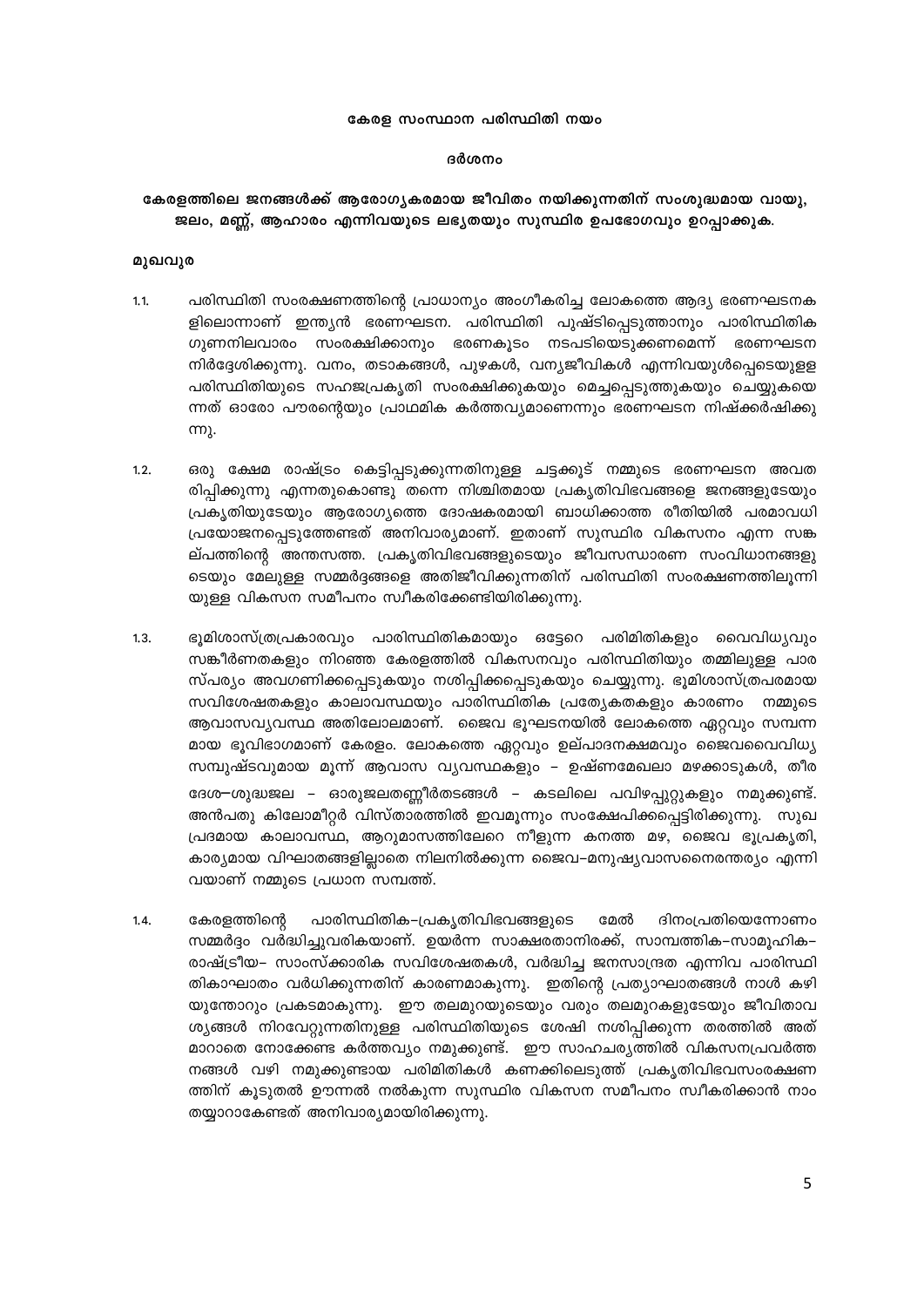- വികസന പ്രക്രിയയിൽ പാരിസ്ഥിതിക പരിഗണനകൾക്ക് മുൻഗണന നൽകേണ്ടതിന്റെ  $1.5.$ ആവശ്യകത കണക്കിലെടുത്ത് അതിനുള്ള മാർഗരേഖകൾ ഉൾപ്പെടുത്തി ഭാരതസർക്കാർ 1992–ൽ പരിസ്ഥിതിയും വികസനവും സംബന്ധിച്ച ദേശീയ സംരക്ഷണ തന്ത്രവും mogonologic (National Conservation Strategy and Policy Statement on Environment and Development) ആവിഷ്കരിക്കുകയുണ്ടായി. പ്രസ്തുത ദേശീയ തന്ത്രങ്ങൾക്കും നയങ്ങൾക്കും അനുപൂരകമായി ഒരു സംസ്ഥാന നയം ആവിഷ്കരിക്കേണ്ടതുണ്ട്.
- $1.6.$ വനം, ജലം, കൃഷി എന്നീ മേഖലകളിൽ നയരൂപീകരണം നടത്തുന്ന പ്രക്രിയയിലാണ് സംസ്ഥാനസർക്കാർ. അതതുമേഖലകളിൽ സുസ്ഥിരവികസനം സാധ്യമാക്കുന്നതിനുള്ള മുന്നോട്ടു കർമപരിപാടികളും ഈ നയപ്രഖ്യാപനങ്ങൾ വയ്ക്കുന്നു തന്ത്രങ്ങളും വെങ്കിലും പരിസ്ഥിതി പ്രശ്നങ്ങൾ അഭിമുഖീകരിക്കുന്നതിനുള്ള സമഗ്രമായ നയരൂപീക രണം ഇനിയും ഉണ്ടായിട്ടില്ല. അതുകൊണ്ട് ഈ പരിസ്ഥിതിനയം എല്ലാ മേഖലകളിലു മുള്ള പാരിസ്ഥിതിക പ്രശ്നങ്ങളെ അഭിമുഖീകരിക്കുന്നതിനുള്ള തന്ത്രങ്ങളും കർമപരിപാ ടികളും മുന്നോട്ടുവയ്ക്കുന്നു.
- $1.7.$ കേരളത്തിന്റെ പ്രാദേശിക പ്രത്യേകതകൾ കണക്കിലെടുത്ത് പ്രകൃതിവിഭവങ്ങളെ വികസനപ്രവർത്തനങ്ങൾ സംരക്ഷിക്കുന്ന തരത്തിൽ പുന:ക്രമീകരിക്കുക വഴി സുസ്ഥിരവികസനം കൈവരിക്കുന്നതിന് അനുയോജ്യമായ വിധത്തിലാണ് ഈ നയം രുപകൽപന ചെയ്തിരിക്കുന്നത്.
- സംസ്ഥാനത്തെ ഓരോ വ്യക്തിയുടെയും ജീവിത ഗുണനിലവാരം പരമാവധി ഉയർത്തുക  $1.8.$ എന്ന ലക്ഷ്യത്തോടെ ഒരേസമയം പരിസ്ഥിതി സംരക്ഷണവും വികസനവും സാധ്യമാ ക്കുന്നതിനും പ്രകൃതിവിഭവസമ്പത്ത് വർധിപ്പിക്കുന്നതിനും പാരിസ്ഥിതികനാശം പരമാ വധി കുറച്ച് സംസ്ഥാനത്തിന്റെ സാമ്പത്തികനില കെട്ടിപ്പടുക്കുന്നതിനുമുള്ള രൂപരേഖ യാണ് ഈ നയരേഖ മുന്നോട്ടുവയ്ക്കുന്നത്.

## 2. കേരളത്തിന്റെ പാരിസ്ഥിതിക സ്ഥിതി

ആകെ 38,863 ചതുരശ്രകിലോമീറ്റർ വിസ്തൃതി, മൂന്നുകോടിയിലേറെ ജനങ്ങൾ, സുദീർഘമായ കടലോരം, കടലോരത്തോട് ചേർന്നുള്ള കായലുകൾ, പശ്ചിമഘട്ടങ്ങളിലെ ജലാർദ്രമായ ഉഷ്ണ മേഖലാവനങ്ങൾ, അത്യധികം നിമ്നോന്നതമായ ഭൂതലം, സമശീതോഷ്ണകാലാവസ്ഥ ഇവയെല്ലാമാണ് കേരളത്തെ സവിശേഷമായ ഭുവിഭാഗവും ആവാസവ്യവസ്ഥയുമായി നില നിർത്തുന്നത്. ഉയർന്ന സാക്ഷരതാനിലവാരമുള്ളവരാണ് ജനങ്ങൾ. ആരോഗ്യരക്ഷ, പോഷകാ ഹാരം, വ്യക്തിശുചിത്വം തുടങ്ങിയവയിലുള്ള നിഷ്ഠ കാരണം വർധിച്ച ജീവിതായുസ്സ്, കുറഞ്ഞ ശിശുമരണനിരക്ക് എന്നിങ്ങനെ നേട്ടങ്ങൾ അനേകം. എന്നാൽ ശരിയായ പരിസ്ഥിതി പരിഗണന കളിലാതെ നടപ്പാക്കിയ വികസനപ്രവർത്തനങ്ങൾ കേരളത്തിന്റെ പരിസ്ഥിതിയിലുണ്ടാക്കിയ പ്രത്യാഘാതങ്ങൾ ഏറെയാണ്. അവയിൽ പ്രധാനപ്പെട്ടവ ചുവടെ ചേർക്കുന്നു.

- വനനഷ്ടവും ശോഷണവും: പശ്ചിമഘട്ടത്തിൽ വനങ്ങൾ അതിവേഗം നശിപ്പിക്കപ്പെടുക  $2.1.$ യാണ്. ആവാസവ്യവസ്ഥയുടെ അടിത്തറയിളക്കും വിധം ജൈവവൈവിധ്യം ശോഷി ക്കുന്നു; പ്രത്യേകിച്ചും പ്രധാനമായ നമ്മുടെ സസ്യജന്തുസമ്പത്ത്. ഈ പ്രവണതമുലം നമ്മുടെ നദികളിലേയും മറ്റുതണ്ണീർതടങ്ങളിലേയും ജലലഭ്യത അതിവേഗം കുറയുന്നു; മണ്ണിടിയുന്നു; ജലസംഭരണികളിൽ എക്കൽ നിറയുന്നു.
- <mark>നശിക്കുന്ന കണ്ടൽക്കാടുകൾ</mark>: ലോകത്ത് ഏറ്റവുമധികം ഉല്പാദനക്ഷമമായ ആവാസവ്യ  $2.2.$ സ്ഥയാണ് കണ്ടൽക്കാടുകൾ. കേരളത്തിൽ അത് ഉത്തരജില്ലകളിലെ ഏതാനും പ്രദേശത്ത് മാത്രമായി ചുരുങ്ങിയിരിക്കുന്നു. അവശേഷിക്കുന്ന തുണ്ടു കണ്ടൽക്കാടുകളും വൻനാശ ഭീഷണി നേരിടുന്നു–പ്രത്യേകിച്ചും ഇന്ന് വ്യാപകമായി വരുന്ന വിനോദ–ഭവനനിർമാണ വ്യ വസായപദ്ധതികളിലൂടെ. ഇത് സംസ്ഥാനത്തിന്റെ മത്സ്യസമ്പത്തിന് വിനാശകരമാണെന്ന് നാം തിരിച്ചറിഞ്ഞിട്ടുണ്ട്. എന്നാൽ അതിനെ നേരിടുന്നതിന് ആവശ്യമായ നടപടികൾ ഉണ്ടാ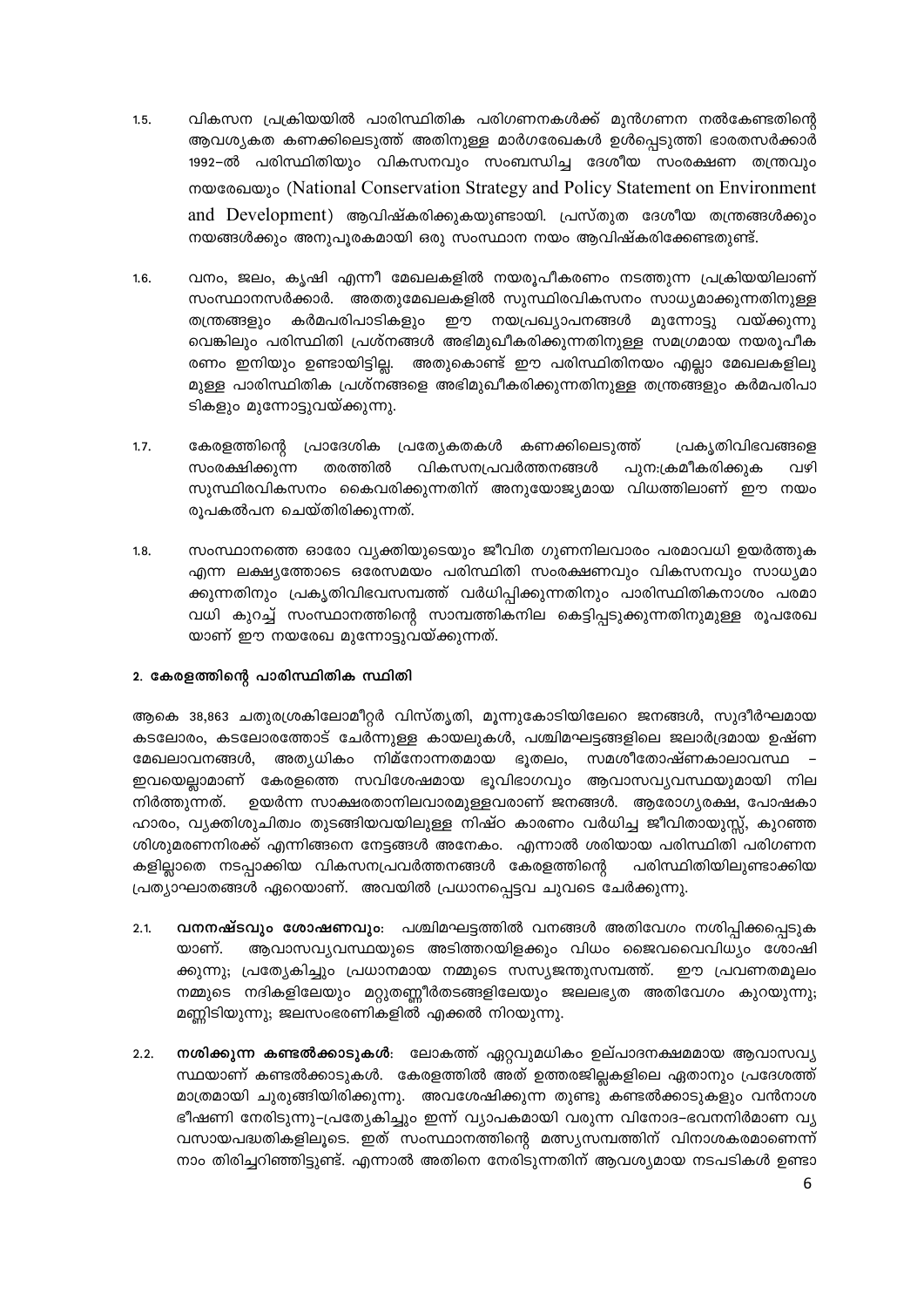യിട്ടില്ല. വിവിധമേഖലകളിലെ വികസനപ്രവർത്തനങ്ങൾ സംയോജിപ്പിക്കേണ്ടതിന്റെ ആവ ശ്യകത വ്യക്തമാക്കുന്ന മികച്ച ഒരുദാഹരണമാണിത്.

- $2.3.$ നാശഭീഷണി നേരിടുന്ന തീരദേശം: വിനോദസഞ്ചാരം ഉൾപ്പടെയുള്ള മേഖലകളുടെ സമ്മർദ്ദം മൂലം കടലോരം നശിക്കുന്നു. മത്സ്യത്തൊഴിലാളി കോളനികളിൽ ശൗചാലയ ങ്ങളുടെയും, ഓടകളുടേയും അഭാവംമൂലം മലിനീകരണം വർധിക്കുന്നു. നഗരമാലിന്യ ങ്ങളും അമിതമായ ജനസാന്ദ്രതയും കടലോരത്തെ നാശോന്മുഖമാക്കുന്നു. കടലിന്റെ ആവാസവ്യവസ്ഥയേയും മത്സ്യത്തൊഴിലാളികളുടെ ഉപജീവനമാർഗത്തെയും ദോഷകര മായി ബാധിക്കാത്തതരത്തിലുളള ഒരു പരിഹാര ഇടപെടൽ അടിയന്തിരാവശ്യമായി മാറിയി ഒപ്പം സമുദ്രജലസമ്പത്ത് മെച്ചപ്പെടുത്തുന്നതിനുളള സംരക്ഷണ പ്രവർത്തന രിക്കുന്നു. ങ്ങൾക്കും പ്രാധാന്യം നൽകേണ്ടതുണ്ട്.
- $2.4.$ **വർധിക്കുന്ന മണൽ–കളിമൺ ഖനനം**: നദികൾ, നദീതടങ്ങൾ, വയലുകൾ എന്നിവിടങ്ങ ളിലെ മണൽ–കളിമൺ ഖനനം വൻതോതിലുളള പരിസ്ഥിതി നശീകരണത്തിനു വഴിയൊരു ക്കുന്നു എന്നു മാത്രമല്ല, അത് ക്രമേണ നമ്മുടെ ഭക്ഷ്യ–ജലസുരക്ഷയെ അപകടപ്പെടുത്തു കയും ചെയ്യുന്നു. ജില്ലാ ഭരണകൂടത്തിന്റെയും പോലീസിന്റെയും ഇടപെടൽ വഴി അത് നിയന്ത്രിക്കുന്നതിനുളള ശ്രമങ്ങൾ വേണ്ടത്ര ഫലപ്രദമായിട്ടില്ല. മണലൂറ്റ് പ്രാധാനമായും കെട്ടിടനിർമാണമേഖലയ്ക്ക് വേണ്ടിയാണെന്ന കാര്യം അംഗീകരിച്ചേതീരൂ. കേരളത്തിൽ കെട്ടിടനിർമാണമേഖലയിലുണ്ടായ വളർച്ച സാമ്പത്തികരംഗത്ത് ചില നേട്ടങ്ങൾക്കിടയാക്കി യുണ്ട്. എന്നാൽ അത് നമ്മുടെ ജല, ഭക്ഷ്യ സ്രോതസ്സുകളെ വീണ്ടെടുക്കാനാവാത്തവിധം നശിപ്പിക്കുകയും ചെയ്തു. അതുകൊണ്ടുതന്നെ അതും ഫലപ്രദമായി നിയന്ത്രിക്കേണ്ടതു ണ്ട്. കേരളത്തിന് അതിന്റെ കുന്നുകളും പാറകളും അതിവേഗം നഷ്ടപ്പെട്ടുകൊണ്ടിരിക്കു കയാണ്. അത് തടയാൻ അടിയന്തിര നടപടികൾ ആവശ്യമാണ്.
- ശുദ്ധജല, സമുദ്രജല ജീവി സമ്പത്തുകൾ:  $2.5.$ ആവാസ വ്യവസ്ഥയുടെ നശീകരണവും അമിത ചൂഷണവും മൂലം കേരളത്തിന്റെ ഈ അമൂല്യ സമ്പത്തുകൾ അതിവേഗം നശിക്കു കയാണ്. കയറ്റുമതി വ്യവസായത്തിന്റെ വളർച്ചയും അതിന് ഒരു കാരണമാണ്. മനുഷ്യ ഇട പെടലുകളും നിർമാണ പ്രവർത്തനങ്ങളും വഴിയുണ്ടാകുന്ന മലിനീകരണവും നികത്തൽ പ്രവണതയും തടഞ്ഞ് മത്സ്യസമ്പത്തിന്റെ ആവാസകേന്ദ്രങ്ങളെ സംരക്ഷിക്കുന്നതിനുള്ള ശ്രമം ആവശ്യമാണ്. ജനങ്ങളുടെ ഉപജീവനമാർഗത്തിന്റെയും കയറ്റുമതി വ്യവസായത്തി ന്റെയും സ്രോതസ്സ് എന്ന നിലയിൽ മത്സ്യവകുപ്പിന്റെയും ബന്ധപ്പെട്ട മേഖലകളുടെയും സഹകരണത്തോടെ ഈ രംഗത്ത് ഗൗരവതരമായ സംരക്ഷണ–മാനേജ്മെന്റ് തന്ത്രങ്ങൾ ആവിഷ്ക്കരിക്കേണ്ടതാണ്.
- $2.6.$ **വയൽ സംരക്ഷണം** : നെൽപ്പാടങ്ങൾ നാണ്യ വിളകൾക്കും കെട്ടിട നിർമാണത്തിനും മറ്റു മായി പരിവർത്തനം ചെയ്തതുമൂലം ഭക്ഷ്യോല്പാദനത്തിൽ സംസ്ഥാനത്ത് വൻകുറവ് സംഭവിച്ചിരിക്കുകയാണ്. 1971 നുശേഷം, 30 വർഷത്തിനിടയിൽ ഏതാണ്ട് അഞ്ചുലക്ഷം ഹെക്ടർ വയലാണ് ഇത്തരത്തിൽ ഇല്ലാതായത്. ഇത് തികച്ചും ആശങ്കാജനകമാണ്. ഭൂഗർഭ ജലത്തിന്റെ പ്രധാന പ്രഭവസ്ഥാനമായ വയലുകൾ നികന്നതോടെ ജലലഭ്യതയെയും അത് പ്രതികുലമായി ബാധിച്ചു. അതുകൊണ്ട് വയലുകൾ സംരക്ഷിക്കുന്നതിനും പുനരുജ്ജീവി പ്പിക്കുന്നതിനും ഉയർന്ന പരിഗണന നൽകേണ്ടതാണ്.
- $2.7.$ . നദികളുടെ ശോഷണം : മണലൂറ്റ്, കയ്യേറ്റം, വ്യവസായസ്ഥാപനങ്ങൾ നടത്തുന്ന അമിത ചൂഷണം, തോട്ടങ്ങളിൽ നിന്നുള്ള രാസവസ്തുക്കൾ മൂലമുള്ള മലിനീകരണം, നഗരങ്ങ ളിൽ നിന്നും വ്യവസായങ്ങളിൽ നിന്നുമുള്ള ഖര–ദ്രവ മാലിനൃങ്ങൾ തുടങ്ങിയവയിലൂടെ കേരളത്തിലെ നദികളുടെ ആവാസവ്യവസ്ഥ ക്ഷയിച്ചിരിക്കുന്നു. പ്രാദേശിക സർക്കാരു കൾ, സ്വയംസഹായ സംഘങ്ങൾ, സ്കൂളുകൾ, കോളേജുകൾ തുടങ്ങിയവയുടെ സഹകര ണത്തോടെ കേരളത്തിലെ നദീതടങ്ങൾ പുനരുദ്ധരിക്കുന്നതിനുള്ള പ്രവർത്തനം പ്രഥമ പരി ഗണന നൽകി നടപ്പാക്കേണ്ടതാണ്. നദികളെ സംരക്ഷിക്കുന്നതിനും ആരോഗൃകരമായി പരിപാലിക്കുന്നതിനും ആവശ്യമായ നിയമങ്ങളും ചട്ടങ്ങളും നിർമിക്കേണ്ടതുണ്ട്.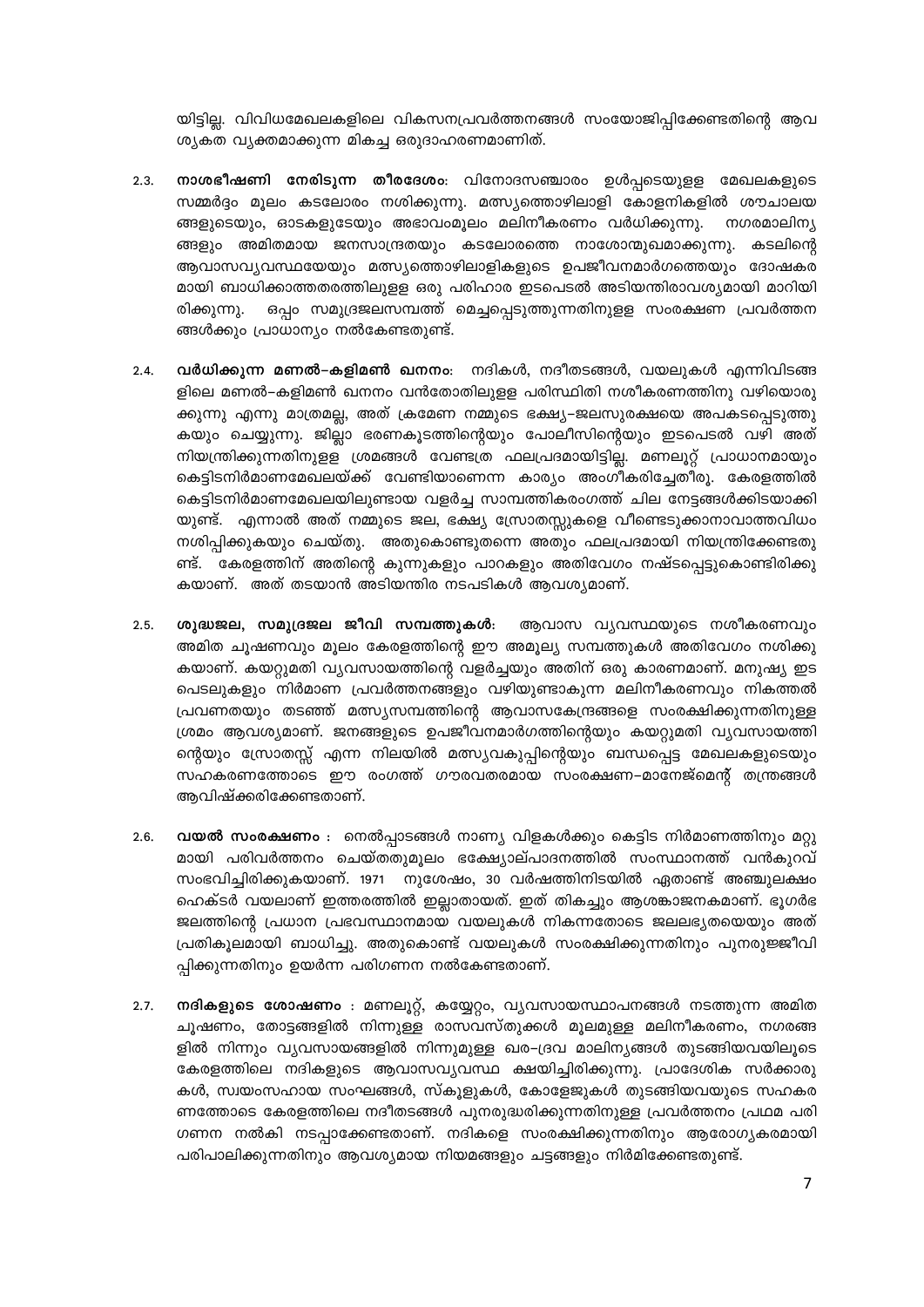- വർധിക്കുന്ന ജലക്ഷാമം: കേരളത്തിൽ ഏറ്റവുമധികം ദുരുപയോഗം ചെയ്യപ്പെടുന്ന വിഭവ  $2.8.$ മാണ് ജലം. അതിന്റെ പേരിൽ സംസ്ഥാനത്തിനുള്ളിലും സംസ്ഥാനങ്ങൾ തമ്മിലുമുള്ള സംഘർഷങ്ങൾ വളർന്നുകൊണ്ടിരിക്കുന്നു. മികച്ച വർഷപാതം കണക്കിലെടുക്കുമ്പോൾ കാര്യത്തിൽ മിച്ച സംസ്ഥാനമാകേണ്ട കേരളത്തിൽ മിക്ക നദികളും ജലത്തിന്റെ വേനൽക്കാലത്ത് വറ്റിവരളുന്ന കാഴ്ചയാണ് ഇന്ന് കാണുന്നത്. വീട്ടാവശ്യങ്ങൾക്കും വ്യവ സായത്തിനും വേണ്ടി നടക്കുന്ന അമിതമായ ജലചൂഷണവും വ്യാവസായിക മലിനീകരണ വുമാണ് ശുദ്ധജല ലഭ്യതയ്ക്ക് ഭീഷണി ഉയർത്തുന്ന മറ്റു ഘടകങ്ങൾ.
- കൃഷിയിടങ്ങളുടെ ഉല്പാദനക്ഷമയിലുണ്ടാകുന്ന കുറവ് : കാർഷിക മേഖലയിൽ ഇന്നുള്ള  $2.9.$ പ്രതിസന്ധികൾക്ക് ഒരു പ്രധാന കാരണം കൃഷി ഭൂമികളുടെ വൃദ്ധിക്ഷയമാണ്. രാസവള ങ്ങളും കീടനാശിനികളും ഉപയോഗിച്ചുള്ള ആധുനിക ഊർജ്ജിതകൃഷിരീതികൾ മൂലം മണ്ണിന്റെ ആരോഗ്യം നശിക്കുന്നു. യഥാസമയം വെള്ളം കിട്ടാത്ത അവസ്ഥയും നല്ല വിത്തുകളുടെ അഭാവവും മണ്ണിൽ ജൈവ നിക്ഷേപത്തിന്റെ കുറവും നമ്മുടെ കൃഷിയിട ങ്ങളിൽ ഉല്പാദനക്ഷമത ക്ഷയിക്കാൻ ഇടയാക്കിയിരിക്കുന്നു.
- 2.10. വർധിക്കുന്ന വായു, ജല, മണ്ണ് മലിനീകരണം : ഉല്പാദനക്ഷമതാ വർധനവിന്റെ പേരിൽ മണ്ണിലേക്ക് തള്ളുന്ന ടൺ കണക്കിന് രാസവളങ്ങളും വിളകളെ സംരക്ഷിക്കാനെന്ന ന്യായേന യാതൊരു നിയന്ത്രണവുമില്ലാതെ ഉപയോഗിക്കുന്ന കീടനാശിനികളും (നിരോധി ക്കപ്പെട്ടവ പോലും) ഗുരുതരമായ ആശങ്കകൾ ജനിപ്പിക്കുന്നതാണ്. ഇതിന്റെ ഫലമായി നമ്മുടെ മിക്ക ഭക്ഷ്യവിഭവങ്ങളും വെള്ളവും പലതരത്തിൽ ദുഷിച്ചിരിക്കുന്നതായി വിശകല നത്തിൽ തെളിഞ്ഞിട്ടുണ്ട്. ശീതള പാനീയങ്ങളിലും കുപ്പിവെള്ളത്തിലും അടുത്തയിടെ കണ്ടെത്തിയ വിഷാംശം ഈ അവസ്ഥയുടെ ഗൗരവം ബോദ്ധ്യപ്പെടുത്തുന്നതാണ്.
- 2.11. **ഖരമാലിന്യം എന്ന വിപത്ത്** : ഖരമാലിന്യങ്ങൾ സംസ്ഥാനത്ത് എമ്പാടും തീരാ വിപ ത്തായി മാറിക്കൊണ്ടിരിക്കുന്നു. അതിനെ നിയന്ത്രിക്കാനുള്ള പ്രവർത്തനങ്ങൾ പല തലങ്ങ ളിൽ നടക്കുന്നുണ്ടെങ്കിലും മിക്ക പഞ്ചായത്തുകളും നഗരസഭകളും തങ്ങളുടെ പ്രദേശത്തെ വീടുകളിൽ നിന്നും സ്ഥാപനങ്ങളിൽ നിന്നും പുറന്തള്ളുന്ന ഖരമാലിന്യങ്ങൾ നിർമാർജനം ചെയ്യാനാവാതെ കുഴങ്ങുകയാണ്. പ്ലാസ്റ്റിക് പാഴ് വസ്തുക്കൾ, പ്രത്യേകിച്ചും ബാഗുകൾ, കപ്പുകൾ, പ്ലേറ്റുകൾ മുതലായവ ഉപയോഗിച്ച ശേഷം പൊതുസ്ഥലത്ത് കൊണ്ടുതള്ളുന്നത് ചിക്കുൻഗുനിയ, ഡെങ്കു തുടങ്ങിയ മാരകമായ ആരോഗ്യപ്രശ്നങ്ങൾക്കു വഴിയൊരുക്കു ന്നു. ഇത്തരം വസ്തുക്കളുടെ ഉപഭോഗം നമ്മുടെ സമൂഹത്തിൽ നിന്ന് ഘട്ടം ഘട്ടമായി ഉന്മൂലനം ചെയ്യാൻ പ്രത്യേക പരിശ്രമവും ബോധവൽക്കരണവും ആവശ്യമാണ്.
- 2.12. വ്യാവസായിക മലിനീകരണം വർധിക്കുന്ന ഭീഷണികൾ : വർധിച്ചുവരുന്ന വ്യാവസാ യിക മലിനീകരണം, പ്രത്യേകിച്ചും എറണാകുളം (ഏലൂർ – ഇടയാർ), പാലക്കാട് (പ്ലാച്ചിമട – കഞ്ചിക്കോട്) ജില്ലകളിലെ വ്യവസായ എസ്റ്റേറ്റുകളിൽ, ജനജീവിതം ദുസ്സഹമാക്കിയിരി ക്കുന്നു. മണ്ണിലും പുഴയിലും വായുവിലും കലർന്ന ഇത്തരം വ്യാവസായിക മാലിന്യങ്ങൾ നമ്മുടെ ഭക്ഷ്യശൃംഖലയിൽ കടന്നുകയറിയതായി കണ്ടെത്തിയിട്ടുണ്ട്. ഭക്ഷ്യവസ്തുക്ക ളിലും മനുഷ്യരക്തത്തിലും ഇവയുടെ വിഷാംശം കണ്ടെത്തുകയും ചെയ്തു. ഏലൂർ – എടയാർ വ്യവസായ മേഖലയിൽ കാൻസർ ഉൾപ്പെടെയുള്ള അനേകം മാരകരോഗങ്ങൾ വ്യാപകമായതായി റിപ്പോർട്ടുണ്ട്. ഇതിനുള്ള പരിഹാരമാർഗങ്ങൾ ആരായുന്നതിനൊപ്പം ഇതിന്റെ ദുരന്തഫലം അനുഭവിക്കുന്നവരുടെ പ്രശ്നങ്ങൾ പരിഹരിക്കുന്നതിനുള്ള നയ ങ്ങളും ആവിഷ്ക്കരിക്കേണ്ടതുണ്ട്.
- 2.13. **ഇലക്ട്രോണിക് മാലിന്യ വിപത്ത്** : വിവരസാങ്കേതിക വിദ്യ, ഇലക്ട്രോണിക് വ്യവസായ ങ്ങളിൽ നിന്നുള്ള അവശിഷ്ടങ്ങൾ, അതിവേഗം പരിഹാരം കാണേണ്ട ഗുരുതരമായ വിപ ത്തായി മാറിക്കൊണ്ടിരിക്കുന്നു. സുപ്രീം കോടതിയുടെ ഇടപെടൽ ഉണ്ടായിട്ടും ഇത്തരം മാരകമായ പാഴ് വസ്തുക്കളുയർത്തുന്ന പ്രശ്നങ്ങൾ ഇല്ലാതാക്കാൻ കേരളത്തിന് കഴിഞ്ഞി ടില്ല. പൊതുജനസംഘങ്ങളുടെ പങ്കാളിത്തത്തോടെയുള്ള കൂട്ടായ പരിശ്രമത്തിലൂടെ മാത്രമേ ഈ വിപത്തിന് പരിഹാരം കാണാൻ കഴിയൂ എന്നാണ് ഇത് സൂചിപ്പിക്കുന്നത്.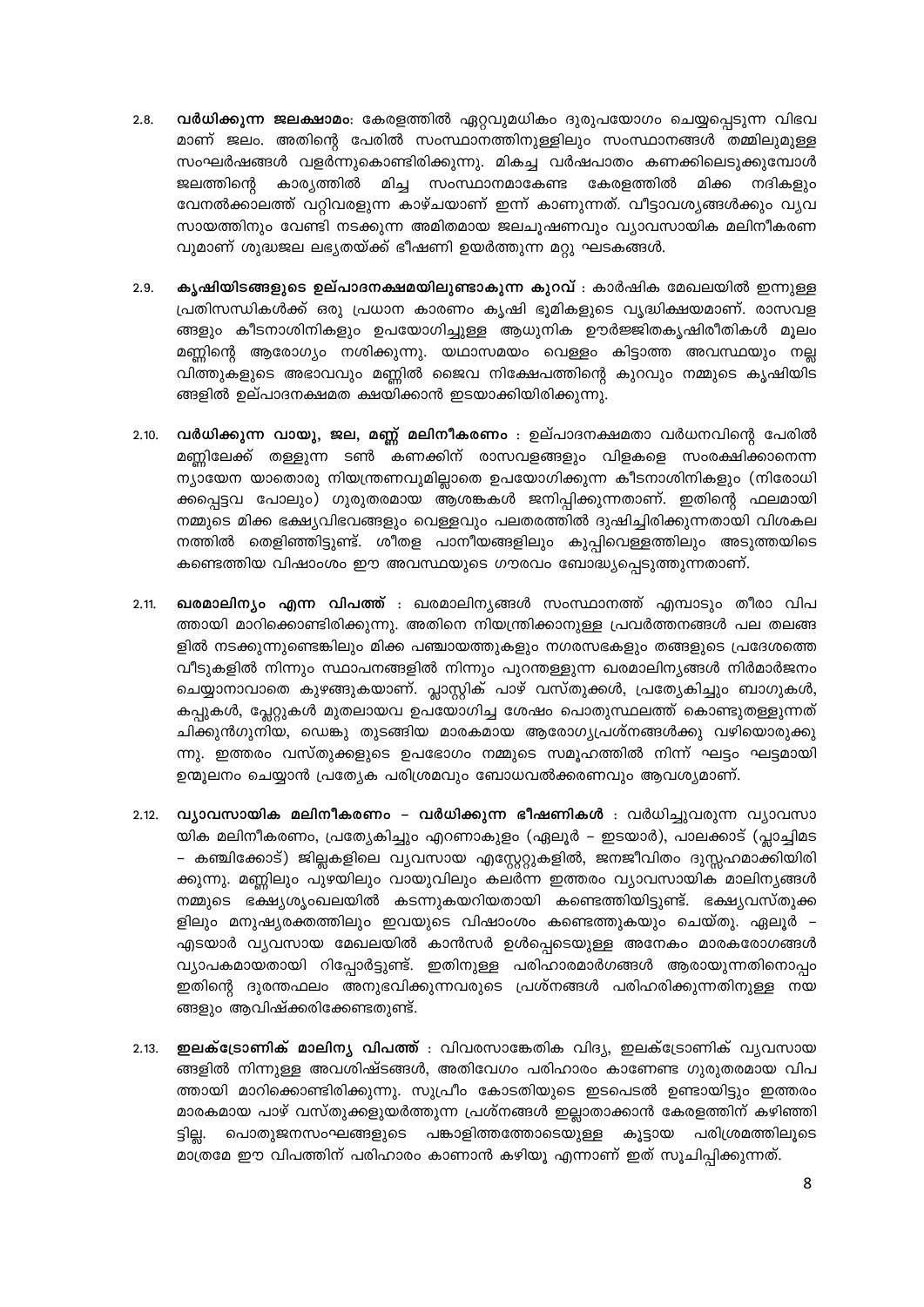- 2.14. നഗരവൽക്കരണത്തിന്റെ വളർച്ച: നഗരവൽക്കരണത്തിന്റെ അതിവേഗമുള്ള വളർച്ചയുടെ പ്രത്യാഘാതങ്ങൾ നഗരങ്ങളിൽ ആരോഗ്യകരമായ മനുഷ്യവാസം അസാദ്ധ്യമാക്കുന്ന തര ത്തിലേയ്ക്ക് എത്തിയിരിക്കുന്നു. പ്രത്യേകിച്ചും നഗരമാലിന്യ നിർമാർജനം അതീവ ദുഷ്ക്കരമായി അവശേഷിക്കുന്ന സാഹചര്യത്തിൽ. ഇത് ഇപ്പോൾ ഗ്രാമപ്രദേശങ്ങളി ലേയ്ക്കും വ്യാപിച്ചിരിക്കുന്നു. എണ്ണമറ്റ പരിസ്ഥിതി പ്രശ്നങ്ങൾക്കു പുറമേ നദിയിലും വയലിലും നിന്നുള്ള വ്യാപകമായ മണലൂറ്റിനും ദ്രുതഗതിയിലുള്ള നഗരവൽക്കരണം ഇട യാക്കിയിരിക്കുന്നു. മണലിന്റെ ആവശ്യം വർദ്ധിച്ചതോടെ മണലിനായി പാറകളെ നശിപ്പി ക്കുന്നതിലേയ്ക്കും വ്യവസായം തിരിഞ്ഞിരിക്കുന്നു. ജലസ്രോതസ്സുകളായ കുന്നുകളും പാറകളും അല്ലെങ്കിൽ തന്നെ വൻ നാശ ഭീഷണിയിലാണ്.
- 2.15. പരിസ്ഥിതിയിലുണ്ടായിക്കൊണ്ടിരിക്കുന്ന ഈ അപചയങ്ങളുടെ പ്രത്യാഘാതങ്ങൾ ഇന്ന് ശരിക്കും മനുഷ്യരുടെ ആരോഗ്യത്തിൽ പ്രതിഫലിച്ചുകാണുന്നു. അടിക്കടിയുണ്ടാകുന്ന പകർച്ച വ്യാധികൾ, ഗുരുതരമായ തോതിൽ വളരുന്ന ജീവിതശൈലീ രോഗങ്ങൾ, കുട്ടിക ളുടെ വളർച്ചയെ, പ്രത്യേകിച്ചും മാനസിക വളർച്ചയെയും പഠനശേഷിയെയും, പ്രതികൂല മായി ബാധിക്കുന്ന രോഗങ്ങളുടെ അതിപ്രസരം, എല്ലാത്തരം ക്യാൻസർ രോഗങ്ങളുടെയും കടന്നാക്രമണം എന്നിവ നാം ജീവിക്കുന്ന പരിസ്ഥിതിയുടെ പരിതാപകരമായ തകർച്ചയെയാണ് കാണിക്കുന്നത്.

നമ്മെയും നമ്മുടെ ജീവസന്ധാരണ സംവിധാനങ്ങളെയും നശിപ്പിക്കുന്ന ഇത്തരം ഗുരുതരമായ എല്ലാ പ്രശ്നങ്ങളെയും അഭിസംബോധന ചെയ്യുന്നതാണ് ഈ പരിസ്ഥിതിനയം.

## 3. പാരിസ്ഥിതിക ഉദൃമങ്ങൾ

പരിസ്ഥിതി സംരക്ഷണത്തിനുവേണ്ടി സംസ്ഥാന സർക്കാർ അതിന്റെ വിവിധ വകുപ്പുകൾ  $3.1.$ – പരിസ്ഥിതി, ശാസ്ത്ര–സാങ്കേതികം, ആരോഗ്യ–കുടുംബക്ഷേമം, വനം–വന്യജീവി, ഫാക്ടറീസ് ആൻഡ് ബോയ്ലേഴ്സ്, വ്യവസായം, മൈനിംഗ് ആൻഡ് ജിയോളജി, ഭൂഗർഭ ജലം – വഴി ഒട്ടേറെ നിയന്ത്രണങ്ങളും, പരിസ്ഥിതി പരിപോഷണ ഉദ്യമങ്ങളും നടപ്പാക്കി വരികയാണ്.

അതിനായി സംസ്ഥാന സർക്കാർ കാലാകാലങ്ങളിൽ ആവിഷ്ക്കരിച്ച നിയമങ്ങൾ, ചട്ടങ്ങൾ, വിജ്ഞാപനങ്ങൾ എന്നിവയിൽ പ്രധാനപ്പെട്ടവ ചുവടെ ചേർക്കുന്നു.

- വന്യജീവി (സംരക്ഷണം) നിയമം 1972 (1983, 1986, 1991, 92, 93, 95, 98, 2002, 03 i. വർഷങ്ങളിൽ നടത്തിയ ഭേദഗതികളോടെ).
- $ii$ . ദ വാട്ടർ (പ്രിവൻഷൻ ആന്റ് കൺട്രോൾ ഓഫ് പൊല്യുഷൻ) ആക്ട് 1984 (1998 ലെ ഭേദഗതിയോടെ).
- iii. ദ വാട്ടർ (പ്രിവൻഷൻ ആന്റ് കൺട്രോൾ ഓഫ് പൊല്യൂഷൻ) സെസ്സ് ആക്ട് 1977 (1991, 2003 ലെ ഭേദഗതികളോടെ).
- $iv_{-}$ ദ ഫോറസ്റ്റ് (കൺസർവേഷൻ) ആക്ട് 1980 (1988, 1992, 2003 ലെ ഭേദഗതികളോടെ).
- ദ എയർ (പ്രിവൻഷൻ ആന്റ് കൺട്രോൾ ഓഫ് പൊല്യൂഷൻ) ആക്ട് 1981 (1987 ലെ  $V_{r}$ ഭേദഗതിയോടെ).
- vi. ദ എൻവയോൺമെന്റ് (പ്രൊട്ടക്ഷൻ) ആക്ട് 1986.
- vii. ദ എൻവയോൺമെന്റ് (പ്രൊട്ടക്ഷൻ) റൂൾസ് 1986 (1991, 98, 99, 2001, 2003, 2004 ലെ ഭേദഗതികളോടെ).
- viii. ദ ഹസാർഡസ് വേസ്റ്റ് (മാനേജ്മെന്റ് ആന്റ് ഹാൻഡിലിംഗ്) റൂൾസ്, 1989, 96, 97, 99, 2000, 2001, 2003.
	- $ix -$ ദ മാനുഫാക്ടർ, സ്റ്റോറേജ് ആന്റ് ഇംപോർട്ട് ഓഫ് ഹസാർഡസ് കെമിക്കൽസ് റുൾസ് 1989.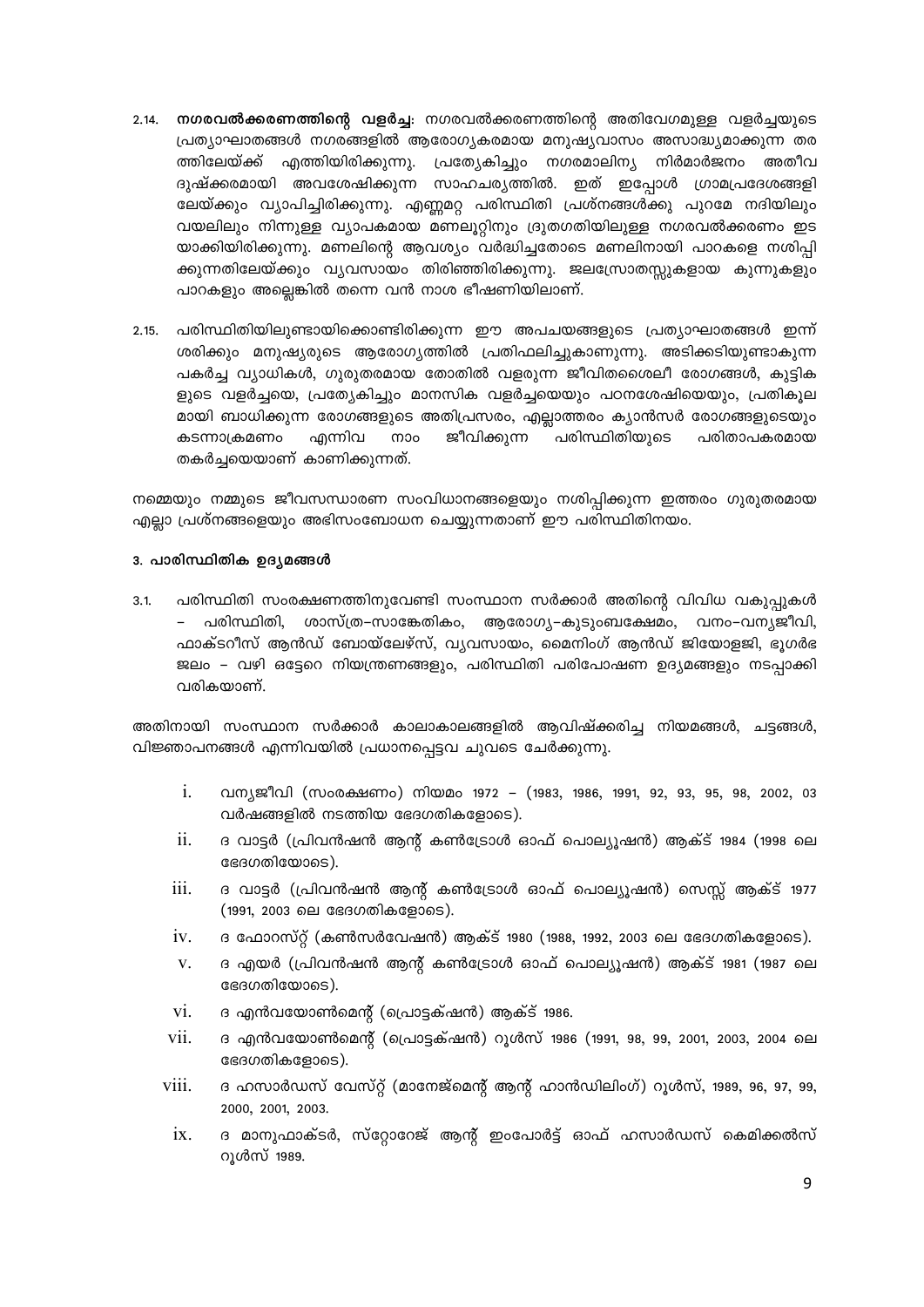- $X.$  ദ കോസ്റ്റൽ റെഗുലേഷൻ നോട്ടിഫിക്കേഷൻ 1991 (1998, 1999, 2001, 2002, 2003 ലെ ഭേദഗതികളോടെ).
- $xi$ . ദ മാനുഫാക്ച്രർ, യൂസ്, ഇംപോർട്ട്, എക്സ്പോർട്ട് ആന്റ് സ്റ്റോറേജ് ഓഫ് ഹസാർഡസ് മൈക്രോ ഓർഗാനിസംസ് ആന്റ് ജനറ്റിക്കലി എഞ്ചിനിയേഡ്  $B$ ദാർഗാനിസംസ് ഓർ സെൽസ് റൂൾസ് 1989.
- $xii.$  ദ എൻവയോൺമെന്റൽ ഇംപാക്ട് അസ്സസ്മെന്റ് 1994 (1997, 2000, 2001, 2002, 2004 ലെ ഭേദഗതികളോടെ).
- $xiii.$  ദ കെമിക്കൽ ആക്സിഡന്റ്സ് (എമർജൻസി പ്ലാനിംഗ്, പ്രിപ്പേർഡ്നസ് ആന്റ് രെസ്പോൺസ് റൂൾസ് (1996).
- $XIV.$  ദ എൻവയോൺമെന്റൽ പബ്ലിക് ഹിയറിംഗ് നോട്ടിഫിക്കേഷൻ, 1997.
- $XV.$  ദ ബയോ മെഡിക്കൽ വേസ്റ്റ് (മാനേജ്മെന്റ് ആന്റ് ഹാൻഡ്ലിംഗ്) റൂൾസ് 1998, 2000, 2003.
- xvi. ദ റീസൈക്കിൾസ് പ്ലാസ്റ്റിക്സ് (മാനുഫാക്ച്വർ ആന്റ് യൂസേജ്) റൂൾസ് 1999 (2003 ലെ ഭേദഗതിയോടെ).
- $xvii$ . ദ എൻവയോൺമെന്റ് (സെറ്റിംഗ് ഫോർ ഇൻഡസ്ട്രിയൽ പ്രോജക്ട്സ്) റൂൾസ് 1999.
- $xviii.$   $\;$  ദ നോയ്സ് പൊല്യുഷൻ (റെഗുലേഷൻ ആന്റ് കൺട്രോൾ) റുൾസ് 2000 (2002 ലെ ഭേദഗതികളോടെ).
	- $x$ i $x$ . ദ മുനിസിപ്പൽ സോളിഡ് വേസ്റ്റ്സ് (മാനേജ്മെന്റ് & ഹാൻഡ്ലിംഗ്) റൂൾസ് 2000.
	- $XX.$  ദ ബയോളജിക്കൽ ഡൈവേഴ്സിറ്റി ആക്ട് 2002 ആന്റ് ദ ബയോളജിക്കൽ ഡൈവേഴ്സിറ്റി റൂൾസ് 2004.
	- $xxi$ . കേരള റിവർ ബാങ്ക് പ്രൊട്ടക്ഷൻ ആന്റ് സാൻഡ് മൈനിംഗ് റെഗുലേഷൻ ആക്ട് (2001).
- $\overline{x}$ xii.  $\overline{a}$  മോട്ടോർ വെഹിക്കിൾ ആക്ട് 1938 (1988 ലെ ഭേദഗതിയോടെ).
- $xxiii.$  ദ പബ്ലിക് ലയബിലിറ്റി ഇൻഷുറൻസ് ആക്ട് 1991.
- $xxiv.$  ദ പബ്ലിക് ലയബിലിറ്റി ഇൻഷുറൻസ് റൂൾസ് 1991 (1992, 93 ലെ ഭേദഗതികളോടെ).
- $3.2.$  ഇന്ത്യയിൽ മലിനീകരണ നിയന്ത്രണത്തിനായി ഒരു മലിനീകരണ നിയന്ത്രണ ബോർഡിന് രൂപം നൽകിയ ആദ്യ സംസ്ഥാനങ്ങളിലൊന്നാണ് കേരളം. വനം–വന്യ ജീവി വിഭവങ്ങളുടെ പരിപാലനത്തിനും സംരക്ഷണത്തിനുമായി ഒട്ടേറെ പരിശ്രമങ്ങളും സർക്കാർ നടത്തിവരുന്നു.
- $3.3.$  പരിസ്ഥിതി മേഖലയിലെ ഗവേഷണ വികസന പ്രവർത്തനങ്ങൾ ശക്തിപ്പെടുത്തുന്നതിന് സർക്കാർ കേരള ശാസ്ത്ര സാങ്കേതിക പരിസ്ഥിതി കൗൺസിലിനും സ്വയം ഭരണാവകാശമുള്ള ഒട്ടേറെ ഗവേഷണ സ്ഥാപനങ്ങൾക്കും രൂപം നൽകിയിട്ടുണ്ട്. സെന്റർ ഫോർ എർത്ത് സയൻസ് സ്റ്റഡീസ്, ട്രോപ്പിക്കൽ ബോട്ടാണിക് ഗാർഡൻ & റിസർച്ച് ഇൻസ്റ്റിറ്റ്യൂട്ട്, കേരള ഫോറസ്റ്റ് റിസർച്ച് ഇൻസ്റ്റിറ്റ്യൂട്ട്, സെന്റർ ഫോർ വാട്ടർ റിസോഴ്സ് ഡെവലപ്പ്മെന്റ് ആന്റ് മാനേജ്മെന്റ്, രാജീവ് ഗാന്ധി സെന്റർ ഫോർ ബയോ ടെക്നോളജി, നാഷണൽ ട്രാൻസ്പോർട്ടേഷൻ പ്ലാനിംഗ് ആന്റ് റിസർച്ച് സെന്റർ, ഏജൻസി ഫോർ നോൺ കൺവെൻഷണൽ ഏനർജി ആന്റ് റൂറൽ ടെക്നോളജി (അനർട്ട്) എന്നിവ അവയിൽപ്പെടുന്നു. സംസ്ഥാനത്തിനും സമൂഹത്തിനും പ്രയോജനപ്രദമായ ഗവേഷണങ്ങൾക്ക് നേതൃത്വം നൽകാനാണ് ഇത്തരം ശാസ്ത്ര സ്ഥാപനങ്ങൾക്ക് രൂപം  $\alpha$ ൽകിയിരിക്കുന്നത്. പരിസ്ഥിതി പ്രശ്നങ്ങളുമായി ബന്ധപ്പെട്ട നയതീരുമാനങ്ങളിൽ ശാസ്ത്ര സാങ്കേതിക മേഖലയുടെ വിദഗ്ദ്ധോപദേശം ഉറപ്പിക്കുന്ന തരത്തിൽ 2002 ൽ സംസ്ഥാന സർക്കാരിന്റെ ശാസ്ത്ര സാങ്കേതിക നയത്തിൽ ഭേദഗതി വരുത്തുകയുണ്ടായി. ഇതിനുപുറമെ വിവിധ സർവ്വകലാശാലാ വകുപ്പുകളും ഗവേഷണ കേന്ദ്രങ്ങളും ചില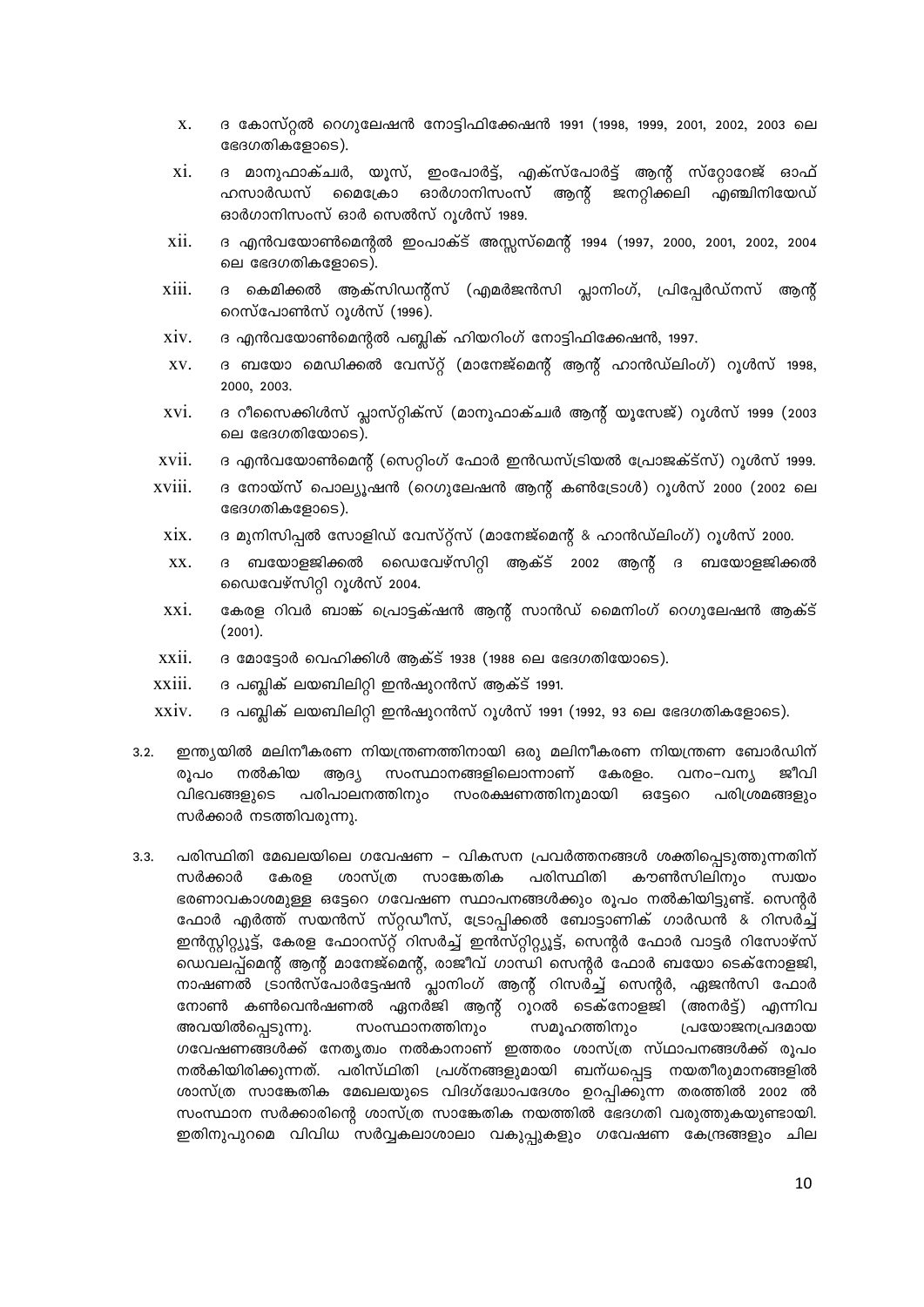സന്നദ്ധ സംഘടനകളും പരിസ്ഥിതി സംബന്ധമായ കാര്യങ്ങളിൽ ഗവേഷണ വികസന പ്രവർത്തനങ്ങളിലേർപ്പെട്ടിരിക്കുന്നു.

- പരിസ്ഥിതി സംരക്ഷണ നിയന്ത്രണ പരിപാലന നടപടികൾ നടപ്പാക്കുന്നതിന് സംസ്ഥാന  $3.4.$ സർക്കാർ ഒരു എൺവയോൺമെന്റൽ പ്രൊട്ടക്ഷൻ പ്രോഗ്രാം പ്ലാനിംഗ് കമ്മിറ്റിക്കും (EPPPC) എൺവയോൺമെന്റൽ പ്രൊട്ടക്ഷൻ ടാസ്ക് ഫോഴ്സിനും (EPTF) രൂപറ നൽകിയിട്ടുണ്ട്. നിർണായകമായ പരിസ്ഥിതി പ്രശ്നങ്ങളിൽ വിദഗ്ദ്ധോപദേശം തേടുന്നതിനുള്ള കൂടിയാലോചനകൾക്ക് ഈ ടാസ്ക്ക് ഫോഴ്സ് നേതൃത്വം നൽകുന്നു.
- പരിസ്ഥിതി സംരക്ഷണ രംഗത്ത് പ്രവർത്തിക്കുന്ന സർക്കാരിതര സ്ഥാപനങ്ങളും സംഘട  $3.5.$ നകളുമായി വിവിധ പ്രശ്നങ്ങൾ ചർച്ചചെയ്യുന്നതിന് കൂടുതൽ ഊന്നൽ നൽകേണ്ടിയിരി ക്കുന്നു. ഇതിനകം തന്നെ വിവിധ സർക്കാരേതര സ്ഥാപനങ്ങളും ബഹുജന സംഘടനക ചേർന്ന് പരിസ്ഥിതി ബോധവൽക്കരണത്തിന് ളുമായി കാര്യമായ പരിശ്രമം നടത്തിയിട്ടുണ്ട്. ഇതിന്റെയൊക്കെ ഫലമായി പരിസ്ഥിതി പ്രശ്നങ്ങളെക്കുറിച്ച് ഉയർന്ന അറിവും അവബോധവുമുള്ള സമൂഹം എന്ന നില കൈവരിക്കാൻ നമുക്ക് സാധിച്ചു.
- ബന്ധപ്പെട്ട തരണം ജലവുമായി പരിസ്ഥിതി പ്രശ്നങ്ങളെ ചെയ്യുന്നതിനും  $3.6.$ ജലവിഭവത്തിന്റെ സുസ്ഥിര പരിപാലനം ഉറപ്പാക്കുന്നതിനുമായി സംസ്ഥാന സർക്കാർ സുരക്ഷിതമായ കുടിവെള്ളം ലഭ്യമാക്കുക എന്ന പ്രാഥമിക ലക്ഷ്യത്തോടെ ഒരു സംസ്ഥാന ജലനയം ആവിഷ്ക്കരിച്ചിട്ടുണ്ട്.
- $3.7.$ സംസ്ഥാനത്തിന്റെ സമ്പന്നമായ ജൈവ വൈവിധ്യം ഡോക്യുമെന്റ് ചെയ്യുന്നതിനും സംരക്ഷിക്കുന്നതിനും സുസ്ഥിരമായ ഉപയോഗം ഉറപ്പുവരുത്തുന്നതിനുമായി 2002 ലെ ബയോളജിക്കൽ ഡൈവേഴ്സിറ്റി ആക്ടും 2004 ലെ ദേശീയ ബയോളജിക്കൽ ഡൈവേഴ്സിറ്റി ചട്ടങ്ങളും പ്രകാരം 2005 ൽ കേരളം കേരള സംസ്ഥാന ജൈവവൈവിദ്ധ്യ ബോർഡ് രൂപവൽക്കരിക്കുകയുണ്ടായി. എല്ലാ തദ്ദേശസ്വയംഭരണ സ്ഥാപനങ്ങളിലും ബയോ ഡൈവേഴ്സിറ്റി മാനേജ്മെന്റ് കമ്മിറ്റികൾ രൂപവൽക്കരിക്കുന്നതിന് ബോർഡ് നേതൃത്വം നൽകുന്നു. ഈ കമ്മിറ്റികൾ ഓരോ പ്രദേശത്തെയും ജൈവസമ്പത്തുകൾ രജിസ്റ്ററുകൾ കണ്ടെത്തി ജനകീയ ജൈവവൈവിധ്യ തയ്യാറാക്കുകയും വാണിജ്യാവശ്യത്തിന് ജൈവ സമ്പത്തുകൾ വിനിയോഗിക്കുന്നത് നിയന്ത്രിക്കുന്നതിനുള്ള ജൈവവൈവിധ്യപരിപാലന പദ്ധതികൾക്ക് രുപം നൽകുകയും ചെയ്യുന്നു.
- $3.8.$ ജനങ്ങളുടെ സജീവ പങ്കാളിത്തത്തോടെ സമൂഹത്തിന്റെ അടിത്തട്ടിൽ പരിസ്ഥിതി സംരക്ഷണ പ്രശ്നങ്ങൾ കൈകാര്യം ചെയ്യാൻ ഏറ്റവും ഫലപ്രദമായ വികേന്ദ്രീകൃത സംവിധാനമാണ് നിലവിൽ വന്നിരിക്കുന്ന ത്രിതല ഇന്ന് പഞ്ചായത്തുകൾ. വികസനാസൂത്രണത്തിൽ പരിസ്ഥിതി സംരക്ഷണത്തിന്റെ പ്രാധാന്യത്തെക്കുറിച്ചുള്ള അവബോധം ജനങ്ങളിൽ ഊട്ടിയുറപ്പിക്കാൻ കേരളത്തിലെ ജനകീയാസൂത്രണപ്രക്രിയ സഹായിച്ചു. ചില പഞ്ചായത്തുകൾ ജൈവവൈവിധ്യ ഏറെ തോട്ടങ്ങളും പക്ഷി സങ്കേതങ്ങളും സ്ഥാപിക്കാൻ മുൻകൈ എടുത്തു. ബ്ലോക്ക് തലത്തിൽ നീർത്തടാധിഷ്ഠിത മാസ്റ്റർ പ്ലാൻ തയ്യാറാക്കാനുള്ള വലിയൊരു പരിശ്രമം ഇപ്പോൾ നടന്നുവരികയാണ്. സുസ്ഥിരവും തുല്യതയിലധിഷ്ഠിതവുമായ ഒരു വികസന പദ്ധതിക്കുള്ള ദീർഘകാല കാഴ്ചപ്പാട് സ്വരൂപിക്കാൻ ഈ സംരംഭം വഴിയൊരുക്കും. എന്തായാലും പരിസ്ഥിതി കാര്യ ങ്ങളിൽ പഞ്ചായത്തുകളെ ഇനിയും ശാക്തീകരിക്കേണ്ടതുണ്ട്.
- പരിസ്ഥിതി പരിപാലനത്തിന് ഇപ്പോൾ നടന്നുവരുന്ന ഉദ്യമങ്ങൾ എത്ര ചെറുതാണെങ്കിലും  $3.9.$ ഒരർത്ഥത്തിലും അവഗണിക്കാവുന്നതല്ല. എന്നാൽ വികസനത്തിന് ഇന്നുണ്ടായിവരുന്ന ഊന്നലും പരിസ്ഥിതിക്കും ജീവസന്ധാരണോപാധികൾക്കും സംഭവിച്ചുകൊണ്ടിരിക്കുന്ന ആരോഗ്യഹാനിയും കണക്കിലെടുക്കുമ്പോൾ എന്തായാലും കുടുതൽ സമഗ്രമായ ഒരു പരിസ്ഥിതി നയത്തിന്റെ ആവശ്യകത മറ്റെന്നെത്തേക്കാളും പ്രസക്തമായിത്തീരുന്നു. താഴെ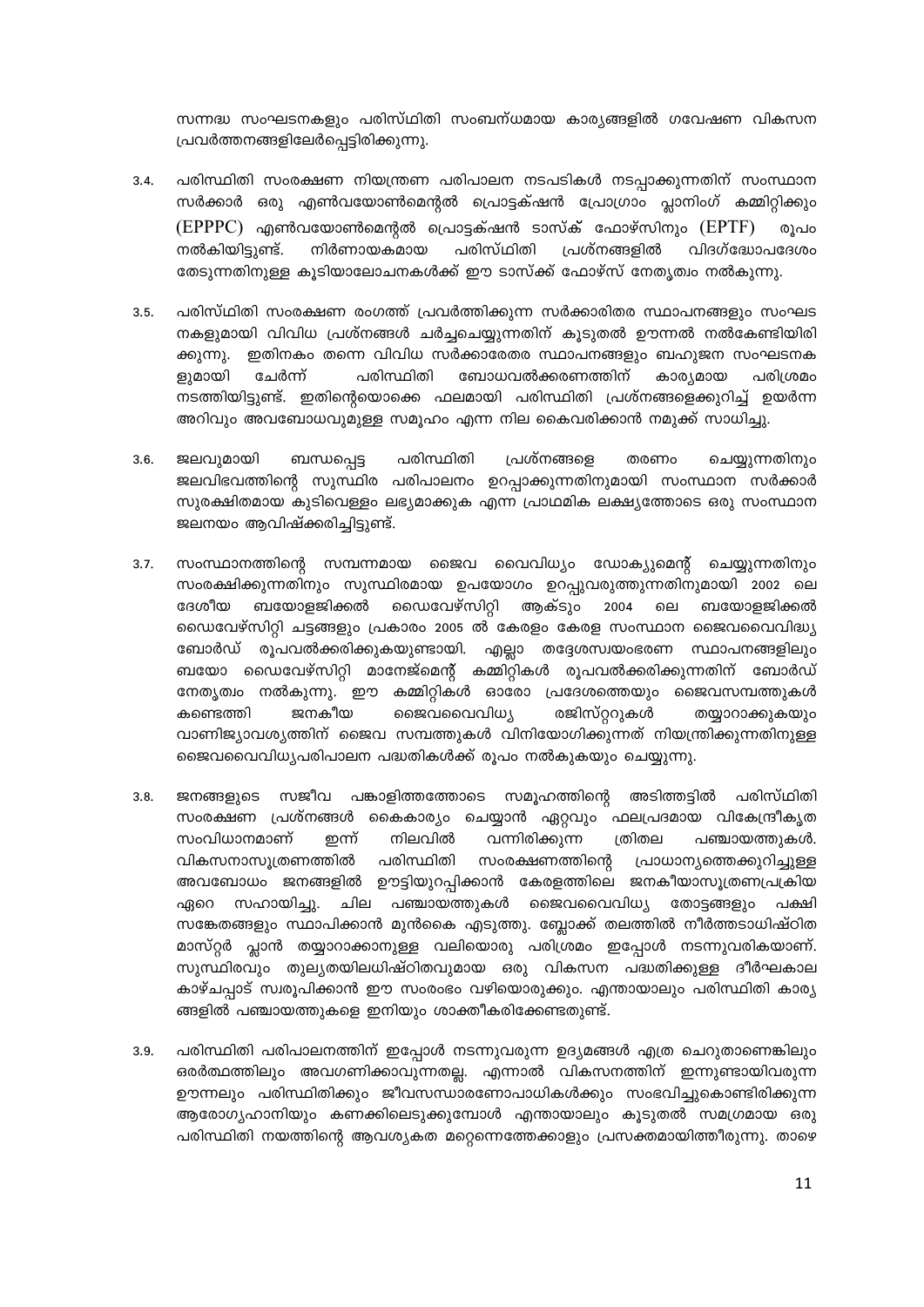ക്കൊടുത്തിരിക്കുന്ന സ്ഥൂല ലക്ഷ്യങ്ങളുടെ അടിസ്ഥാനത്തിലാണ് അത്തരമൊരു നയം രുപീകരിക്കേണ്ടത്.

## 4. പരിസ്ഥിതി നയത്തിന്റെ സ്ഥൂല ലക്ഷ്യങ്ങൾ

- വിഭവങ്ങളുടെ പരിരക്ഷ ഉറപ്പാക്കൽ: ജൈവ ജാതികൾ, ആവാസ വ്യവസ്ഥ, ജൈവ  $4.1.$ സമ്പത്തുകൾ എന്നിവയുൾപ്പെടെ സംസ്ഥാനത്തിന്റെ എല്ലാ പ്രകൃതി വിഭവങ്ങളുടെയും സംരക്ഷണം ഉറപ്പാക്കുക.
- വിഭവങ്ങളുടെ തുല്യലഭ്യതയും സുസ്ഥിരതയും ഉറപ്പാക്കൽ : പ്രകൃതി വിഭവങ്ങളെ  $4.2.$ ആശ്രയിച്ച് ജീവിക്കുന്ന സമൂഹത്തിലെ ഏറ്റവും ദരിദ്രരുൾപ്പെടെ എല്ലാ വിഭാഗം ജനങ്ങൾക്കും വിഭവങ്ങളുടെ തുല്യവും നീതിപൂർവ്വകവുമായ ലഭ്യത ഉറപ്പുവരുത്തുകയും ജനങ്ങളുടെ ഇപ്പോഴും ഭാവിയിലുമുള്ള ആവശ്യങ്ങൾ നിർവഹിക്കാൻ സഹായകമാംവിധം പ്രകൃതി വിഭവങ്ങളുടെ സുസ്ഥിര ഉപയോഗം ക്രമീകരിക്കുകയും ചെയ്യുക.
- 4.3. പാരിസ്ഥിതിക വിഭവ വിനിയോഗം പരമാവധി കാര്യക്ഷമമാക്കൽ : ഉല്പാദനക്ഷമതയ്ക്ക് ആനുപാതികമായി പ്രകൃതി വിഭവങ്ങളുടെ ഉപഭോഗം കുറച്ച് പാരിസ്ഥിതികാഘാതങ്ങൾ ലഘുകരിക്കുന്നതിന് പ്രകൃതി വിഭവവിനിയോഗം കാര്യക്ഷമമാക്കുക.
- പുനരുജ്ജീവന, നവീകരണ പ്രവർത്തനങ്ങൾ : ജീവന്റെ നിലനിൽപ്പിന് ആധാരമായ  $4.4.$ വായു, വെള്ളം, മണ്ണ്, ജൈവസമ്പത്തുകൾ എന്നിവയ്ക്ക് സംഭവിച്ചിരിക്കുന്ന അപചയങ്ങൾ ലഘുകരിക്കുന്നതിനും ഭാവിയിൽ കുടുതൽ ദോഷങ്ങൾ ഉണ്ടാകാതിരിക്കുന്നതിനും അനുയോജ്യമായ പുനരുജ്ജീവന / നവീകരണ നടപടികൾക്ക് രൂപം നൽകുക.
- മാലിന്യ നിർമാർജനത്തിന്, പ്രത്യേകിച്ചും വ്യാവസായിക നഗര മേഖലകളിൽ നിന്നുള്ളവ  $4.5.$ യുടെ സംസ്ക്കരണത്തിന്, മാർഗരേഖയും നയങ്ങളും നിശ്ചയിക്കുക.
- **പാരിസ്ഥിതിക പ്രത്യാഘാതങ്ങൾ** : പാരിസ്ഥിതിക പ്രത്യാഘാതങ്ങൾ പരമാവധി ഒഴിവാക്കി 4.6. വികസന പ്രവർത്തനങ്ങൾ ശരിയായി നടപ്പാക്കുന്നുവെന്ന് ഉറപ്പുവരുത്തുക, സാമ്പത്തിക – സാമൂഹിക പുരോഗതിക്കായുള്ള വികസന പ്രവർത്തനങ്ങളുടെ നയം, പദ്ധതികൾ, എന്നിവയിൽ പരിപാടികൾ പരിസ്ഥിതി സംരക്ഷണം മുഖ്യഘടകമായി ഒരു സന്നിവേശിപ്പിക്കുക.
- **പാരിസ്ഥിതിക സദ്ഭരണം** : പ്രകൃതി വിഭവ പരിപാലനത്തിനും വിനിയോഗത്തിലും  $4.7.$ സദ്ഭരണത്തിന്റെ തത്ത്വങ്ങൾ (സുതാര്യത, യുക്തി, ചിന്ത, ഉത്തരവാദിത്തം, സമയലാഭം, ചെലവുചുരുക്കൽ, പങ്കാളിത്തം) അനുവർത്തിക്കുക.
- വിഭവസമാഹരണം : പ്രകൃതി വിഭവ സംരക്ഷണത്തിന് പ്രാദേശിക സമൂഹങ്ങൾ,  $4.8.$ പൊതുസ്ഥാപനങ്ങൾ, ഗവേഷകർ, അക്കാദമിക സമൂഹം, നിക്ഷേപകർ തുടങ്ങിയ വിവിധ വിഭാഗം ജനങ്ങളുടെയും സ്ഥാപനങ്ങളുടെയും പങ്കാളിത്തത്തോടെ സാമ്പത്തികം, സാങ്കേതികം, മാനേജ്മെന്റ് വൈദഗ്ദ്ധ്യം, നാട്ടറിവുകൾ, സാമൂഹിക മൂലധനം തുടങ്ങിയ വിവിധതരം വിഭവങ്ങൾ സമാഹരിക്കുക.
- സമൂഹത്തിലെ എല്ലാ വിഭാഗം ജനങ്ങളിലും പാരിസ്ഥിതികാവബോധം സൃഷ്ടിക്കുക :  $4.9.$ മനുഷ്യന്റെ വർധിച്ചുവരുന്ന വികസനാവശ്യങ്ങൾ നിറവേറ്റുന്നതിന് നമ്മുടെ പരിസ്ഥിതി യെയും ആവാസവ്യവസ്ഥയെയും സംരക്ഷിക്കേണ്ടതിന്റെ ആവശ്യകതയെക്കുറിച്ച് സമൂഹ ത്തിലെ എല്ലാ വിഭാഗം ജനങ്ങളിലും അവബോധം സൃഷ്ടിക്കുകയും എല്ലാ പരിസ്ഥിതി പ്രശ്നങ്ങളിലും പൊതുജനപങ്കാളിത്തം സാധ്യമാക്കുകയും ചെയ്യുക.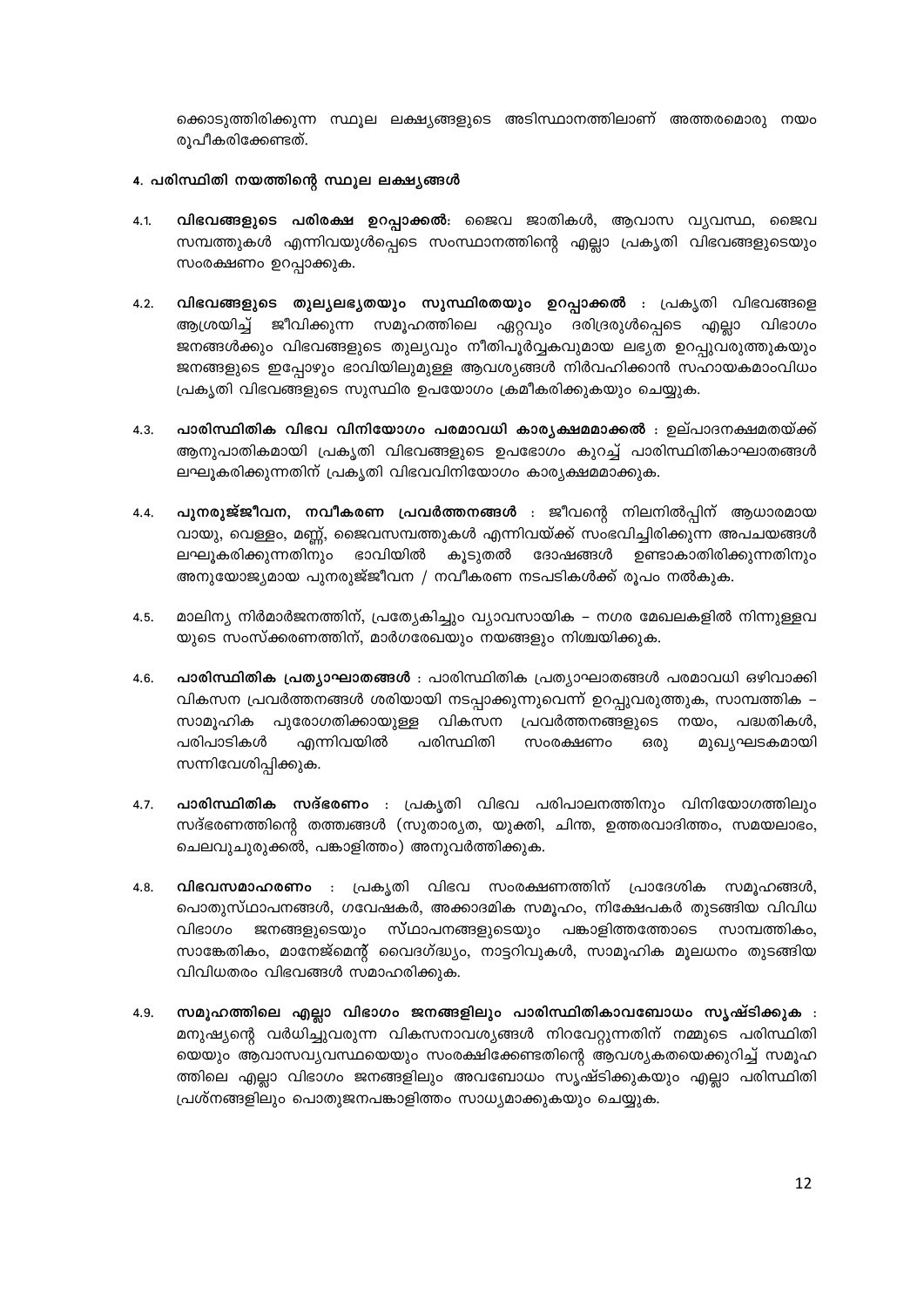## 5. പൊതുസമീപനം

- $\mathbf{i}$ . എലാ പദ്ധതികളുടെയും ആസുത്രണ ഘട്ടത്തിൽ തന്നെ അതിനു നൽകേണ്ടി വരുന്ന വിലയും ലഭിക്കുന്ന പ്രയോജനങ്ങളും കണക്കിലെടുത്ത് പാരിസ്ഥിതിക ആഘാതവിലയിരുത്തൽ പരിസ്ഥിതി നടത്തുക. സംരക്ഷണത്തിനും പുനരുജ്ജീവനത്തിനും ആവശ്യമായി വരുന്ന ചെലവ് പദ്ധതിയുടെ ഭാഗമായി ഉൾപ്പെടുത്തുക. എല്ലാ കണക്കുകളും വിവരങ്ങളും പൊതുജനങ്ങൾക്ക് ലഭ്യമാക്കുക
- $ii.$ പരിസ്ഥിതി ദുർബല പ്രദേശങ്ങളിൽ നടപ്പാക്കുന്ന പദ്ധതികൾക്കും എല്ലാ എൺവയോൺമെന്റൽ ക്ലിയറൻസ് നിർബന്ധമാക്കുക
- iii. കൃഷി, ജലവിഭവവികസനം, മൃഗസംരക്ഷണം, ഫിഷറീസ്, വ്യവസായം, ഖനനം – പാറ പൊട്ടിക്കൽ, ധാതു ഖനനം, സംസ്ക്കരണം, ഊർജ്ജം, വനവൽക്കരണം, വിനോദ സഞ്ചാരം, ഗതാഗതം, മനുഷ്യവാസകേന്ദ്രങ്ങൾ തുടങ്ങിയ മേഖലകളിലെ ഓരോ പ്രോജക്ടും നടപ്പാക്കുമ്പോൾ അതിന്റെ നയം, ആസൂത്രണം, സ്ഥലം തെരഞ്ഞെടുക്കൽ, സാങ്കേതിക വിദ്യ എന്നിവയുടെ കാര്യത്തിൽ പരിസ്ഥിതി സംരക്ഷണം ഉറപ്പാക്കുന്നതിന് അനുയോജ്യമായ നിയമ സുരക്ഷാ സംവിധാനത്തിന് രൂപം നൽകുക.
- $iv.$ പരിസ്ഥിതി സൗഹൃദ സാങ്കേതിക വിദ്യകൾ സംബന്ധിച്ച ഗവേഷണം, വികസനം, വ്യാപനം, പ്രകൃതി വിഭവങ്ങളുടെ സംരക്ഷണത്തിനും പുനരുജ്ജീവനത്തിനും വിന്യാസത്തിനും ആധൂനിക ശാസ്ത്ര സാങ്കേതിക വിദ്യകൾ പ്രയോജനപ്പെടുത്തുന്നതിനുള്ള സംരംഭങ്ങൾ എന്നിവ പ്രോത്സാഹിപ്പിക്കുക.
- $V_{\rm L}$ പാരിസ്ഥിതികമായി സചേതനമായ പ്രദേശങ്ങൾ കണ്ടെത്തി വിജ്ഞാപനം ചെയ്യുക.
- vi. വികസന പ്രവർത്തനങ്ങളുടെ ആസൂത്രണം, നിർവ്വഹണം എന്നിവയിൽ പാരിസ്ഥിതിക പ്രശ്നങ്ങൾ സംബന്ധിച്ച ജനങ്ങളുടെ ആശങ്കകൾ തേടുക, വികസന പദ്ധതികളുടെ ആസൂത്രണത്തിലും നിർവഹണത്തിലും അവ ഉൾക്കൊള്ളിക്കുക.
- പരിസ്ഥിതി സൗഹൃദ ഉല്പന്നങ്ങൾ പ്രചരിപ്പിക്കുന്നതിനും പ്രകൃതി സൗഹൃദ vii. പദ്ധതികൾ പ്രോത്സാഹിപ്പിക്കുന്നതിനുമായി ഇക്കോമാർക്, ഇക്കോലേബലിംഗ് സംവിധാനങ്ങൾ ഏർപ്പെടുത്തുക.
- viii. ആവാസവൃവസ്ഥയുടെ നിലനിൽപ്പും മനുഷ്യശേഷി വികസനവും ലക്ഷ്യമാക്കി സമൂഹത്തിൽ പാരിസ്ഥിതിക അവബോധം വളർത്തുക.
	- $ix.$ പൂഴയിലെ മണൽ, തടി തുടങ്ങിയവയ്ക്ക് പകരം ഉപയോഗിക്കാവുന്ന വസ്തുക്കൾ വഴി വ്യാവസായിക ഉല്പന്നങ്ങളിൽ പ്രകൃതി വിഭവങ്ങളുടെ അമിത ഉപഭോഗം കുറയ്ക്കുന്നതിനും അനാവശ്യമായ ധൂർത്ത് ഒഴിവാക്കുന്നതിനും പാഴ് വസ്തുക്കൾ പുനഃചംക്രമണം ചെയ്യുന്നതിനും പ്രേരണ ചെലുത്തുക.
	- പരിസ്ഥിതിയുടെ സൂസ്ഥിരതയ്ക്ക് സഹായകമാംവിധം ലളിത ജീവിതരീതി  $\mathbf{X}$ . സ്ഥീകരിക്കുന്നതിന് ആവശ്യമായ നയം രൂപീകരിക്കുകയും അക്കാര്യത്തിൽ മാതൃക കാട്ടുന്നവരെ അംഗീകരിച്ച് പ്രോത്സാഹിപ്പിക്കുകയും ചെയ്യുക.
	- xi. പരിസ്ഥിതി പരിപാലനത്തിന് അനുയോജ്യമായ സംഘടനാ സംവിധാനം രുപപ്പെടുത്തുകയും പ്രസ്തുത മേഖലയിൽ വൈദഗ്ദ്ധ്യം നേടിയവരുടെ മാനവശേഷി സമാഹരിക്കുകയും ചെയ്യുക.
- xii. സംരക്ഷണത്തിനായി പരിസ്ഥിതി രൂപപ്പെടുത്തിയിട്ടുള്ള എല്ലാ നിയമങ്ങളും നടപ്പാക്കുന്നതിന് ചട്ടങ്ങളും നിയന്ത്രണങ്ങളും ഫലപ്രദമായി അവശ്യമായ സംവിധാനം ഏർപ്പെടുത്തുക.
- xiii. നഗരമാലിന്യ നിർമാർജനത്തിൽ ജാഗ്രതയോടെ പ്രവർത്തിക്കുക, ആശുപത്രി മാലി ന്യ നിർമാർജനത്തിന് പ്രത്യേക തന്ത്രങ്ങൾ ആവിഷ്ക്കരിക്കുക.

13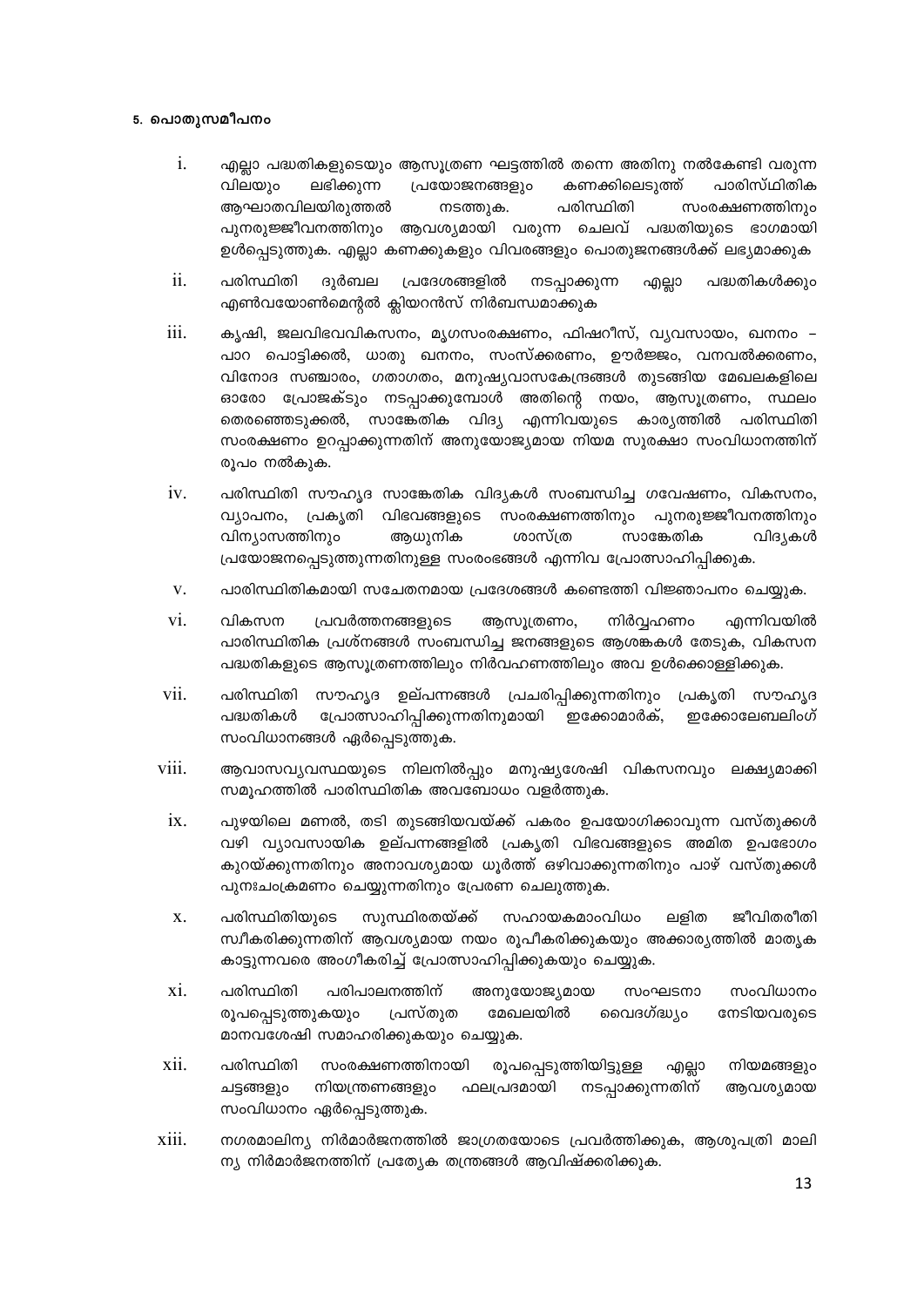## തന്ത്രങ്ങളും കർമപരിപാടികളും

#### 6. തണ്ണീർത്തട ആവാസവൃവസ്ഥ

തന്ത്രം: ജനങ്ങൾക്ക് ജലം, ഭക്ഷണം, സാമ്പത്തിക പുരോഗതി എന്നിവ ഉറപ്പുവരുത്തുന്നതിന് പ്രപ ഞ്ചത്തിലെ ഏറ്റവും ഉല്പാദനക്ഷമമായ പാരിസ്ഥിതിക ആവാസവ്യവസ്ഥയായ തണ്ണീർത്തടങ്ങ ളുടെ സംരക്ഷണവും സുസ്ഥിര ഉപയോഗവും സാധ്യമാക്കുക.

#### കർമപരിപാടികൾ

6.1. നദികൾ, തടാകങ്ങൾ, ജല സംഭരണികൾ, ഭൂഗർഭജലം, മഴവെള്ളം

- $6.1.1$ ഓരോ തണ്ണീർത്തടത്തിലെയും ശുദ്ധജലത്തിന്റെ അളവ് കണക്കാക്കി സംസ്ഥാനത്ത് ആകെ ലഭ്യമായതും, വ്യവസായം, കൃഷി, ഫിഷറീസ്, വീട്ടാവശ്യങ്ങൾ, ആശുപത്രി, ഹോട്ടൽ വിനോദ കേന്ദ്രങ്ങൾ, പാരിസ്ഥിതിക പ്രവൃത്തികൾ എന്നിവയ്ക്ക് ഓരോന്നിനും ആവശ്യമായതുമായ ശുദ്ധജലത്തിന്റെ അളവ് നിർണയിക്കുക.
- ജലത്തിന്റെ ആവശ്യകതയും ലഭ്യതയും നിരന്തരം നിരീക്ഷിച്ച് ജലചക്രം പൂർത്തിയാക്കു  $6.1.2.$ ന്നതിന് കഴിയുംവിധം ജലവിനിയോഗം ക്രമീകരിക്കുക.
- ജലചക്രം പൂർത്തിയാക്കുന്നതിന് ആവശ്യമായത്ര ജലം ലഭ്യമല്ലെങ്കിൽ അതിനുള്ള പരി  $6.1.3.$ ഹാരനടപടികൾ സ്വീകരിക്കുക.
- മലിനീകരണം, തിരിച്ചുവിടൽ എന്നിവയിൽ നിന്ന് എല്ലാ ശുദ്ധ  $6.1.4.$ എല്ലാ തലത്തിലുമുള്ള ജല സ്രോതസ്സുകളെയും സംരക്ഷിക്കുക.
- എല്ലാ പ്രധാന നീർത്തടങ്ങളിലെയും മണ്ണൊലിപ്പ് നിരീക്ഷിക്കാൻ ക്രമീകരണം ചെയ്യുക.  $6.1.5.$
- മണ്ണൊലിപ്പ് നിരീക്ഷിക്കാൻ ലളിതമായ രീതികൾ വികസിപ്പിച്ചെടുക്കുക, പ്രവർത്തനങ്ങ  $6.1.6.$ ളിൽ സ്കൂളുകളെയും കോളേജുകളെയും ഉൾപ്പെടുത്തുക.
- $6.1.7.$ പാരിസ്ഥിതികാഘാത പഠനം നടത്താതെയുള്ള ഭീമമായ ജലവിനിയോഗം നിരോധിക്കുക.
- ഉപതടങ്ങളെ അടിസ്ഥാനമാക്കി മഴ ലഭ്യതയുടെ കണക്കുകൾ രേഖപ്പെടുത്തുക.  $6.1.8.$
- മഴവെള്ളശേഖരണം നിർബന്ധമാക്കുന്നതിനുള്ള നിയമങ്ങൾ ആവിഷ്ക്കരിക്കുക.  $6.1.9.$
- പുതിയ പദ്ധതികൾക്ക് അനുമതി നൽകുന്നതിനുമുമ്പ് അവയുടെ മാലിന്യങ്ങൾ ഒഴുകിയെ  $6.1.10.$ ത്തുന്ന നീർത്തടങ്ങളുടെ മാലിന്യ വാഹകശേഷി വിലയിരുത്തുക.
- $6.1.11.$ വ്യവസായം, സ്ഥാപനങ്ങൾ, വ്യക്തികൾ എന്നിങ്ങനെ ഓരോ വിഭാഗത്തിനും മുൻകൂർ അനുമതിയില്ലാതെ ഉപയോഗിക്കാവുന്ന ശുദ്ധജലത്തിന്റെ പരമാവധി അളവ് നിശ്ചയിക്കു ക.
- ജലസംരക്ഷണം, പുന:ചംക്രമണം, ഉപരിതല ജലത്തിന്റെയും ഭൂഗർഭജലത്തിന്റെയും പര  $6.1.12.$ മാവധി ഉപയോഗം നിശ്ചയിക്കൽ, മഴവെള്ള ശേഖരണം എന്നിവ വ്യക്തമായ മാർഗ നിർദേശങ്ങളോടെ പ്രാദേശിക ഭരണ സംവിധാനത്തിന്റെ നിയന്ത്രണത്തിലാക്കുക.
- സംസ്ക്കരിച്ച വ്യാവസായികാവശിഷ്ടങ്ങൾ ശുദ്ധജല തടങ്ങളിലേയ്ക്ക് വിടുന്നതിന്റെ  $6.1.13.$ ദീർഘകാല പ്രത്യാഘാതങ്ങൾ കണക്കിലെടുത്ത് പാരിസ്ഥിതിക വിഷനിർണയ ശാസ്ത്ര (Ecotoxicology) പഠനങ്ങളുടെ അടിസ്ഥാനത്തിൽ പുതിയ നിലവാര മാനദണ്ഡങ്ങൾ ഏർപ്പെടുത്തുക.
- ജലത്തിന്റെ ഉപഭോഗം, സംരക്ഷണം എന്നിവ സംബന്ധിച്ച് ജനങ്ങളിൽ ശരിയായ അവ  $6.1.14.$ ബോധം സൃഷ്ടിക്കുന്നതിന് സംസഥാനതല ജലസാക്ഷരതാ മിഷന് രുപം നൽകുക.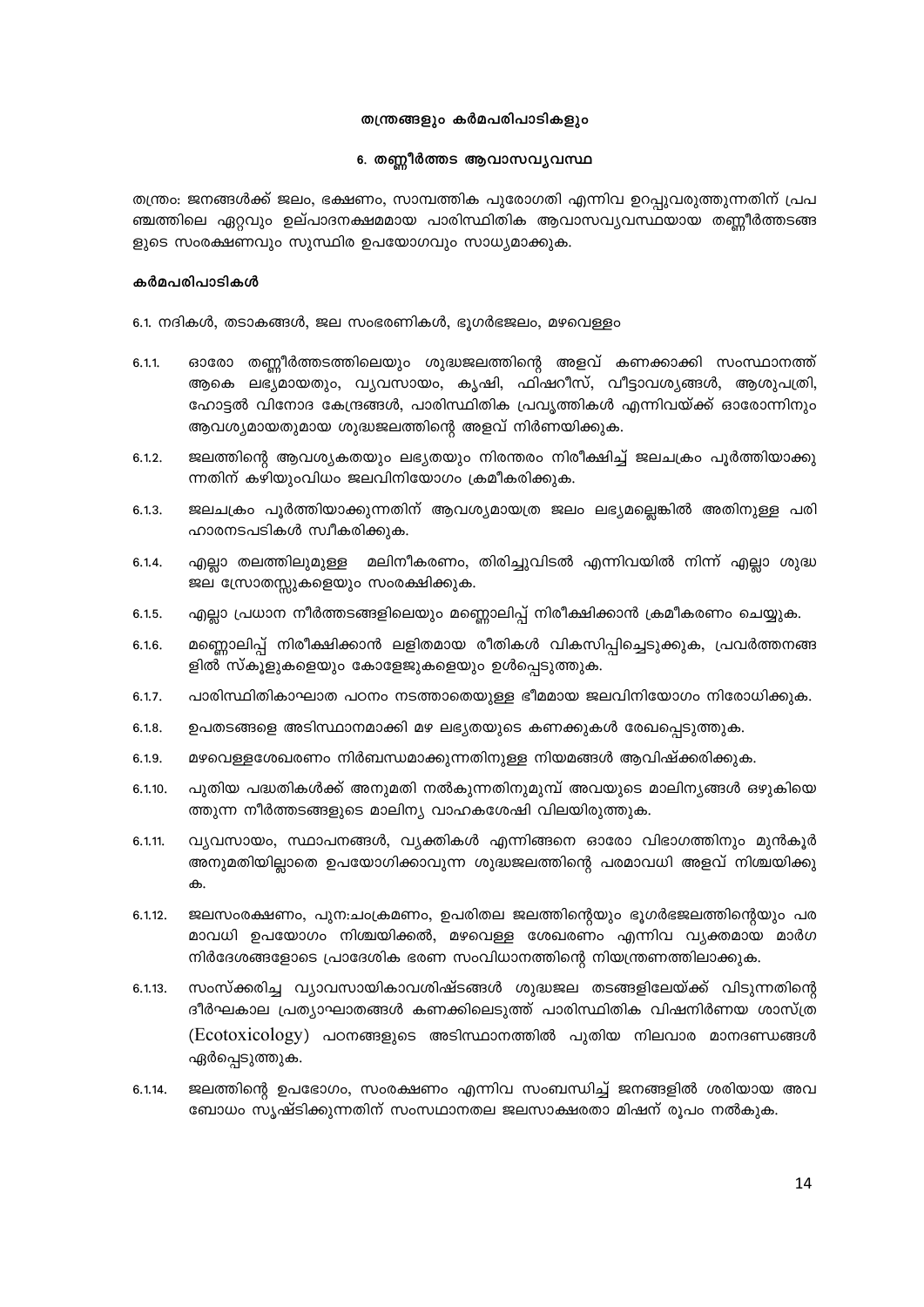## 6.2. കുടിവെള്ളം

- സംസ്ഥാനത്ത് കുടിവെള്ളത്തിന്റെ പ്രതിശീർഷ ആവശ്യകത മേഖലാതലത്തിൽ നിർണയി  $6.2.1$ ക്കുകയും മറ്റ് ഗാർഹികാവശ്യങ്ങൾക്കും ജലസേചനത്തിനും വേണ്ട ജലത്തിന്റെ കണക്ക് വേർതിരിച്ച് വിലയിരുത്തുകയും ചെയ്യുക.
- എല്ലാവർക്കും ശുദ്ധമായ കുടിവെള്ളം ലഭ്യമാക്കുക.  $6.2.2.$
- ജനകീയാടിസ്ഥാനത്തിൽ കുടിവെള്ള വിതരണ  $6.2.3.$ ഗ്രാമതലത്തിലുള്ള പദ്ധതികളെ പ്രോത്സാഹിപ്പിക്കുക.
- സ്ഥാപനങ്ങളിലും ജനകീയാടിസ്ഥാനത്തിൽ  $6.2.4.$ എല്ലാ തദേശ സ്വയംഭരണ നിരീക്ഷണത്തിനും ജലത്തിന്റെ ഗുണപരിശോധനയ്ക്കും സംവിധാനം ഏർപ്പെടുത്തുക.

#### $6.3.$ ജലസേചനം

- $6.3.1$ പരിസ്ഥിതിക്ക് അധികം ദോഷം വരുത്താത്ത ചെറുകിട ജലസേചന പദ്ധതികൾ പ്രോത്സാഹിപ്പിക്കുക.
- കുളത്തിൽ നിന്നുള്ള ജലസേചനം അടക്കം പരമ്പരാഗത ജലപരിപാലന രീതികളും  $6.3.2.$ ഒഴുകിപ്പോകുന്ന മഴവെള്ളത്തെ പ്രയോജനപ്പെടുത്തുന്ന ബദൽ ജലസേചന ഉപാധികളും പ്രോത്സാഹിപ്പിക്കുക.
- ജലവിനിയോഗത്തിലെ  $6.3.3.$ കാര്യക്ഷമത ഉയർത്തൽ, സംരക്ഷണം, പുനഃചംക്രമണം എന്നിവയ്ക്ക് അനുയോജ്യമായ നടപടികൾ സ്വീകരിക്കുക.
- മുൻകാല പദ്ധതികളുടെ പോരായ്മകൾ വിലയിരുത്തി പരിസ്ഥിതി സൗഹൃദ രീതിയിൽ  $6.3.4.$ ജലസേചന പദ്ധതികൾ സംവിധാനം ചെയ്ത് നടപ്പാക്കുക.
- വെള്ളം കെട്ടി നിൽക്കുന്നത് തടയുന്നതിന് അനുയോജ്യമായ ഡ്രെയിനേജ് രൂപകല്പന  $6.3.5.$ എല്ലാ ജലസേചന പദ്ധതികളുടെയും അവിഭാജ്യഘടകമായി ഉൾക്കൊള്ളിക്കുക.
- ജലപരിപാലനത്തിന് അനുയോജ്യമായ മാർഗരേഖ തയ്യാറാക്കുക. 6.3.6.
- ജലസേചന പദ്ധതികളുടെ പരമാവധി ഉപയോഗം ഉറപ്പുവരുത്തുന്നതിന് കമാൻഡ്  $6.3.7.$ ഏരിയാ സമീപനം അവലംബിക്കുക.
- ജലവിഭവ  $6.3.8.$ പ്രാദേശികമായ വിനിയോഗം. ജലസംരക്ഷണം, പുനഃചാക്രമണം, ജലസേചനത്തിന്റെ പരമാവധി പ്രയോജനം, വിള പരിപാലനം എന്നിവ ഉൾപ്പെടുത്തി സമഗ്രമായ ജലസേചന സംവിധാനം വികസിപ്പിച്ചെടുക്കുക.
- പരിസ്ഥിതി സംരക്ഷണത്തിന് 6.3.9. അനുഗുണമായ കൂട്ടുകൃഷി സമ്പ്രദായത്തിന്റെ പരിപോഷണം കർഷക സംഘടനാ രൂപീകരണം എന്നിവയിലുടെ ജലസേചന പരിപാലനത്തിൽ കർഷകരുടെ പങ്കാളിത്തം ഉറപ്പാക്കുക.
- $6.3.10.$ എല്ലാ ജലസേചന പദ്ധതികളുടെയും സാമൂഹിക നേട്ടം, പരിസ്ഥിതി ആഘാതം എന്നിവ നിരന്തരം നിരീക്ഷിക്കുക.

#### $6.4.$ കുളങ്ങൾ, തടാകങ്ങൾ, കണ്ടൽക്കാടുകൾ

- തണ്ണീർത്തടം നശിപ്പിക്കുന്ന ഒരു പ്രവൃത്തിക്കും അനുവാദം നൽകാതിരിക്കുക.  $6.4.1$
- എല്ലാത്തരം തണ്ണീർത്തടങ്ങളും പരിവർത്തനം ചെയ്യുന്നത് തടയുന്നതിന് കർശനമായ  $6.4.2.$ നിയമനിർമാണം നടത്തുക.
- അനുയോജ്യമായ നിയമനിർമാണങ്ങളിലുടെ നിലവിലുള്ള കണ്ടൽക്കാടുകൾ സംരക്ഷി  $6.4.3.$ ക്കുകയും സാധ്യമായ ഇടങ്ങളിലെല്ലാം നശിച്ചുപോയ കണ്ടൽക്കാടുകളെ പുനരുജ്ജീവി പ്പിക്കുകയും ചെയ്യുക.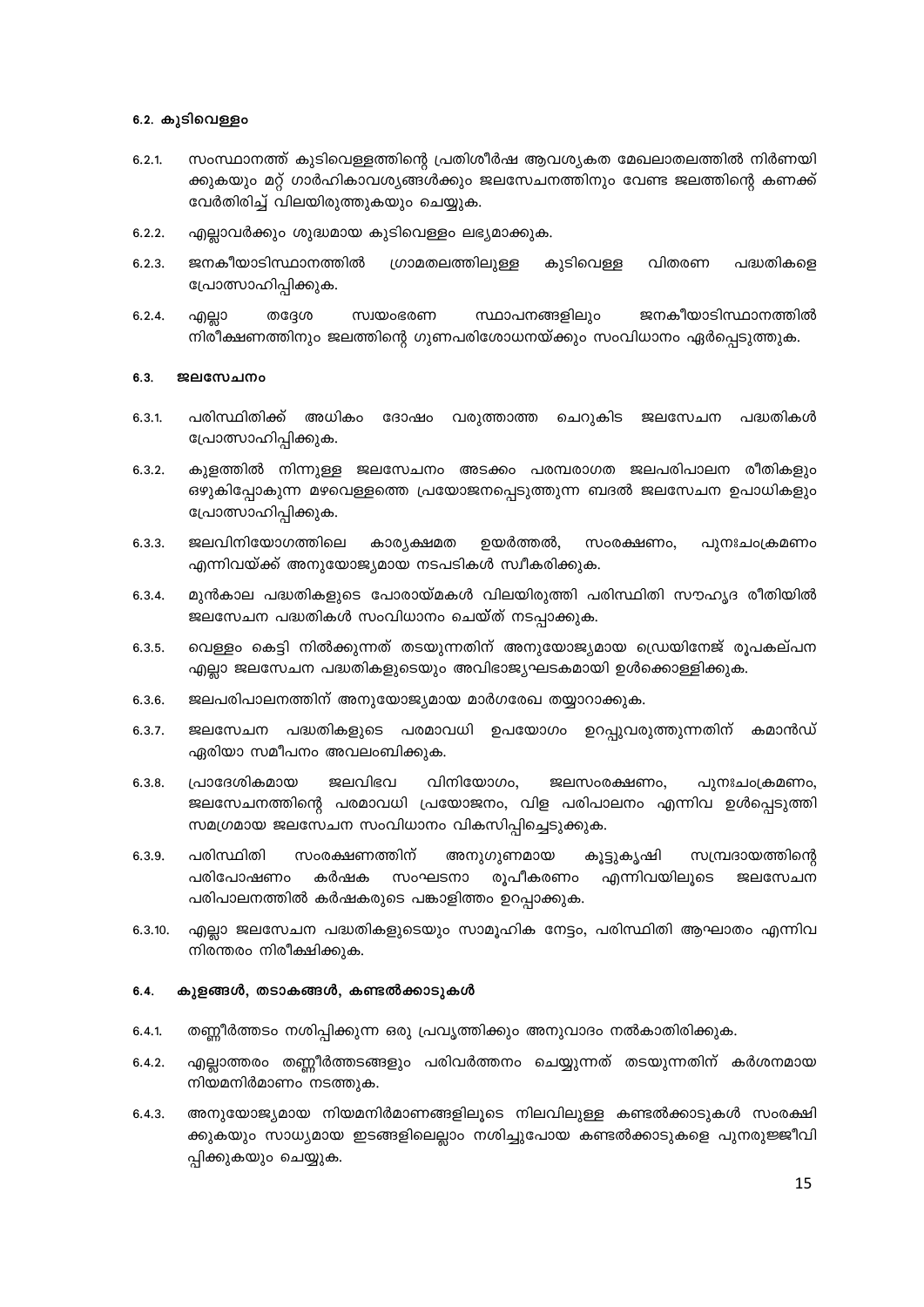- സാധ്യമായ സ്ഥലങ്ങളിലെല്ലാം കണ്ടൽക്കാടുകൾ വച്ചുപിടിപ്പിക്കുന്നതിനെ സഹായിക്കു  $6.4.4.$ കയും പ്രോത്സാഹിപ്പിക്കുകയും ചെയ്യുക.
- ജലഗതാഗത പാതകൾ (നാഷണൽ വാട്ടർവേ) വികസിപ്പിക്കുന്ന സംഗതിയിൽ ജലവാഹ  $6.4.5.$ നങ്ങളിൽ നിന്നുള്ള എണ്ണയും മറ്റ് മാലിന്യങ്ങളും വീണ് ജലാശയം മലിനീകരിക്കപ്പെടാതി രിക്കാൻ ശക്തമായ മുൻകരുതൽ നടപടികൾ സ്വീകരിക്കുക.
- തണ്ണീർത്തട നശീകരണത്തിന്റെ പാരിസ്ഥിതിക വിപത്തുകളെക്കുറിച്ച് പൊതുജനങ്ങ  $6.4.6.$ ളെയും തദ്ദേശഭരണ സ്ഥാപനങ്ങളെയും ബോധവൽക്കരിക്കുക.
- $6.4.7.$ തണ്ണീർത്തടമേഖലയിൽ വിനാശകരമായ വിനോദസഞ്ചാര പ്രവർത്തനങ്ങൾ നിയന്ത്രിക്കു  $\bigoplus$
- $6.4.8.$ തണ്ണീർത്തടങ്ങളെ അവയുടെ ജൈവവൈവദ്ധ്യത്തിന് പോറലേൽപ്പിക്കാതെ സുസ്ഥിര പുരോഗതിക്ക് പ്രയോജനപ്പെടുത്തുന്നതിനെ പ്രോത്സാഹിപ്പിക്കുക.

## 7. വനം, വന്യജീവി, ഫിഷറീസ്

തന്ത്രം : വനം, വന്യജീവികൾ എന്നിവയെ സംരക്ഷിക്കുക, മത്സ്യവിഭവങ്ങളുടെ സുസ്ഥിര ഉപ ഭോഗം ഉറപ്പാക്കുക.

- സുപ്രീംകോടതി നിർവചനം 202/95 പ്രകാരം എല്ലാ സ്വാഭാവിക വനങ്ങളുടെയും സർവേ,  $7.1.$ മാപ്പിംഗ്, വിഭജനം എന്നിവ നടത്തുക.
- $7.2.$ രെജവവൈവിധ്യസംരക്ഷണത്തിന് ഊന്നൽ നൽകി സംരക്ഷണ, പുനരുജ്ജീവന പ്രവർത്തനങ്ങൾ നടത്തുക.
- $7.3.$ കാവുകളെ അവയുടെ സാംസ്ക്കാരിക മൂല്യവും ജൈവ വൈവിധ്യവും നശിപ്പിക്കാതെ സംരക്ഷിക്കുക.
- $7.4.$ കഴിയുന്നത്ര സ്ഥലങ്ങളിൽ അപചയം വന്ന വനങ്ങളെ ജനപങ്കാളിത്തത്തോടെ, പുനരുജ്ജീവിപ്പിക്കുക.
- $7.5.$ തദ്ദേശ സ്വയംഭരണ സ്ഥാപനങ്ങളുടെ നേതൃത്വത്തിൽ ജനപങ്കാളിത്തത്തോടെ മരുവൽകൃത പ്രദേശങ്ങളിൽ വനവൽക്കരണ – സാമൂഹ്യവനവൽക്കരണ പദ്ധതികൾ വഴി മരങ്ങൾ വച്ചുപിടിപ്പിക്കുക.
- ആധുനിക സാങ്കേതിക വിദൃകളുടെ സഹായത്തോടെ കാർഷിക വനവൽക്കരണം  $7.6.$ ശക്തിപ്പെടുത്തി വനഉല്പന്നങ്ങളുടെ ഉല്പാദനവർദ്ധനയും കാര്യക്ഷമമായ വിനിയോഗവും ഉറപ്പാക്കുക.
- പ്രാദേശികതലത്തിൽ വനഉല്പന്നങ്ങളായ ഔഷധച്ചെടികൾ, തടി, വിറക്,  $7.7.$ തീറ്റപ്പുല്ല്, പച്ചിലവളം എന്നിവയുടെ ഉല്പാദനം പ്രോത്സാഹിപ്പിക്കുക.
- $7.8.$ തടിയേതര വനവിഭവങ്ങൾ ശേഖരിച്ച് ഉപജീവനം നടത്തുന്ന ഗോത്ര വർഗക്കാരെ പരിസ്ഥിതിക്ക് ചെയ്യാത്ത രീതിയിൽ അത് തുടരുന്നതിൽ സഹായിക്കുക. ദോഷം അതിനുള്ള വനത്തിനുള്ളിലെ മാത്രമായി ഗോത്ര വർഗക്കാർക്കു അവകാശം പരിമിതപ്പെടുത്തുക.
- തടി അടിസ്ഥാനമാക്കിയുള്ള വ്യവസായങ്ങൾ വനത്തെ മാത്രം ആശ്രയിക്കാതെ  $7.9.$ മറ്റ് സ്രോതസ്സുകൾ തേടുന്നതിന് പ്രേരിപ്പിക്കുക.
- വനപരിപാലനത്തിന് പങ്കാളിത്ത വന മാനേജ്മെന്റ് നയം ശക്തിപ്പെടുത്തുക/ നടപ്പാക്കുക.  $7.10.$
- നഷ്ടപ്പെട്ടുപോയ വനഭാഗങ്ങൾ അനുയോജ്യമായ പ്രവർത്തനങ്ങളിലൂടെ പുന:സ്ഥാപിച്ച്  $7.11.$ ഇടനാഴികൾ സ്ഥാപിക്കുക.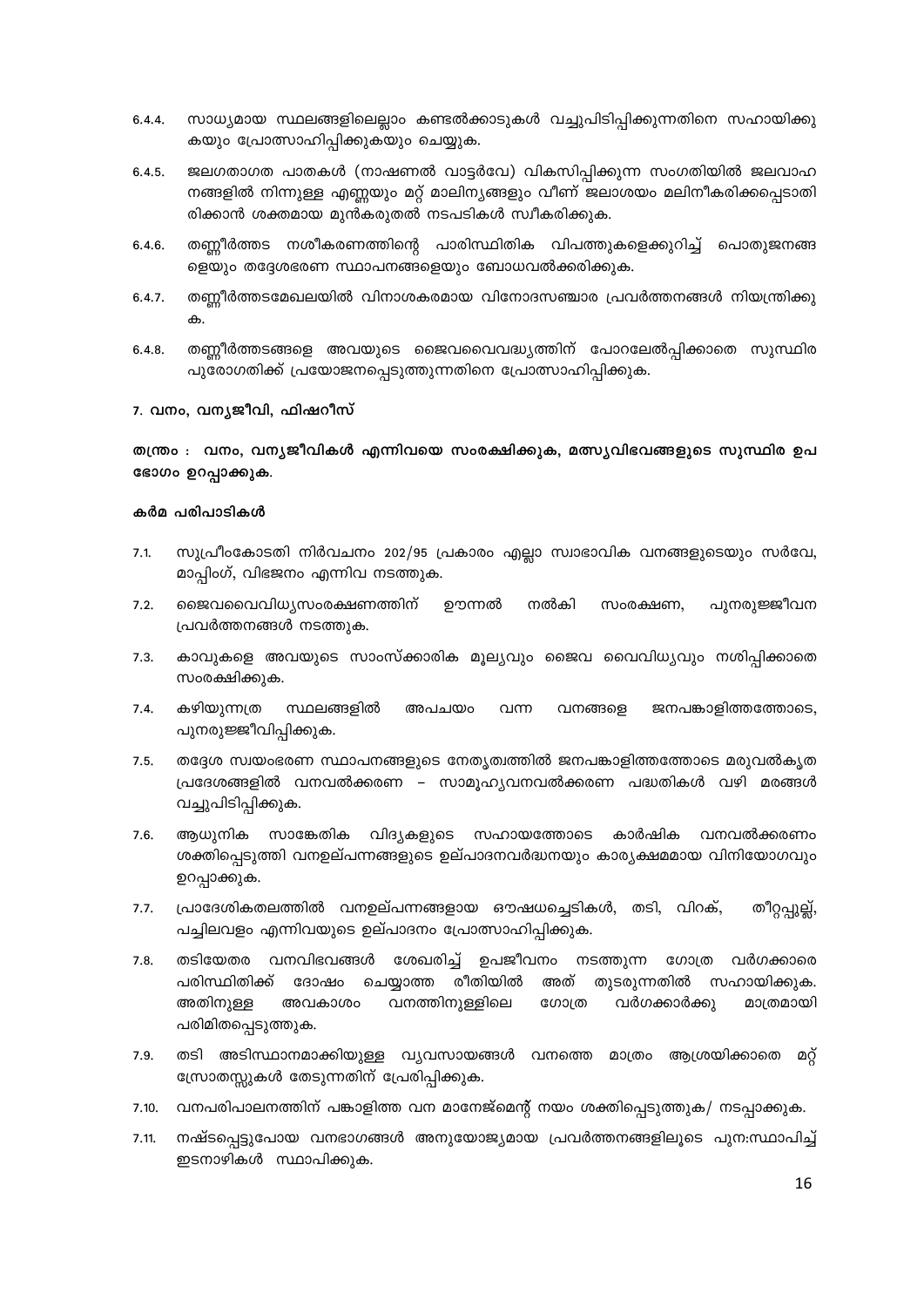- വ്യവസായങ്ങളിലേർപ്പെട്ടിരിക്കുന്നവരും 7.12. വനാധിഷ്ഠിത കർഷകരുമായി നേരിട് ബന്ധപ്പെടുന്നതിനുള്ള അവസരമൊരുക്കി കൃഷിയിടങ്ങളിൽ അവരുടെ പ്രധാന വിളകൾ ഇടത്തരം ഒഴിവാക്കാതെയും ചെറുകിട കർഷകരെ ബാധിക്കാതെയും മര ഉരുപ്പടികൾക്കുള്ള വിഭവങ്ങൾ ഉല്പാദിപ്പിക്കുന്നതിനെ പ്രോത്സാഹിപ്പിക്കുക.
- 7.13. വനത്തിനുള്ളിലെ വിനോദസഞ്ചാര പ്രവർത്തനങ്ങൾ വനം വകുപ്പിന്റെ കർശനമായ മേൽനോട്ടത്തിലാക്കി നിയന്ത്രിക്കുക. സ്വാഭാവികമായ ആവാസ വ്യവസ്ഥയ്ക്ക് കോട്ടം തട്ടാതെ സംരക്ഷിക്കുന്നതിന് ആവശ്യമായ ഭരണ / നിയമ നിർമാണ നടപടികൾ സ്വീകരി ക്കുക.
- 7.14. സ്വാഭാവിക ആവാസ വ്യവസ്ഥയിലേയ്ക്ക് വിദേശ ജൈവജാതി ഇനങ്ങളുടെ കടന്നുകയറ്റം തടയുക.
- 7.15. ദേശൃപുഴമത്സ്യങ്ങളെ ഉല്പാദിപ്പിച്ച് കൃത്രിമമായി പുഴ മത്സ്യങ്ങളുടെ സംഖ്യ വർദ്ധിപ്പിക്കുന്നതിന് അനുയോജ്യമായ ഗവേഷണ വികസന പ്രവർത്തനങ്ങൾ ആവിഷ്ക്കരിക്കുക.
- തദ്ദേശീയ അലങ്കാര മത്സ്യങ്ങളുടെ അമിത ചൂഷണവും RET (Rare, Endangered,  $7.16.$  $Threated)$  വിഭാഗത്തിലുൾപ്പെടുത്തിയിട്ടുള്ള, വംശനാശഭീഷണി നേരിടുന്ന മത്സ്യ ഇന ങ്ങളുടെ ശേഖരണവും തടയുക.
- 7.17. വംശനാശഭീഷണി നേരിടുന്ന മത്സ്യഇനങ്ങൾ ഉള്ള പുഴകളിൽ മത്സ്യ ഉദ്യാനങ്ങൾ സ്ഥാപിക്കുക.
- സ്ഫോടക വസ്തുക്കളും വിഷവും ഉപയോഗിച്ച് മീൻ പിടിക്കുന്നത് എല്ലാ ജലാശയങ്ങ  $7.18.$ ളിലും നിരോധിക്കുക.
- 7.19. തുറസ്സായ ജലാശയങ്ങളിൽ വിവേചന രഹിതമായും അമിതമായും മത്സ്യസമ്പത്ത് ചൂഷണം ചെയ്യുന്നത് നിരുത്സാഹപ്പെടുത്തുക.
- 7.20. വനവിഭവങ്ങളുടെ സംരക്ഷണം, പുനരുദ്ധാരണം, സുസ്ഥിര ഉപഭോഗം എന്നിവ സംബ ന്ധിച്ച ഗവേഷണ വികസന പ്രവർത്തനങ്ങളെ പ്രോത്സാഹിപ്പിക്കുകയും സഹായിക്കു കയും ചെയ്യുക. മുൻഗണന നൽകേണ്ട കാര്യങ്ങൾ:
	- സ്വാഭാവിക വനങ്ങളുടെ അപചയം, വന്യജീവികളുടെ നാശം എന്നിവയുടെ <sub>2</sub> കാരണങ്ങൾ, പരിഹാരമാർഗ്ഗങ്ങൾ.
	- b. വനങ്ങളുടെ ഉല്പാദനക്ഷമത ഉയർത്തുന്നതിനും രീതിയിൽ മെച്ചപ്പെട്ട പുനരുജ്ജീവിപ്പിക്കുന്നതിനുമുള്ള വിപുലമായ ഗവേഷണങ്ങൾ.
	- വനവിഭവങ്ങളുടെ കാര്യക്ഷമവും സുസ്ഥിരവും പ്രകൃതി  $c_{-}$ സൗഹൃദപരവുമായ വിനിയോഗം. അതുസംബന്ധിച്ച അറിവുകളുടെ വ്യാപനം എന്നിവയ്ക്ക് അനുയോജ്യമായ ശാസ്ത്രീയ മാർഗ്ഗങ്ങൾ.
	- d. സസ്യ പുഷ്പ ജന്തുജാലങ്ങളുടെ വംശനാശ കാരണം, അവയുടെ പ്രത്യുല്പാദന രീതി, അവ പുനരുജ്ജീവിപ്പിക്കാനുള്ള മാർഗ്ഗങ്ങൾ എന്നിവയെപ്പറ്റി വിപുലമായ ഗവേഷണം
	- വനപരിപാലനം പരിസ്ഥിതി വനവിഭവങ്ങൾ  $e^{\prime}$ അപചയം കൂടാതെ ലഭ്യമാക്കി സാധ്യമാക്കുന്നതിനുള്ള മാർഗങ്ങൾ.
	- f. ക്ഷയിച്ചുപോയ വനങ്ങൾ ഘട്ടംഘട്ടമായി പുനരുജ്ജീവിപ്പിക്കുന്നതിനുള്ള വഴികൾ.
	- മനുഷ്യനിർമിത വനങ്ങളുടെ ഉല്പാദന ക്ഷമത മെച്ചപ്പെടുത്തുന്നതിനുള്ള മാർഗങ്ങൾ g.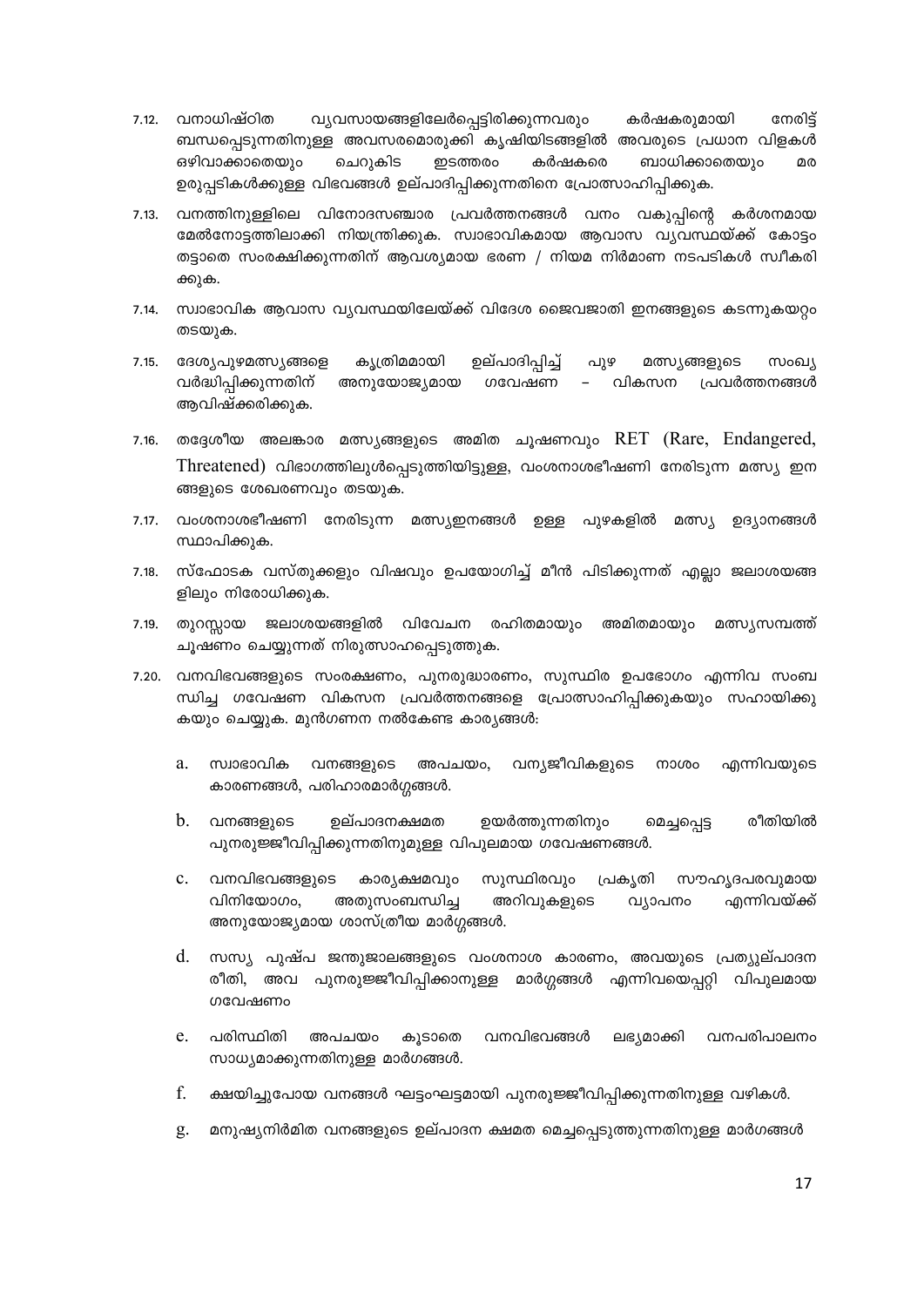ആവാസവ്യവസ്ഥയെ നശിപ്പിക്കുന്ന രീതിയിലുള്ള ടൂറിസം – ഇക്കോ ടൂറിസം – h. സംരംഭങ്ങളെ നിയന്ത്രിക്കുന്നതിനുള്ള സംവിധാനം.

## 8. കൃഷിഭൂമി സംവിധാനങ്ങൾ

തന്ത്രം : കേരളത്തിൽ പരിമിതമായ ഭൂമി, വെള്ളം, മനുഷ്യശേഷി, സാങ്കേതിക വിദ്യകൾ എന്നിവയുടെ വിവേകപൂർവ്വമായ വിനിയോഗത്തിലൂടെ സംസ്ഥാനത്തിന് ആവശ്യമായ ഭക്ഷ്യവിഭ വങ്ങൾ ഉല്പാദിപ്പിക്കുന്നതിന്, പരിസ്ഥിതിക്ക് ദോഷം ചെയ്യാതെ കൃഷിഭൂമിയുടെ ഉല്പാദനക്ഷ മത വർധിപ്പിച്ച് കാർഷികമേഖല പുഷ്ടിപ്പെടുത്തുക.

## 8.1. പൊതുവിളകൾ

- 8.1.1. മണ്ണിന്റെ ഗുണനിലവാരം തകരുന്നതു തടയാൻ മണ്ണ് സംരക്ഷണ സമ്പുഷ്ടീകരണ പദ്ധതികൾ ശക്തിപ്പെടുത്തുക.
- 8.1.2. മണ്ണിന്റെ പുഷ്ടി മെച്ചപ്പെടുത്തുന്നതിന് യഥാസമയം മണ്ണുപരിശോധന നടത്തുക.
- 8.1.3. ഉല്പാദന ക്ഷമത നിലനിർത്തുന്നതിന് സഹായകമായ വിളപരിവർത്തനക്രമവും ഭൂമിയുടെ ക്ഷമത കണക്കിലെടുത്തുള്ള വിളവർഗീകരണവും നടത്തുക.
- 8.1.4. അടുത്ത 5–10 വർഷത്തിനുള്ളിൽ സംസ്ഥാനത്തെ കൃഷി പൂർണമായും ജൈവകൃഷിയി ലേക്ക് പരിവർത്തനം ചെയ്യുന്നതിന് സാധിക്കത്തക്കവിധം സംസ്ഥാന സർക്കാരിന്റെ ജൈവ കൃഷി നയമനുസരിച്ച് ജൈവകൃഷി പ്രോത്സാഹിപ്പിക്കുക.
- 8.1.5. പാരമ്പര്യവിളകൾ പുനരുദ്ധരിക്കുക. അവയുടെ സംരക്ഷണത്തിന് ജീൻ/വിത്ത് ബാങ്കുകൾ സ്ഥാപിക്കുക.
- 8.1.6. ജൈവവളം, ജൈവ കമ്പോസ്റ്റ്, ജൈവകീടനാശിനികൾ എന്നിവയുടെ ഉപയോഗം വഴി മണ്ണിനെ ഫലഭൂയിഷ്ടമാക്കുന്നതിനും രോഗകീട നിയന്ത്രണത്തിനും സംയോജിത സംവി ധാനം രൂപപ്പെടുത്തുക.
- മറ്റാവശ്യങ്ങൾക്കായി 8.1.7. നെല്പാടങ്ങൾ സംരക്ഷിക്കുകയും അവ മാറ്റി മറിക്കുന്നത് തടയുകയും ചെയ്യുക.
- 8.1.8. കൃഷിയിൽ രാസവളങ്ങളുടെ ഉപയോഗം നിയന്ത്രിക്കുക, സംസ്ഥാന ജൈവകൃഷി നയ ത്തിൽ വിഭാവനം ചെയ്തിരിക്കുന്ന കാലയളവിനുള്ളിൽ ഘട്ടം ഘട്ടമായി രാസ കീടനാശിനി പ്രയോഗം നിർത്തലാക്കുക.
- 8.1.9. ജലസംരക്ഷണത്തിനും വിനിയോഗത്തിനും കാര്യക്ഷമവും അതേസമയം ചെലവു കുറഞ്ഞതുമായ മാർഗങ്ങൾ വികസിപ്പിച്ചെടുക്കുക.
- 8.1.10. വീട്ടുവളപ്പിലെ പരമ്പരാഗത സമീകൃതകൃഷി രീതി പ്രോത്സാഹിപ്പിക്കുക.
- 8.1.11. സ്റ്റോറേജ് സംവിധാനം, വിപണനത്തിന് സഹായം, വില നിലവാരം പിടിച്ചു ഇടനിലക്കാരുടെ നിർത്തുന്നതിന് പ്രാദേശിക വിപണന കേന്ദ്രങ്ങൾ എന്നിവ വഴി ചൂഷണത്തിൽ നിന്ന് ഉല്പാദകരെ മുക്തരാക്കുക.
- 8.1.12. സുസ്ഥിര കൃഷിരീതികൾ പ്രോത്സാഹിപ്പിക്കുക, അതുമായി ബന്ധപ്പെട്ട ഗവേഷണ പദ്ധതി കൾക്ക് മുൻഗണന നൽകുക.
- 8.1.13. ജലവും മറ്റ് ഊർജ്ജ വിഭവങ്ങളും പരമാവധി കുറച്ച് ഉപയോഗിച്ച് കൃഷി ചെയ്യാൻ കഴിയുന്ന വിളകൾ പ്രചരിപ്പിക്കുക.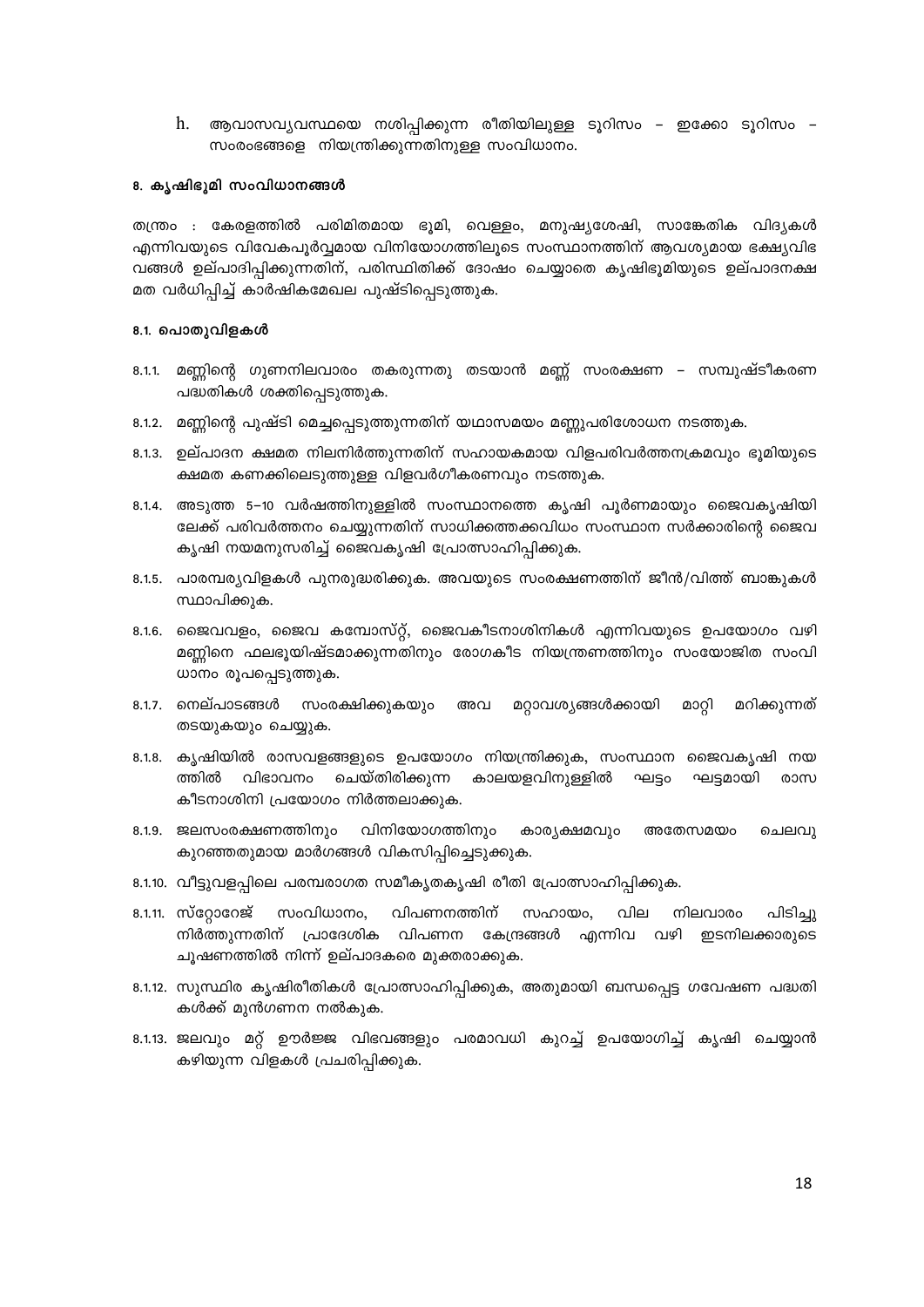## 8.2. നെൽകൃഷി

നമ്മുടെ സംസ്ഥാനത്ത് നെൽകർഷകർ ഇന്ന് അനുഭവിക്കുന്ന പ്രശ്നങ്ങളും പ്രതിസന്ധികളും അനവധിയാണ്. അവ പരിഹരിക്കാൻ താഴെപ്പറയുന്ന പാരിസ്ഥിതിക പരിഹാര മാർഗങ്ങൾ സഹായകമാകും.

- നീർച്ചാലുകൾ, തോടുകൾ, ഇടത്തോടുകൾ, കുളങ്ങൾ തുടങ്ങിയ പരമ്പരാഗത ജലസംര  $8.2.1$ ക്ഷണ–ജലസേചന രീതികൾ പുന:സ്ഥാപിച്ച് പൊതുജനാവശ്യത്തിനും ജലസേചന ത്തിനും പൊതുവായി ഉപയോഗപ്പെടുത്തുക (ഉദാഹരണം – ക്ഷേത്രക്കുളങ്ങൾ)
- പാടത്തെ വരമ്പുകളിൽ പയറുവർഗങ്ങൾ വച്ചുപിടിപ്പിച്ച് ആദായം വർദ്ധിപ്പിക്കുക,  $8.2.2.$ അതോടൊപ്പം വരമ്പുകൾ ശക്തിപ്പെടുത്തുക.
- ഉപയോഗിക്കാത്ത നെൽപ്പാടങ്ങളിലും മറ്റു പറമ്പുകളിലും തീറ്റപ്പുൽകൃഷി നടത്തി കാലി  $8.2.3.$ വളർത്തലിലൂടെ ആദായം വർദ്ധിപ്പിക്കുക.
- വെക്കോൽ സംരക്ഷിച്ച് ഉപയോഗപ്പെടുത്തുക.  $8.2.4.$
- സാധിക്കുന്നിടത്തെലാം കോഴി താറാവ് വളർത്തലുമായി സംയോജിപിച്ച് നെൽകൃഷി  $8.2.5.$ കൂടുതൽ ആദായകരമാക്കുക.

## 8.3. പുരയിടകൃഷി

- ഭൂമിയെ ചെറുതുണ്ടുകളായി തിരിക്കൽ, ശരിയായ പരിപാലനത്തിന്റെ  $8.3.1$ അഭാവം പാരിസ്ഥിതിക അയൽക്കാരുടെയും പൊതു മുലമുണ്ടാകുന്ന ക്ഷയം. സ്ഥാപനങ്ങളുടെയും അനിയന്ത്രിതമായ ഇടപെടലുകൾ തുടങ്ങിയവ മൂലം രൂക്ഷമായ സാമ്പത്തിക – പാരിസ്ഥിതിക പ്രതിസന്ധികൾ അഭിമുഖീകരിക്കുന്ന ഈ വിഭാഗം സംവിധാനവും കർഷകരുടെ രക്ഷയ്ക്ക് പ്രത്യേക ശാക്തീകരണ പരിരക്ഷയും ആവശ്യമായിരിക്കുന്നു.
- അയൽക്കൂട്ടാടിസ്ഥാനത്തിൽ കർഷകരെ സംഘടിപ്പിച്ച്  $8.3.2.$ ഇത്തരം അവരുടെ കൃഷിയിടങ്ങളെ പാരിസ്ഥിതിക ദുരന്തങ്ങളിൽ നിന്ന് രക്ഷിക്കുന്നതിന് സർക്കാരും തദ്ദേശ സ്വയംഭരണ സ്ഥാപനങ്ങളും മുൻകൈ എടുക്കുന്നതാണ്. ചില ഉദാഹരണങ്ങൾ.
	- കൃഷി ഭുമിയിൽ നിന്ന് പരമാവധി നേട്ടം ഉണ്ടാക്കുന്നതിന് മണ്ണും ജലാംശവും  $a_{-}$ സംരക്ഷിക്കുന്നതിന് കൂട്ടായ മാർഗങ്ങൾ ആരായുക.
	- വീടിന്റെ b. ഭൂമിയിൽ കെടിട നിർമ്മാണം. വിപുലീകരണം എന്നിവ പരിമിതപെടുത്തി സ്വന്തം പറമ്പിലെ കൃഷി വിളകളെ സംരക്ഷിക്കുകയും ഭുമിയിലെ അയൽക്കാരുടെ കാർഷിക പരിസ്ഥിതി തകരാറിലാക്കാതെ സഹായിക്കുകയും ചെയ്യുക.
	- C. പൊതുവായി പ്രയോജനം ചെയ്യുന്ന പ്രവൃത്തികൾ വേലി, ബണ്ടുകൾ. ജലാംശം സംരക്ഷിക്കുന്നതിനുള്ള കുഴികൾ – സംയുക്തമായി ചെയ്യുക. കുറച്ചു ഭൂമിയിൽ നിന്ന് കൂടുതൽ ആദായമുണ്ടാക്കുന്ന കൃഷി വിളകൾ – ഓർക്കിഡ്, വാനില എന്നിവയുടെ കൃഷി, പ്രോസസ്സിംഗ്, വിപണനം എന്നിവ കൂട്ടായി ചെയ്യുക. തീറ്റപ്പുൽ കൃഷി, കാലി വളർത്തൽ എന്നിവ കുട്ടിയിണക്കി ആദായം വർദ്ധിപ്പിക്കുക.
	- d. ഭൂമിയുടെ ബദൽ ഉപയോഗത്തെക്കുറിച്ചുള്ള പദ്ധതികൾ, നഗരവികസനവും ഭവന നിർമാണവുമടക്കം, കൂട്ടായി പരിഗണിക്കുകയും അതുവഴി സുതാര്യമായ രീതിയിൽ അനുവാദം നൽകുകയോ നിരസിക്കുകയോ ചെയ്യുന്നതിന് അവസര മൊരുക്കുകയും ചെയ്യുക.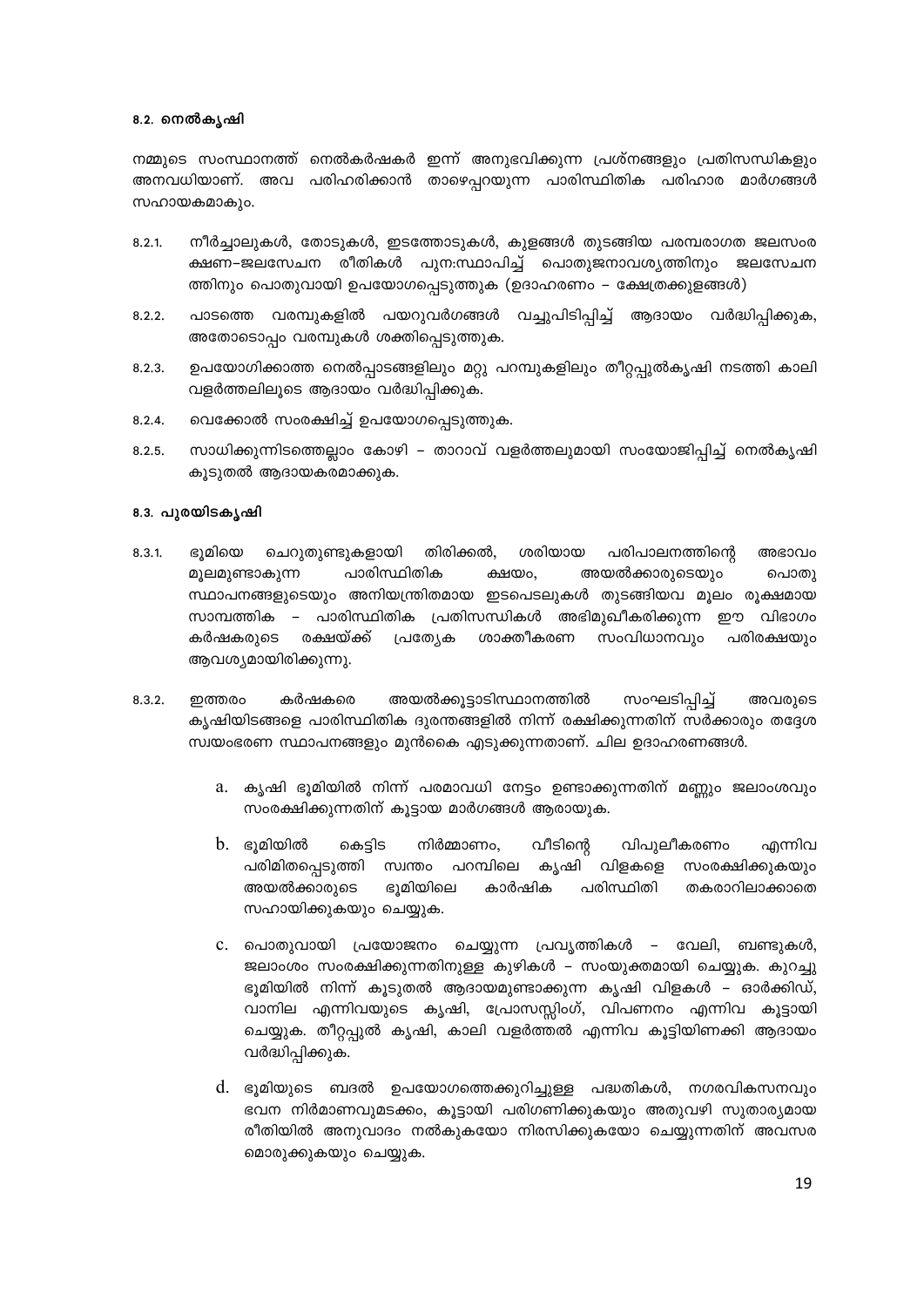## 8.4. ജനിതകമാറ്റം വരുത്തിയ സസ്യജാലങ്ങൾ

- പരീക്ഷിച്ചുറപ്പുവരുത്താത്ത വൈദേശിക ഇനം നടീൽ വസ്തുക്കളുടെ വ്യാപകവും  $8.4.1$ വിവേചന രഹിതവുമായ ഉപയോഗം, അവ എത്രതന്നെ പ്രചാരത്തിലായിരിക്കുന്നതായാ ലും, അപരിഹാര്യമായ നാശനഷ്ടങ്ങൾക്കിടയാക്കും. ജനിതമാറ്റം വരുത്തിയ സസ്യജാല ങ്ങളുടെ ദോഷങ്ങളെക്കുറിച്ച് പഞ്ചായത്തുകളെയും, കർഷകരെയും നിരന്തരം ബോധ വൽക്കരിക്കുന്നതാണ്.
- ജനിതകമാറ്റം വരുത്തിയ ഇനങ്ങൾ സാമ്പത്തിക, ആരോഗ്യ, പാരിസ്ഥിതിക മേഖലകളിൽ  $8.4.2.$ ഉണ്ടാക്കുന്ന വിപരീത ഫലങ്ങളെക്കുറിച്ച് ലോകമെങ്ങും നിലനിൽക്കുന്ന വിവാദങ്ങൾ സംശയാതീതമായി പര്യവസാനിക്കുംവരെ കേരള സർക്കാർ, അത്തരം സസ്യജീവജാല ങ്ങളുടെ ഉപയോഗം സംസ്ഥാനത്ത് അനുവാദിക്കില്ലെന്ന പ്രഖ്യാപിത നിലപാട് തുടരുന്ന താണ്.

## 9. തീരദേശ - സമുദ്രവിഭവങ്ങൾ

തന്ത്രം : സംസ്ഥാനത്തെ തീരദേശ– സമുദ്ര പരിസ്ഥിതി ഘടനയുടെയും മത്സ്യങ്ങളുടെയും – സമുദ്ര മത്സ്യവും പുഴ മത്സ്യവും – സുസ്ഥിര പരിപാലനം ഉറപ്പാക്കുക.

- ഉൾനാടൻ, സമുദ്ര മത്സ്യവിഭവങ്ങളുടെയും സുസ്ഥിരമായ രീതിയിൽ മത്സ്യബന്ധനം  $9.1.$ നടത്താവുന്ന പരമാവധി വിഭവങ്ങളുടെയും കൃത്യമായ ഒരു സ്ഥിതിവിവരകണക്ക് – ഡാറ്റാ ബേസ് – തയ്യാറാക്കുക.
- $9.2.$ കടലിന്റേയും പുഴകളുടേയും കരകൾ ഇടിഞ്ഞിറങ്ങുന്നത് ജൈവരീതികളിലുടെ തടയുന്നതിന് നടപടി സ്വീകരിക്കുക.
- ആവശ്യം, ഉല്പാദനം, വിതരണം എന്നിവ തമ്മിലുള്ള വിടവ് നികത്തുന്നതിന് പരിസ്ഥിതി 9.3. – സൗഹ്യദ മീൻ വളർത്തൽ പദ്ധതികൾ പ്രോത്സാഹിപ്പിക്കുക.
- അമിത മത്സ്യബന്ധനം തടയുന്നതിന് നിയന്ത്രണസംവിധാനം ഏർപ്പെടുത്തുക, സുസ്ഥിര 9.4. മത്സ്യബന്ധനം പ്രോത്സാഹിപ്പിക്കുക.
- മലിനീകരണം, നവീകരണം, കളകളുടെ ആക്രമണം, ആഴം കൂട്ടൽ, അമിത ചൂഷണം, 9.5. അശാസ്ത്രീയമായ മീൻപിടിത്തം എന്നിവമൂലം സമുദ്രജീവി സമ്പത്തിനുണ്ടാകുന്ന നാശത്തിൽ നിന്ന് രക്ഷിക്കുന്നതിന് നടപടി സ്വീകരിക്കുക.
- സമുദ്രാതിർത്തിയിൽ  $9.6.$ കേരളത്തിന്റെ മഴക്കാലത്ത് ട്രോളിംഗ് നിയന്ത്രിക്കുക. അടിക്കടി തിട്ടപ്പെടുത്താൻ പ്രയോജനപ്പെടുത്താവുന്ന മത്സ്യസമ്പത്തിന്റെ അളവ് സ്ഥിരമായ പഠന – വിലയിരുത്തലുകൾ നടത്തുക.
- $9.7.$ മീൻ കുഞ്ഞുങ്ങളെയും ഷെൽ മത്സ്യങ്ങളെയും വംശനാശത്തിൽ നിന്ന് രക്ഷിക്കുന്നതിന് ട്രോളിംഗിൽ നിരോധിത വലക്കണ്ണികൾ ഉപയോഗിക്കുന്നത് കർശനമായി തടയുക.
- നദീമുഖങ്ങളുടെ കവാടത്തിൽ മീൻപിടിത്തം നിയന്ത്രിക്കുക. 9.8.
- മത്സ്യ വിഭവങ്ങളുടെ പരമാവധി വിനിയോഗം നിരീക്ഷിക്കുന്നതിനും അമൂല്യമായ 9.9. മത്സ്യസമ്പത്തിന്റെ സുസ്ഥിരവും സുരക്ഷിതവുമായ പ്രയോജനം ഉറപ്പുവരുത്തുന്നതിനും ഒരു ഫിഷറീസ് റിസോഴ്സ് മാനേജ്മെന്റ് സെൽ രൂപീകരിക്കുക. ഈ മേഖലയിലെ കൂടി ഇത് വികസന പ്രവർത്തനങ്ങൾക്ക് ക്ലിയറൻസ് നൽകുന്ന ഏജൻസിയായി പ്രവർത്തിക്കണം.
- 9.10. സംസ്ഥാനത്തിന്റെ അധികാര പരിധിയിലുള്ള എല്ലാ മത്സ്യബന്ധന നൗകകളുടെയും രജി സ്റ്റർ തയ്യാറാക്കി സൂക്ഷിക്കുക.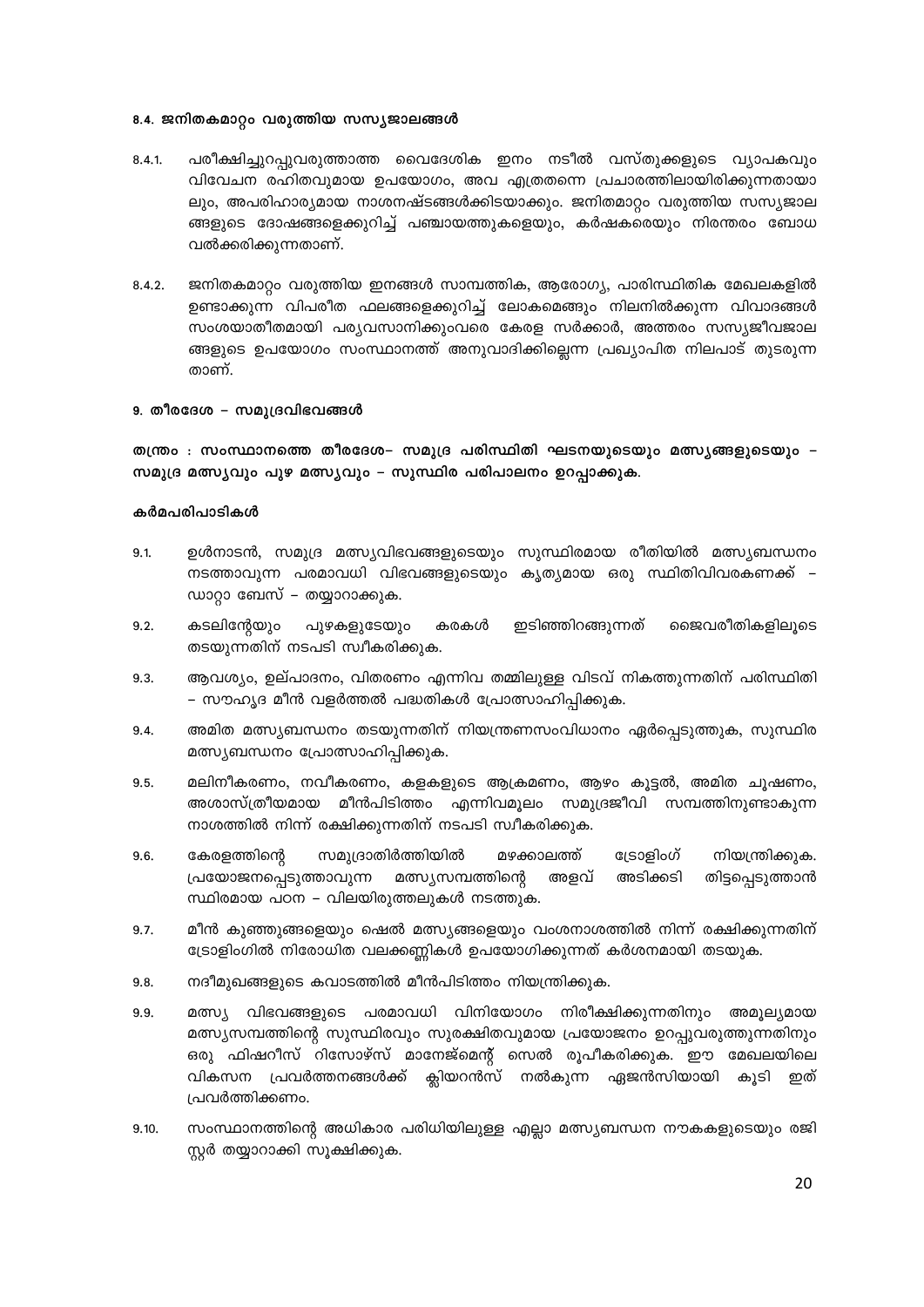- ഫിഷറീസ് മാനേജ്മെന്റ്, മോണിറ്ററിംഗ്, മത്സ്യബന്ധനത്തിനുള്ള ബുദ്ധിമുട്ടുകൾ, ഊർജ 9.11. ഉപഭോഗം നിയന്ത്രിക്കൽ എന്നിവയ്ക്ക് ജിയോഗ്രഫിക്കൽ ഇൻഫർമേഷൻ സിസ്റ്റം ഫലപ്ര ദമായി ഉപയോഗപ്പെടുത്തുക.
- മോട്ടോർ ഘടിപ്പിച്ചതും ഘടിപ്പിക്കാത്തതുമായ നൗകകളിൽ മീൻ പിടിക്കാൻ പോകുന്ന  $9.12.$ മത്സ്യത്തൊഴിലാളികൾക്ക് സുരക്ഷിതമായ യാത്ര, ഉത്തരവാദിത്തപരമായ മത്സ്യബന്ധ നം, ലോഗ് സൂക്ഷിക്കൽ, റിപ്പോർട്ടിംഗ് എന്നിവയിൽ പരിശീലനവും സർട്ടിഫിക്കേഷനും നിർബന്ധമാക്കുക.

## 10. മൃഗസംരക്ഷണം

പരിസ്ഥിതിക്ക് ദോഷം വരുത്താതെ സാമ്പത്തിക വരുമാനം വർദ്ധിപ്പിക്കുന്നതിന് സഹായക മായ രീതിയിൽ ആരോഗ്യവും ഉല്പാദനക്ഷമതയുമുള്ള മൃഗസമ്പത്ത് നിലനിർത്തുന്നതിന് മുന്നോട്ടുവയ്ക്കുന്ന പാരിസ്ഥിതിക കർമപരിപാടികൾ

- തദ്ദേശീയ ഇനങ്ങളുടെ ജനിതകവിപര്യാസം മെച്ചപ്പെടുത്തുക.  $10.1.$
- വനപ്രദേശങ്ങളിൽ തീറ്റപ്പുൽ വിഭവങ്ങൾ സംരക്ഷിക്കുന്നതിനും രോഗങ്ങൾ പകരുന്നത്  $10.2.$ തടയുന്നതിനും കന്നുകാലികളുടെ എണ്ണം നിയന്ത്രിക്കുക.
- പുനരുജ്ജീവനവും  $10.3.$ മേച്ചിൽപ്പുറങ്ങളുടെ സുസ്ഥിരമായ ഉപയോഗവും ഉറപ്പു വരുത്തുന്നതിന് സ്റ്റാൾഫീഡിംഗും മേച്ചിൽ പരിക്രമവും നടപ്പാക്കുക.
- തീറ്റപ്പുൽ കൃഷിയുടെ ആവശ്യവും ഉല്പാദനവും തമ്മിലുള്ള വിടവ് നികത്തുന്നതിന്  $10.4.$ പുൽകൃഷി പ്രോത്സാഹിപ്പിക്കുക.
- ശുചിത്വവും ശാസ്ത്രീയമായ മാലിന്യ  $10.5.$ മൃഗഫാമുകളിൽ പരിപാലനസംവിധാനവും ഉറപ്പാക്കുക.
- കർഷകർക്ക് പരമാവധി നേട്ടം ഉണ്ടാക്കുംവിധം കൃഷി,  $10.6.$ മൃഗപരിപാലനം എന്നിവ ശാസ്ത്രീയമായി സംയോജിപ്പിക്കുക.
- $10.7.$ കന്നുകാലികൾ അതിക്രമിച്ചു കടക്കുന്നതും അമിതമായി മേയുന്നതും തടയുന്നതിനും ഗോബർഗ്യാസ്, കമ്പോസ്റ്റ് മണ്ണിര പുല്ലുല്പാദനം എന്നിവ വളം, വളം, അയൽക്കൂട്ട ഫലപ്രദമാക്കുന്നതിനും സംഘങ്ങളുടെ കൂട്ടായ പ്രവർത്തനങ്ങളെ പ്രോത്സാഹിപ്പിക്കുക.
- $10.8.$ പാൽ ഉല്പാദകർക്ക് മൂല്യവർധിത ഉല്പന്നങ്ങൾ വഴി പരമാവധി നേട്ടം ഉണ്ടാക്കുന്നതിന് നിലവിലുള്ള ക്ഷീരോല്പാദക സഹകരണ സംഘങ്ങളെ പ്രാപ്തമാക്കുക.
- വീട്ടിലെ പാഴാക്കുന്ന ഭക്ഷണവും കാർഷികാവശിഷ്ടങ്ങളും പുനഃചംക്രമണം ചെയ്ത്  $10.9.$ കാലിത്തീറ്റയായോ മറ്റുല്പന്നങ്ങളായോ പ്രയോജനപ്പെടുത്തുക.
- വളർത്തൽ, ടർക്കി ഗിനിഫോൾ പാരമ്പര്യേതര  $10.10.$ മുയൽ കൃഷി മുതലായ സംരംഭങ്ങളിലൂടെ ഗാർഹിക വരുമാനം പരമാവധി ഉയർത്താനുള്ള ശ്രമങ്ങൾ നടത്തുക.
- വൈജാത്യം മെച്ചപ്പെടുത്തുന്നതിന് നിരന്തരമായ ഗവേഷണ  $10.11.$ ജനിതക വ്യാപന പ്രവർത്തനങ്ങൾ നടത്തുക.
- ദേശാടനപക്ഷികളെ നിരീക്ഷിക്കുക, അതുവഴി പക്ഷിരോഗം പടരുന്നത് ഫലപ്രദമായി  $10.12.$ നിയന്ത്രിക്കാൻ നടപടി സ്വീകരിക്കുക.
- ജനകീയ ഇടപെടലുകളിലൂടെ മൃഗസംരക്ഷണ പ്രവർത്തനങ്ങളിൽ ഗുണനിലവാരം ഉറപ്പു  $10.13.$ വരുത്തുന്നതിന് പഞ്ചായത്തുകളെ ചുമതലപ്പെടുത്തുക.
- മൃഗങ്ങൾക്കും പക്ഷികൾക്കും രോഗങ്ങൾ പിടിപെടുന്നത് തടയാൻ തുടർച്ചയായ മോണി  $10.14.$ റ്റിംഗും വാക്സിനേഷൻ അടക്കമുള്ള രോഗപ്രതിരോധ ഉപാധികളും ഏർപ്പെടുത്തുക.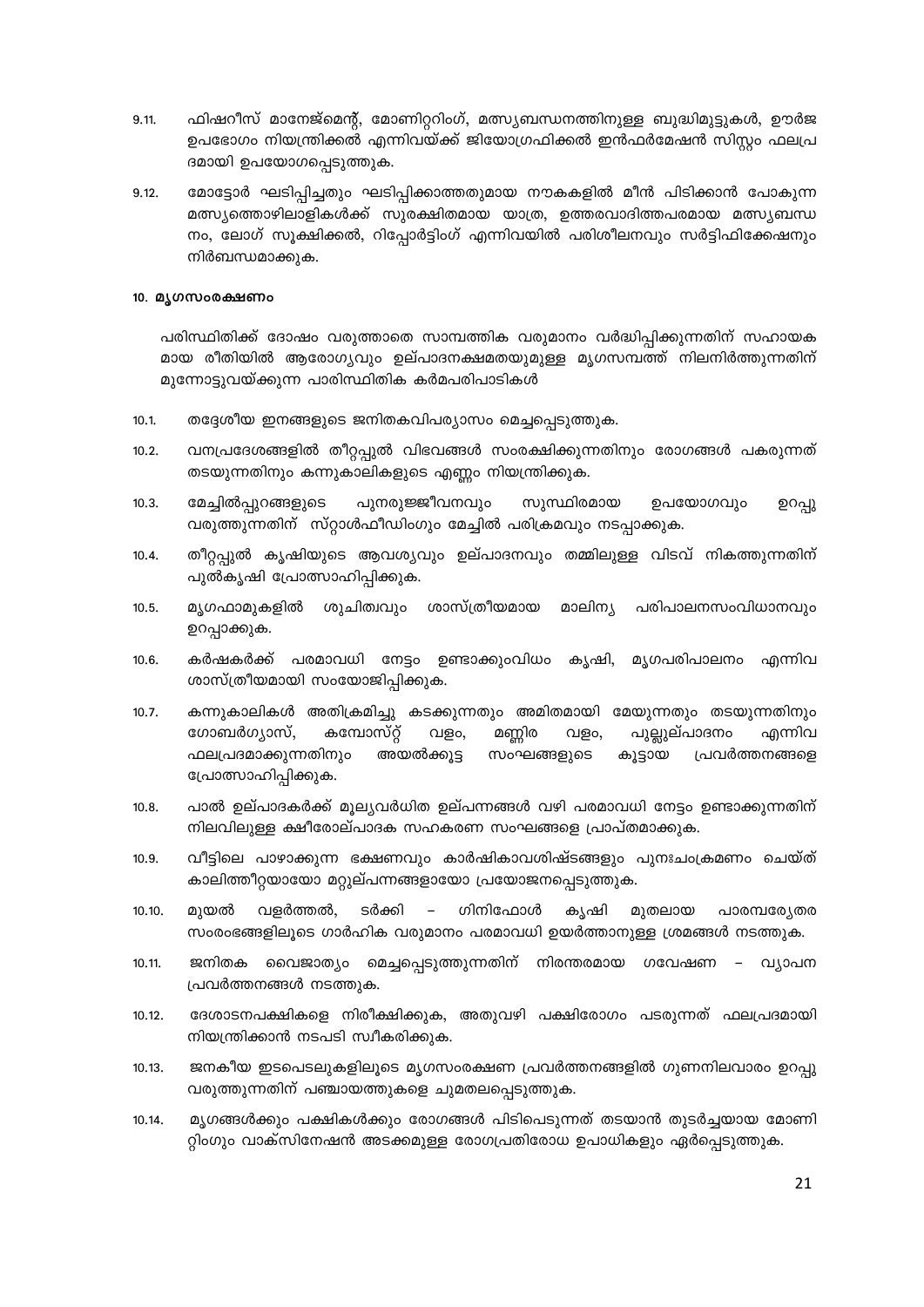- ശാസ്ത്രീയമായ മൃഗപരിപാലനരീതികൾ, പാരിസ്ഥിതിക സംരക്ഷണം എന്നിവയിൽ  $10.15.$ കർഷകർക്കായി പരിശീലന പരിപാടികൾ സംഘടിപ്പിക്കുക.
- വീട്ടിലെയും അടുക്കളയിലെയും പാഴ് വസ്തുക്കൾ ഫലപ്രദമായി ഉപയോഗപ്പെടുത്തി  $10.16.$ പരിസ്ഥിതി ദൂഷണം ഒഴിവാക്കാൻ വീട്ടുവളപ്പിലെ കോഴിവളർത്തൽ പ്രോത്സാഹിപ്പിക്കു ക.
- അറവുശാലകളിലെ മാലിന്യ പരിപാലനവും ശുചിത്വ സംവിധാനവും കാര്യക്ഷമമാക്കുക.  $10.17.$
- സംസ്ഥാനത്തെ ഡയറി പ്ലാന്റുകളിൽ മാലിന്യ സംസ്ക്കരണ പ്ലാന്റുകൾ നിർബന്ധമാക്കി 10.18. മാലിന്യപരിപാലനം കുറ്റമറ്റതാക്കുക, അവയുടെ കാര്യക്ഷമത തുടർച്ചയായി നിരീക്ഷിക്കു ന്നുവെന്ന് ഉറപ്പാക്കുക.
- പരിസ്ഥിതി മലിനീകരണം ഉറപ്പാക്കുന്നതിന് പാൽ പാലുൽപ്പന്ന സംസ്ക്കരണം, വിപ  $10.19.$ ണനം എന്നിവയിലേർപ്പെട്ടിരിക്കുന്ന എല്ലാവർക്കും ലൈസൻസിംഗ് സംവിധാനം ഏർപ്പെ ടുത്തുക.
- 11. ജൈവവൈവിദ്ധ്യ സംരക്ഷണം

തന്ത്രം : സംസ്ഥാനത്തെ ജൈവവൈവിദ്ധ്യം സമൂഹത്തിലെ എല്ലാ വിഭാഗം ജനങ്ങൾക്കും പ്രയോജനപ്പെടത്തക്കവിധം സംരക്ഷിക്കുകയും സുസ്ഥിര ഉപയോഗം ഉറപ്പുവരുത്തുകയും ചെയ്യുക.

- സമഗ്രവും ഊർജ്ജിതവുമായ സർവ്വേയിലൂടെ സൂക്ഷ്മ ജീവികൾ ഉൾപ്പെടെയുള്ള  $11.1.$ നമ്മുടെ ജൈവസമ്പത്തുകളുടെ സമ്പൂർണ്ണമായ ഡോക്യുമെന്റേഷൻ നടത്തുക.
- തദ്ദേശ സ്വയംഭരണ സ്ഥാപനതലത്തിൽ ജനകീയ ജൈവവൈവിധ്യ രജിസ്റ്ററുകൾ  $11.2.$ തയ്യാറാക്കുക വഴി സംസ്ഥാനത്തിന്റെ എല്ലാ ഭാഗത്തുമുള്ള ജൈവസമ്പത്തുകളുടെ സമ്പൂർണ്ണമായ ഡാറ്റാ ബേസ് ഇൻവെന്ററി തയ്യാറാക്കുക.
- $11.3.$ നാഷണൽ പാർക്കുകൾ, ജൈവമണ്ഡലങ്ങൾ, ഉദ്യാനങ്ങൾ, തണ്ണീർത്തടങ്ങൾ, ജീൻ സംരക്ഷണ കേന്ദ്രങ്ങൾ, കണ്ടൽക്കാടുകൾ, കാവുകൾ എന്നിങ്ങനെ ജൈവസമ്പത്തിന്റെ സ്വാഭാവിക കലവറകൾ കൂട്ടിയിണക്കി വൈവിധ്യം സംരക്ഷിക്കുക.
- $11.4.$ **സസ്യ–മൃഗ** ജനിതക വിഭവങ്ങളുടെ സംരക്ഷണവും സുസ്ഥിര ഉപയോഗവും ഉറപ്പുവരുത്തുന്നതിന് അനുയോജ്യമായ നിയമ നിർമാണങ്ങൾ നടത്തുക.
- വീട്ടുവളപ്പിലെ സസ്യ–മൃഗ വൈവിധ്യം സംരക്ഷിച്ച് തദ്ദേശീയമായ സസ്യ മൃഗവൈ  $11.5.$ ജാത്യം നിലനിർത്തുക.
- $11.6.$ നാഷണൽ പാർക്കുകൾക്കും വനത്തിനും വന്യ മൃഗസങ്കേതങ്ങൾക്കുമിടയിൽ ഇടനാഴികൾ ഉണ്ടാക്കി മൃഗങ്ങളുടെ സൈരവിഹാരം ഉറപ്പാക്കുക.
- ജൈവവൈവിധ്യവുമായി ബന്ധപ്പെട്ട പരമ്പരാഗത അറിവുകളും വൈദഗ്ദ്ധ്യങ്ങളും  $11.7.$ ഡോക്യുമെന്റ് ചെയ്ത് സംരക്ഷിക്കുക.
- നേരിടുന്ന  $11.8.$ നാശഭീഷണി സസ്യങ്ങൾ, മൃഗങ്ങൾ എന്നിവയുടെ വംശ സംരക്ഷണത്തിനായി ടിഷ്യൂ കൾച്ചർ, ബയോ ടെക്നോളജി, ക്ലോണിംഗ് തുടങ്ങിയ ആധൂനിക സാങ്കേതിക വിദ്യകൾ പ്രയോജനപ്പെടുത്തുക.
- ഏകവിള കൃഷി നിരുത്സാഹപ്പെടുത്തുക.  $11.9.$
- 11.10. വൈദേശിക ഇനം സസ്യ ജന്തു ജാലങ്ങൾ അനുപേക്ഷണീയമായി വരുന്ന സാഹചര്യ ത്തിൽ വേണ്ടത്ര പരീക്ഷണം നടത്തി മാത്രം അവയെ സ്വീകരിക്കുകയുള്ളു എന്ന് ഉറപ്പുവ രുത്തുക.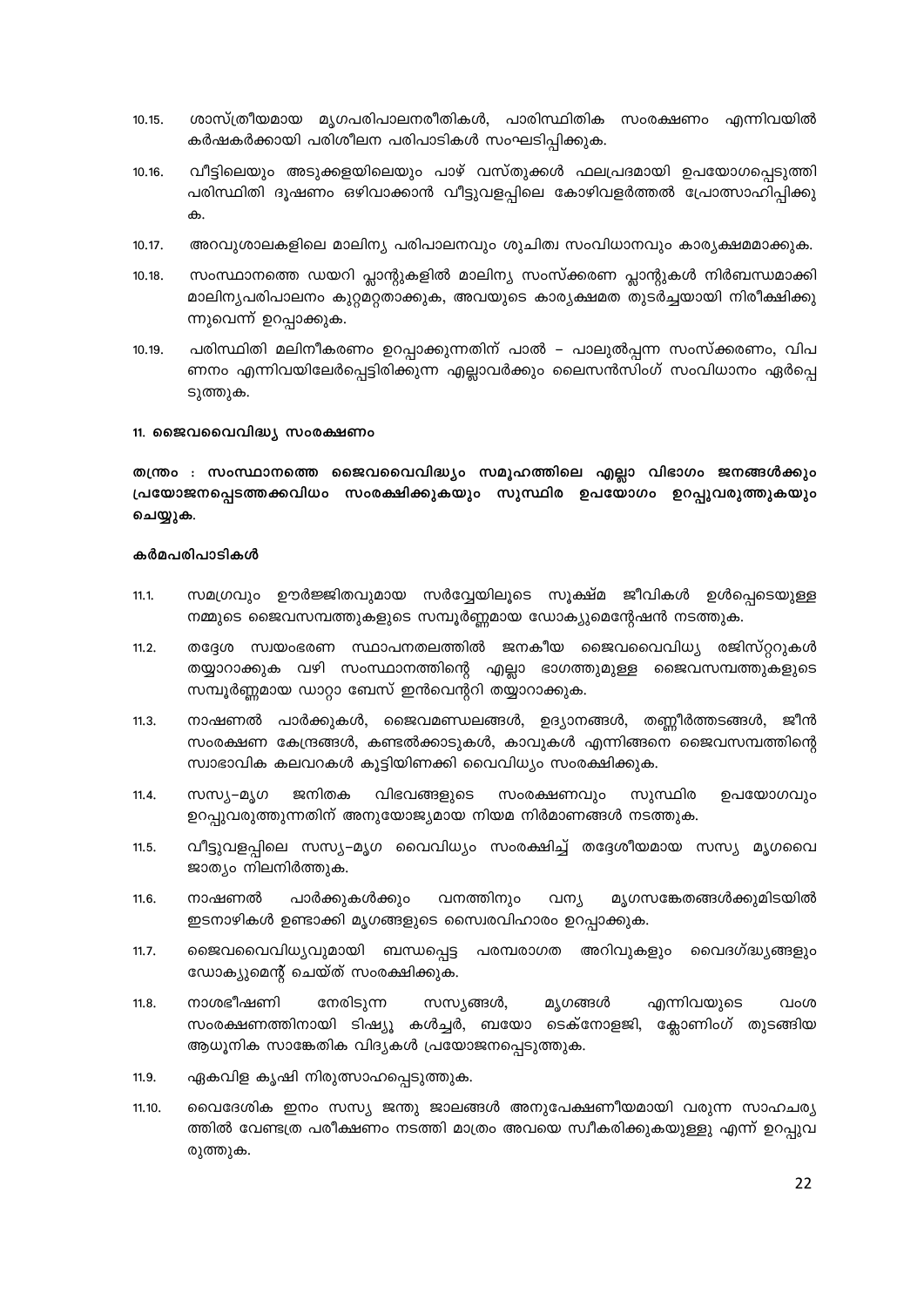- 11.11. നമ്മുടെ ഭൂമി, ജലം എന്നിവയുടെ ആവാസ വ്യവസ്ഥയെ പ്രതികൂലമായി ബാധിക്കുന്ന ആക്രമണകാരികളായ ഇനങ്ങളുടെ വ്യാപനം നിയന്ത്രിക്കുക.
- തദ്ദേശ ഭരണ തലത്തിൽ സാമൂഹിക ജൈവ വൈവിധ്യകേന്ദ്രങ്ങൾ സ്ഥാപിക്കുക.  $11.12.$
- കാവൽനായയായി നമ്മുടെ ജൈവവൈവിദ്ധ്യ സമ്പത്ത് സംരക്ഷിക്കുന്നതിനുള്ള  $11.13.$ യോജിച്ച പ്രവർത്തിക്കുന്നതിന് തരത്തിൽ ജൈവവൈവിധ്യ ബോർഡിന്റെ പ്രവർത്തനങ്ങൾ ശക്തിപ്പെടുത്തുക.
- ജൈവവൈവിധ്യത്തെ വ്യാവസായികാവശ്യങ്ങൾക്ക് ഉപയോഗിക്കുന്നതിൽ നിയന്ത്രണം 11.14. ഏർപ്പെടുത്തുക.
- അന്തർദേശീയ നിലവാരമുള്ള ഒരു ജൈവവൈവിദ്ധ്യ മ്യൂസിയം സ്ഥാപിക്കുക. 11.15.
- ജൈവവൈവിധ്യ സംരക്ഷണത്തിന്റെ ആവശ്യകതയെക്കുറിച്ച് പ്രചാരം നടത്തുക. 11.16.
- സ്കൂൾ കോളേജ് തലങ്ങളിൽ ജൈവ വൈവിധ്യ സംരക്ഷണം പാഠ്യവിഷയമായി  $11.17.$ ഉൾപ്പെടുത്തുക.

#### 12. വ്യാവസായിക വികസനം

തന്ത്രം : പരിസ്ഥിതിക്ക് പരമാവധി കോട്ടം തട്ടാത്ത തരത്തിൽ സമൂഹത്തിലെ ദരിദ്ര വിഭാഗ ങ്ങൾക്ക് സഹായകമായ വ്യാവസായിക പദ്ധതികൾക്ക് മുൻഗണന നൽകി നടപ്പാക്കുക.

- $12.1.$ പാഴ്വസ്തുക്കളുടെ പുന:ചാക്രമണം, പുനരുപയോഗം, പ്രകൃതി വിഭവ സംരക്ഷണം എന്നിവയ്ക്ക് സഹായകമായ പാരിസ്ഥിതിക സൗഹൃദ സാങ്കേതിക വിദ്യകൾ പ്രയോജനപ്പെടുത്തിയുള്ള വ്യവസായ സംരംഭങ്ങൾക്ക് പ്രോത്സാഹനം നൽകുന്നതിന് സംവിധാനം ഏർപ്പെടുത്തുക.
- വ്യവസായ ശാലകളിലും ഖനികളിലും മാലിന്യവും അവശിഷ്ടങ്ങളും സംസ്ക്കരിക്കുന്ന  $12.2.$ തിന് ട്രീറ്റ്മെന്റ് പ്ലാന്റുകൾ നിർബന്ധമാക്കുക.
- മലിനീകരണ നിയന്ത്രണപരിധി വിടുന്ന വ്യവസായ ശാലകളിൽ നിന്ന് കനത്ത നഷ്ടപരി  $12.3.$ ഹാരം ഈടാക്കുന്നതിനും എഫ്ളുവന്റ് ടാക്സ്, റിസോഴ്സ് ടാക്സ് തുടങ്ങിയവ ഏർപ്പെ ടുത്തി ''പൊല്യൂട്ടർപേ'' തത്വം ഉപയോഗിക്കാനും വിഭവ ഉപഭോഗത്തിന്റെയും ഉല്പാദന ശേഷിയുടേയും അടിസ്ഥാനത്തിൽ നിലവാരനിർണയം നടപ്പാക്കാനും നടപടി സ്വീകരി ക്കുക.
- ഓരോ പ്രദേശത്തും / മേഖലയിലും നിർദ്ദിഷ്ട സ്ഥലങ്ങൾ ചില വ്യവസായങ്ങൾക്കായി  $12.4.$ മാറ്റി വയ്ക്കുക.
- പാരിസ്ഥിതിക മാർഗരേഖകൾ കൃത്യമായി പാലിച്ചുതന്നെ വ്യവസായ ശാലകൾ സജ്ജീക  $12.5.$ രിക്കുകയും നടത്തുകയും ചെയ്യുന്നു എന്ന് ഉറപ്പാക്കുക.
- $12.6.$ സമാനസ്വഭാവമുള്ള വ്യവസായങ്ങൾക്ക് പ്രത്യേക സ്ഥലം/മേഖല ഏർപ്പെടുത്തുക. അതു വഴി പൊതുവായ മാലിന്യസംസ്ക്കരണ പ്ലാന്റുകൾ പ്രയോജനപ്പെടുത്തുക. ഒരു വ്യവസാ യത്തിലെ പാഴ് വസ്തുക്കൾ മറ്റൊരു വ്യവസായത്തിലെ അസംസ്കൃതവസ്തുവായി ഉപ യോഗിക്കുക.
- ഓരോ വ്യവസായത്തിലും അതിന്റെ നിർമ്മാണ പ്രക്രിയ / സാങ്കേതിക വിദ്യ, മലിനീക  $12.7.$ രണ സാധ്യത എന്നിവ കണക്കിലെടുത്ത് മലിനീകരണ നിയന്ത്രണ ബോർഡ് അനുയോ ജ്യമായ മലിനീകരണ നിയന്ത്രണ നടപടികൾ കർശനമായി നടപ്പാക്കുക. വൻതോതിൽ മലിനീകരണമുണ്ടാക്കുന്ന വ്യവസായങ്ങളുടെ കാര്യത്തിൽ പ്രത്യേക ശ്രദ്ധ ചെലുത്തുക.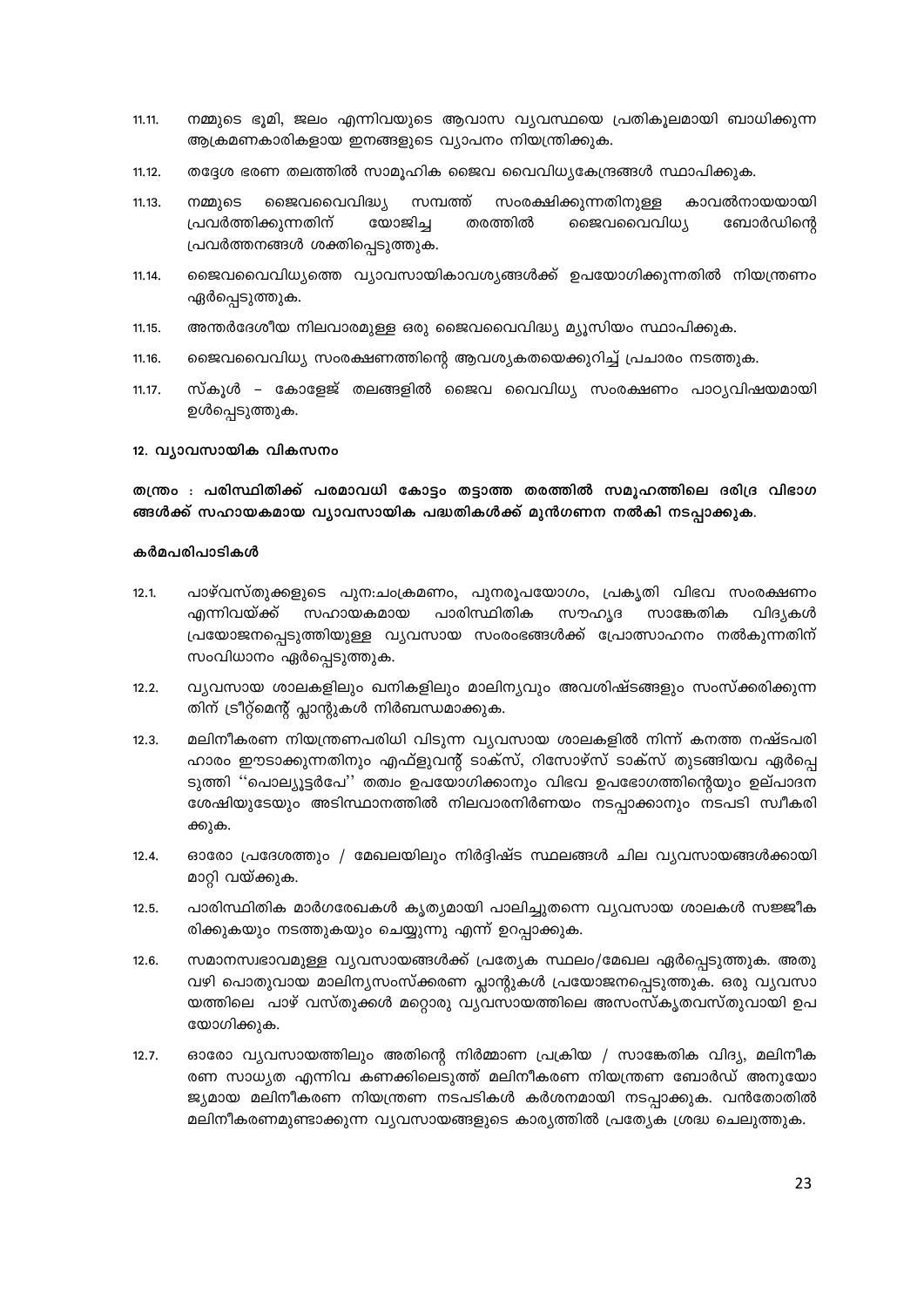- വ്യാവസായിക ഉച്ചിഷ്ടവും ഖരമാലിന്യവും സംസ്ക്കരിക്കുന്നതിനുള്ള സംവിധാനം  $12.8.$ എല്ലാ വ്യവസായ സംരംഭങ്ങളിലും കർശനമാക്കുക.
- വ്യവസായ എസ്റ്റേറ്റുകളിൽ പൊതു മലിനീകരണ സംഭരണ / സംസ്ക്കരണ സംവിധാന  $12.9.$ ങ്ങൾ ഏർപ്പെടുത്തുക.
- വ്യവസായങ്ങളിലെ മാലിന്യ നിർഗമന സംവിധാനം, അതിന്റെ ഗുണ നിലവാരം എന്നിവ 12.10. കൃത്യമായി നിരീക്ഷിക്കുകയും അക്കാര്യത്തിൽ പൊതുജനങ്ങളിൽ നിന്നുണ്ടാകുന്ന പരാ തികളിന്മേൽ കർശനമായ നടപടികൾ സ്വീകരിക്കുകയും ചെയ്യുക.
- $12.11.$ മലിനീകരണ നിയന്ത്രണ സംവിധാനങ്ങൾ ഫലപ്രദമായി നടപ്പാക്കുന്നവർക്കും മലിനീക രണം കുറയ്ക്കുന്നവർക്കും പ്രത്യേക പ്രോത്സാഹനം നല്കുക.
- വ്യവസായ സ്ഥാപനങ്ങൾക്ക് ചുറ്റും 'ഗ്രീൻ ബെൽറ്റ്' സ്ഥാപിക്കുക.  $12.12.$
- വാഹനങ്ങളിൽ നിന്നുള്ള മലിനീകരണം നിയന്ത്രിക്കുന്നതിന് സംവിധാനം ഏർപ്പെടു  $12.13.$ ത്തുക. പരിസ്ഥിതി സൗഹൃദ സാങ്കേതിക വിദ്യകൾ ഉപയോഗിച്ച് വാഹനം നിർമ്മിക്കുന്ന തിന് പ്രോത്സാഹനം നൽകുക. വാഹനങ്ങളുടെ പുക നിയന്ത്രണത്തിൽ ഇപ്പോൾ ഏർപ്പെ ടുത്തിയിട്ടുള്ള നിയമങ്ങൾ ആദ്യം നഗരങ്ങളിലും ക്രമേണ സംസ്ഥാനത്തെല്ലായിടത്തും പരിഷ്ക്കരിക്കുക.
- അപാകരമായ വ്യവസായ ശാലകൾ സ്ഥിതിചെയ്യുന്ന പ്രദേശങ്ങളിൽ "ഓൺ–സൈറ്റ്  $12.14.$ എമർജൻസി" സംവിധാനവും അത്തരം വ്യവസായ ശാലകൾ സ്ഥിതിചെയ്യുന്ന ജില്ലക ളിൽ ഓഫ്–സൈറ്റ് എമർജൻസി സംവിധാനവും ഏർപ്പെടുത്തുക.
- 12.15. പാരിസ്ഥിതിക മാനേജ്മെന്റ് പ്ലാനുകൾ ഫലപ്രദമായി നടപ്പാക്കുന്നതിനും നിയമവ്യവസ്ഥ കൾ പാലിക്കുന്നുവെന്ന് ഉറപ്പാക്കുന്നതിനും വ്യവസായ ശാലകളിൽ 'പരിസ്ഥിതി സെൽ' ഏർപ്പെടുത്തുക.
- വ്യവസായത്തിന്റെ മൊത്തം ബജറ്റിൽ പരിസ്ഥിതി സുരക്ഷാ സംവിധാനത്തിന് ആവശ്യ 12.16. മായ ചെലവുകൾ കൂടി ഉൾപ്പെടുത്തുന്നതിന് വ്യവസ്ഥ ചെയ്യുക.
- വ്യവസായത്തിലെ ദോഷകരമായ വസ്തുക്കളെക്കുറിച്ച് പൊതുജനങ്ങൾക്കും പ്രവർത്ത  $12.17.$ കർക്കും മുന്നറിയിപ്പു നൽകുക. പൊതുജനങ്ങളുടെയും തൊഴിലാളികളുടെയും സുര ക്ഷയ്ക്ക് നടപടി സ്വീകരിക്കുക.
- വ്യവസായിക മാലിന്യങ്ങളില്ലാത്ത സാങ്കേതിക വിദ്യകൾക്ക് പ്രത്സാഹനം നൽകുക. 12.18.
- ഇൻഫർമേഷൻ ടെക്നോളജി അടിസ്ഥാനമാക്കിയുള്ള വ്യവസായ സംരംഭങ്ങളിൽ 12 19 നിന്നും വീടുകളിൽ നിന്നുമുള്ള ഇലക്ട്രോണിക് പാഴ് വസ്തുക്കൾ സംസ്ക്കരിക്കുന്ന തിന് കാര്യക്ഷമമായ സംവിധാനം ഏർപ്പെടുത്തുക.

## 13. ഖനനവും പാറപൊട്ടിക്കലും

: ഖനനവും പാറപൊട്ടിക്കലും അത്യാവശ്യ കര്യങ്ങൾക്കുമാത്രമായി നിയന്ത്രിച്ച് തന്ത്രം പാരിസ്ഥിതികാഘാതങ്ങൾ പരമാവധി കുറയ്ക്കുക; അതും വൃക്തമായി നിർവചിക്കപ്പെട്ട നടപ ടിക്രമങ്ങൾ പാലിച്ചുമാത്രം.

- അംഗീകൃത  $13.1.$ ഖനനത്തിനും പാറപൊട്ടിക്കലിനും അനുമതി നൽകുന്നതിനു മുമ്പ്  $(EIA)$ സ്ഥാപനത്തിന്റെ നേതൃത്വത്തിലുള്ള പാരിസ്ഥിതികാഘാതപഠനം നിർബന്ധമാക്കുക.
- മലിനീകരണ നിയന്ത്രണ സംവിധാനപ്രകാരം നിലവിലുള്ള നിയമങ്ങൾ കർശനമായി  $13.2.$ നടപ്പാക്കി പരിസ്ഥിതിക്ക് കോട്ടം തട്ടുന്ന പ്രവൃത്തികൾ പരമാവധി തടയുക.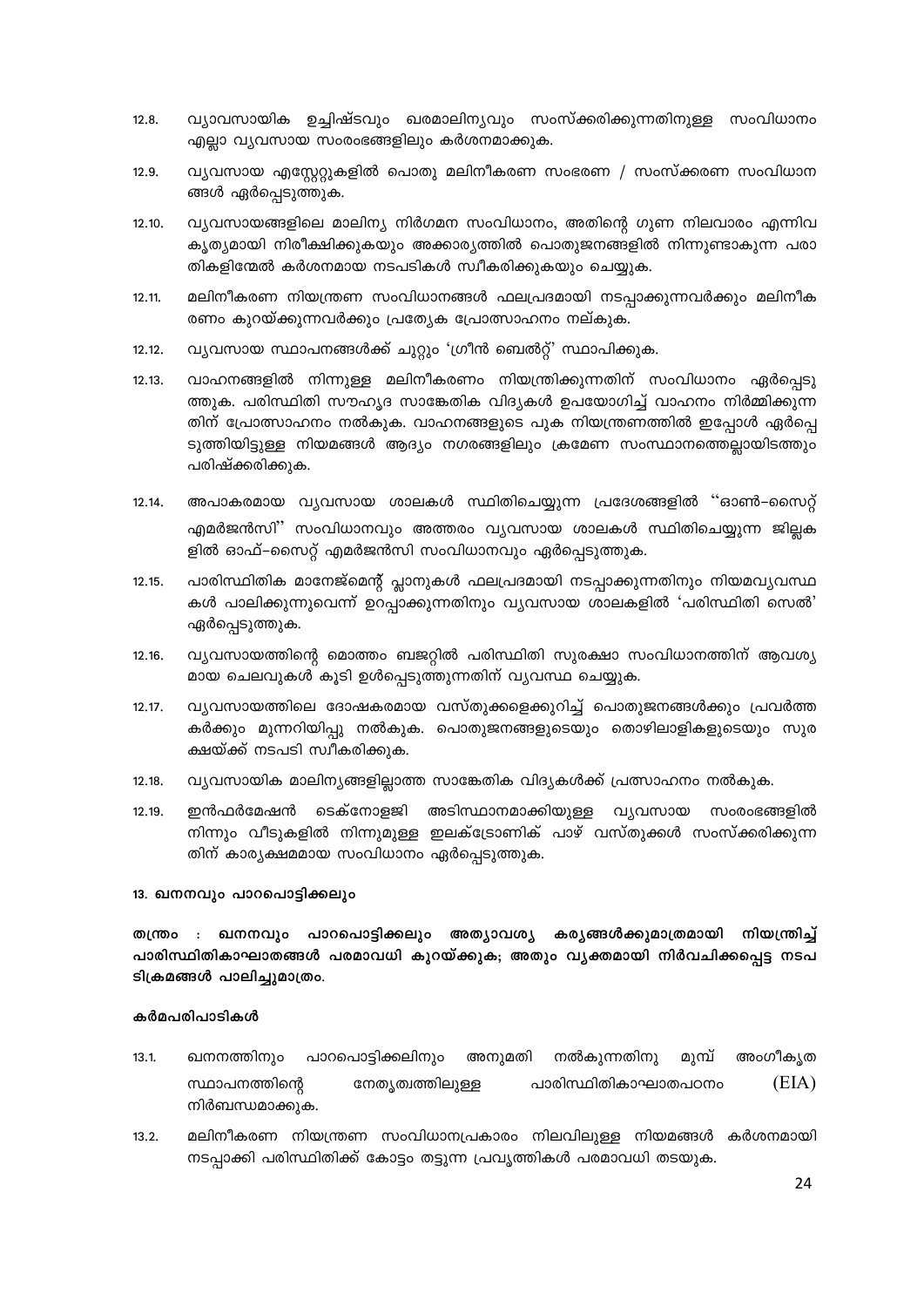- ഖനനം കഴിഞ്ഞ് ഉപേക്ഷിക്കപ്പെട്ട ഭൂമി അതിനുത്തരവാദികളായവരെക്കൊണ്ടു തന്നെ  $13.3.$ പുനരുജ്ജീവിപ്പിക്കുന്നതിന് വ്യവസ്ഥയുണ്ടാക്കുക.
- ഖനനം നടന്ന സ്ഥലം മണ്ണിട്ട് മൂടി മരങ്ങൾ നടുന്നുവെന്ന് ഉറപ്പാക്കുക.  $13.4.$
- ഖനനം നടന്നുകൊണ്ടിരിക്കുമ്പോൾ തന്നെ പ്രസ്തുത സ്ഥലത്ത് അതിന്റെ പാരിസ്ഥിതിക  $13.5.$ പുനരുജ്ജീവനം ഉറപ്പുവരുത്തുന്നതിന് മലിനീകരണ നിയന്ത്രണ ബോർഡ് പോലുള്ള അംഗീകൃത സ്ഥാപനങ്ങൾ നിർദ്ദേശിക്കുന്ന പരിസ്ഥിതി പരിപാലന നടപടികൾ നടപ്പാക്കുക.
- $13.6.$ ഉയർന്നതരം അയിരുകൾ മാത്രം തിരിഞ്ഞ് ഖനനം ചെയ്യുന്നതുമൂലം താഴ്ന്ന ഇനം അയി അടിഞ്ഞു കൂടുക വഴി ഉണ്ടാകുന്ന പാരിസ്ഥിതിക പ്രത്യാഘാതങ്ങൾ രുകൾ തടയുന്നതിന് അത്തരം പ്രവണതകൾ നിരുത്സാഹപ്പെടുത്തുക.
- $13.7.$ കുറഞ്ഞയിനം ധാതുക്കളുടെ നിലവാരം ഉയർത്തിയും താഴ്ന്നയിനം ധാതുക്കളുടെ പരമാ വധി ഉപഭോഗം ഉറപ്പുവരുത്തിയും ഗതാഗത, സംസ്ക്കരണ ചെലവുകൾ കുറയ്ക്കുക.
- $13.8.$ കുന്നുകളിലെ ഖനനവും പാറപൊട്ടിക്കലും തടയുക.
- ആറുകളിലേയും ചിറ്റാറുകളിലേയും മണൽ ഖനനം, നെൽപ്പാടങ്ങളിലെ കളിമൺ ഖനനം 13.9. എന്നിവ ശാസ്ത്രീയ പഠനങ്ങളുടെ അടിസ്ഥാനത്തിൽ കർശനമായി നിയന്ത്രിക്കുക.
- പുഴയിലെ മണൽ ഉൾപ്പെടെയുള്ള അമൂല്യ പ്രകൃതി വിഭവങ്ങളിന്മേൽ വർദ്ധിച്ചുവരുന്ന 13.10. ആവശ്യങ്ങളുടെ സമ്മർദ്ദം കുറയ്ക്കുന്നതിന് ബദൽ നിർമാണ സാമഗ്രികളും പരിസ്ഥിതി സൗഹൃദ നിർമാണ രീതികളും പ്രോത്സാഹിപ്പിക്കുക.
- ആറ്റുമണൽ ഖനനത്തിന്റെ ദോഷങ്ങളെക്കുറിച്ച് പ്രചാരം നൽകുക.  $13.11.$
- $13.12.$ ഖനനത്തിൽ നിന്നുണ്ടാകുന്ന ഉപഉല്പന്നങ്ങളും പാഴ് വസ്തുക്കളും പരിസ്ഥിതിക്ക് ദോഷം വരാത്ത രീതിയിൽ സുരക്ഷിതമായി നിർമാർജനം ചെയ്യുക.

#### 14. ഊർജം

തന്ത്രം : പാരമ്പര്യേതര ഊർജസംവിധാനങ്ങൾ പ്രചരിപ്പിക്കുക, ഊർജം പാഴാക്കാതെ കാര്യക്ഷ മവും മിതവുമായ ഊർജ ഉപഭോഗം പ്രോത്സാഹിപ്പിക്കുക. പരിസ്ഥിതി സൗഹൃദ ഊർജോല്പാ ദന രീതികൾ പ്രചരിപ്പിക്കുക.

- വൈദ്യുത ഉല്പാദന പ്രോജക്ടുകൾക്ക് സ്ഥലം തിരഞ്ഞെടുക്കുന്നതിനും നിക്ഷേപം നട  $14.1.$ ത്തുന്നതിനും പരിസ്ഥിതി ആഘാത വിലയിരുത്തൽ ഒരു മുന്നുപാധിയായി നിശ്ചയിക്കുക.
- ഊർജോല്പാദനത്തിന് ക്ലീൻ ടെക്നോളജിയുടെ ഉപയോഗം പ്രോത്സാഹിപ്പിക്കുക  $14.2.$ പാഴ്വസ്തുക്കളിൽ നിന്ന് വൈദ്യുതി ഉല്പാദിക്കുന്നതടക്കം.
- വീട്ടാവശ്യങ്ങൾ, കൃഷി, വ്യവസായം, ഗതാഗതം എന്നിവയടക്കം എല്ലാ മേഖലകളിലും  $14.3.$ ഊർജസംരക്ഷണം ഉറപ്പാക്കുക.
- ഊർജ സംരക്ഷണത്തെക്കുറിച്ച് വിദ്യാഭ്യാസ–ബോധവൽക്കരണ പരിപാടികൾ സംഘടി 14.4. പ്പിക്കുക.
- ഊർജ സംരക്ഷണത്തിന് പ്രോത്സാഹനവും ഊർജ ദുർവിനിയോഗത്തിന് ശിക്ഷാനടപടി  $14.5.$ കളും ഏർപ്പെടുത്തുക.
- പാരമ്പര്യേതര ഊർജം, പുതുക്കാവുന്ന ഊർജസ്രോതസ്സുകൾ, അവയുടെ പ്രസക്തി, ഉപ 14.6. യോഗങ്ങൾ എന്നിവ പ്രചരിപ്പിക്കുക.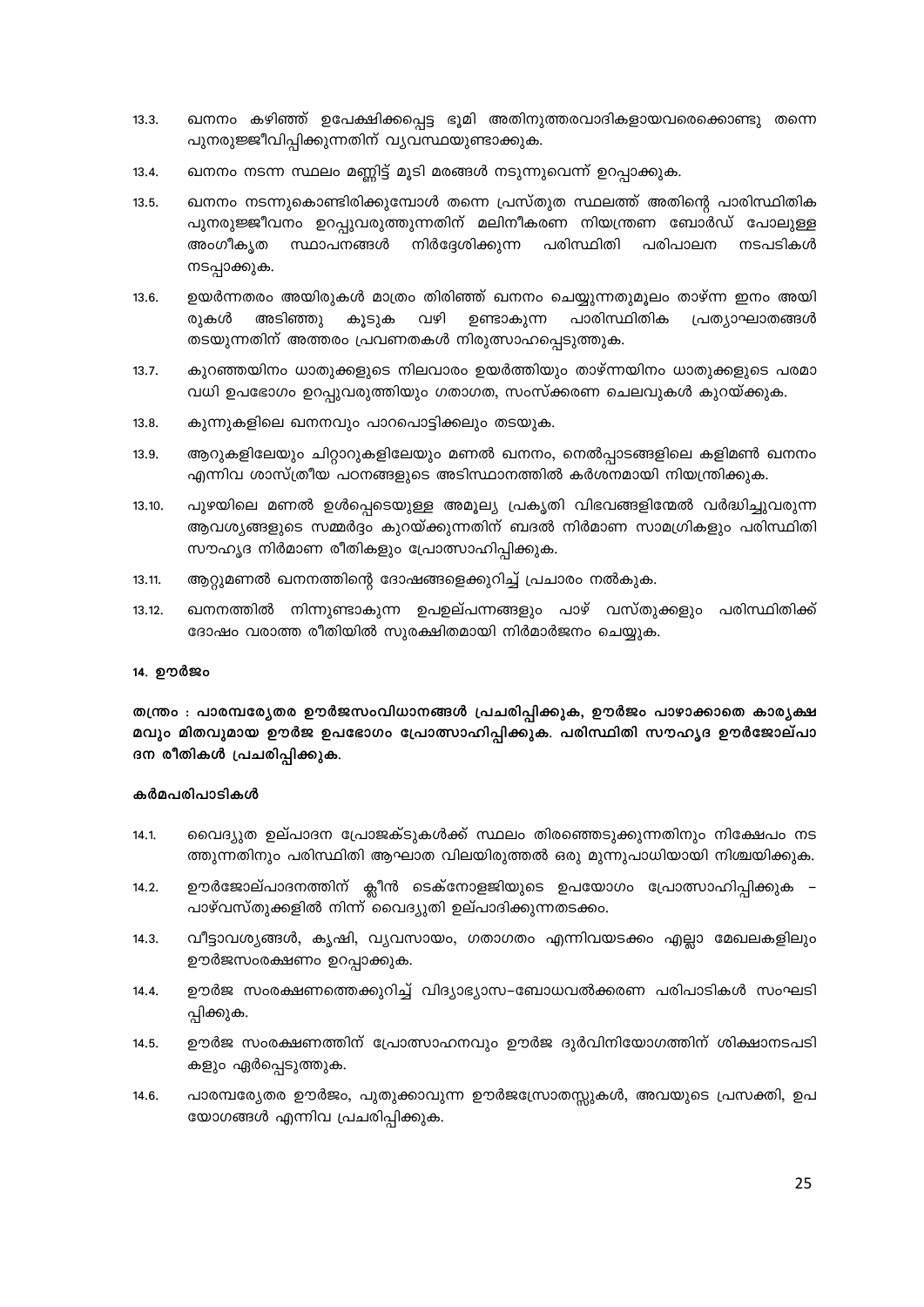- 14.7. പുതുക്കാനാവാത്ത ഊർജസ്രോതസ്സുകളെക്കുറിച്ചുള്ള ഗവേഷണങ്ങൾ പ്രോത്സാഹിപ്പി ക്കുക.
- പാഴ്ഭൂമികളിൽ ബയോഫ്യൂവൽ പ്ലാന്റുകൾ സ്ഥാപിക്കുന്നത് പ്രോത്സാഹിപ്പിക്കുക.  $14.8.$
- ഊർജക്ഷമതയുള്ള വിറകടുപ്പുകൾ പ്രചരിപ്പിക്കുക. 14.9.
- ഊർജഉല്പാദന പ്രോജക്ടുകളിൽ വ്യക്തമായ മാനദണ്ഡങ്ങളോടെ സ്ഥിരമായ മോണിറ്റ 14.10. റിംഗ് സംവിധാനം ഏർപ്പെടുത്തി പാരിസ്ഥിതിക അപചയം തടയുന്നതിന് നടപടി സ്വീകരി ക്കുക.
- ചെറുകിട ഹൈഡ്രോ ഇലക്ട്രിക് പ്രോജക്ടുകൾക്ക് പ്രോത്സാഹനം (മൈക്രോ, മിനി,  $14.11.$ ചെറുകിട പദ്ധതികൾ) നൽകുക.
- ബയോമാസ് അടിസ്ഥാനമാക്കിയുള്ള ഊർജ്ജോല്പാദനത്തിന് ആവശ്യമായ ബയോമാ 14.12. സിന്റെ ലഭ്യത വർധിപ്പിക്കുക.
- മാരകമായ പാഴ്വസ്തുക്കളുടെ വില്പനയും അശാസ്ത്രീയ സംസ്ക്കരണവും നിയന്ത്രി 14.13. ക്കുക.
- ഊർജഉല്പാദനത്തിന് എല്ലാ ബയോമാസ് വിഭവങ്ങളുടെയും ഉല്പാദനവും ഉപയോഗ 14.14. ക്ഷമതയും വർദ്ധിപ്പിക്കുന്നതിനുള്ള സാങ്കേതിക വിദ്യകൾ വികസിപ്പിക്കുക.

## 15. പാർപ്പിടങ്ങൾ

തന്ത്രം : സംസ്ഥാനത്തെ എല്ലാ ജനങ്ങൾക്കും പാർക്കാൻ സൗകര്യപ്രദവും ആരോഗ്യകരവും വൃത്തിയുള്ളതുമായ പാർപ്പിടങ്ങൾ ലഭ്യമാക്കുക. ചെലവുകുറച്ചും പരിസ്ഥിതി സൗഹൃദ സാങ്കേതിക വിദ്യ പ്രയോജനപ്പെടുത്തിയും ഊർജ്ജം ലാഭിച്ചും കാര്യക്ഷമത കൂട്ടിയും നല്ല വീടുകൾ നിർമ്മിക്കുന്നതിന് ജനങ്ങളെ പ്രേരിപ്പിക്കുക.

- റ്റീട്  $15.1.$ നിർമ്മാണത്തിൽ പരിസ്ഥിതി സൗഹ്യദ സാങ്കേതിക വിദ്യയും നിർമ്മാണ സാമഗ്രികളും പ്രയോജനപ്പെടുത്തുക.
- $15.2.$ തദ്ദേശീയവും, ഊർജ്ജക്ഷമതയേറിയതും, ചെലവുകുറഞ്ഞതുമായ നിർമ്മാണത്തിന് നിർമ്മാണസാമഗ്രികൾ കെട്ടിട ഉപയോഗിക്കുന്നതിനെ പ്രോത്സാഹിപ്പിക്കുകയും നിലവിലുള്ള കെട്ടിടങ്ങളെ ആ തരത്തിൽ പുതുക്കുകയും ചെയ്യുക.
- ഷിപ്പുകളും തൊഴിലവസരങ്ങളും  $15.3.$ ഉപനഗരങ്ങളും ടൗൺ സൃഷ്ടിച്ച് അടിസ്ഥാന സൗകര്യങ്ങളും ലഭ്യമാക്കി നഗരവൽക്കരണത്തെ വികേന്ദ്രീകരിക്കുന്നതിനുള്ള തന്ത്ര ങ്ങൾ ആവിഷ്ക്കരിക്കുക.
- $15.4.$ സാംസ്ക്കാരിക പൈതൃകവും നിർമ്മാണ മാഹാത്മ്യവും കൊണ്ട് സവിശേഷതയാർന്ന കെട്ടിടങ്ങൾ, സ്മാരകങ്ങൾ, സ്ഥലങ്ങൾ എന്നിവയെ സംരക്ഷിക്കുകയും അവിടങ്ങളിൽ വിനോദസഞ്ചാരം ഉൾപ്പെടെയുള്ള ഇടപെടലുകൾ കർശനമായി നിയന്ത്രിക്കുകയും ചെയ്യുക.
- $15.5.$ പാരിസ്ഥിതികമായി പ്രാധാന്യമുള്ള കുന്നിൻപുറങ്ങളിലും തീരപ്രദേശത്തും അമിതമായ ആൾവാസവും മാലിന്യജനകമായ വ്യവസായങ്ങളും നിരുത്സാഹപ്പെടുത്തുന്നതിന് നട പടി സ്വീകരിക്കുക.
- $15.6.$ നഗരങ്ങൾ, പട്ടണങ്ങൾ, വ്യാപാരകേന്ദ്രങ്ങൾ, വ്യവസായ സ്ഥാപനങ്ങൾ, ഗ്രാമീണ വാസ കേന്ദ്രങ്ങൾ എന്നിവിടങ്ങളിലെല്ലാം ഗുണനിലവാരമുള്ള കുടിവെള്ളവും ശുചിത്വസംവി ധാനങ്ങളും ഉറപ്പാക്കുക.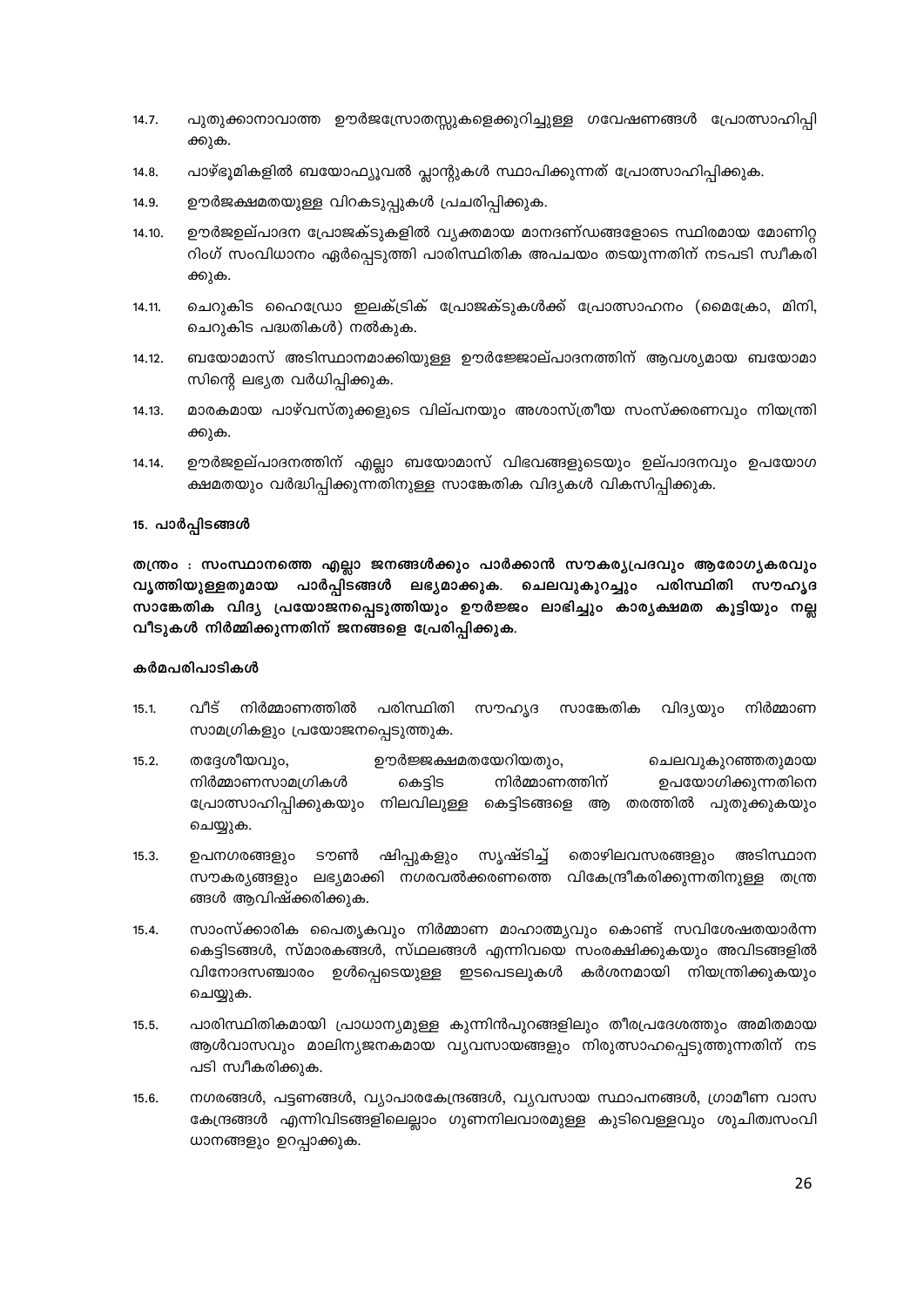- ഗാർഹിക സ്വീവേജ്, ശാസ്ത്രീയമായി  $15.7.$ ഗാർബേജ്, മാലിന്യങ്ങൾ എന്നിവ സംസ്ക്കരിക്കുന്നതിന് ശാസ്ത്രസാങ്കേതിക ചെലവു കുറഞ്ഞ വിദ്യകൾ പ്രയോജനപ്പെടുത്തുക.
- $15.8.$ നിരത്തുവക്കുകൾ, ചന്തകൾ, വ്യാപാര കേന്ദ്രങ്ങൾ, സ്കൂൾ പരിസരം, ആശുപത്രികൾ, ഓഫീസുകൾ, ആരാധനാലയങ്ങൾ മറ്റ് പൊതു സ്ഥലങ്ങൾ എന്നിവിടങ്ങളിൽ തണൽ മരങ്ങളും ഫലവൃക്ഷങ്ങളും വച്ചുപിടിപ്പിക്കുന്നത് പ്രോത്സാഹിപ്പിക്കുക.
- $15.9.$ ഗ്രാമങ്ങളിലും നഗരങ്ങളിലും പൊതു സ്ഥലങ്ങളിൽ പുന്തോട്ടങ്ങളും പാർക്കുകളും സജ്ജീകരിക്കുക
- $15, 10$ വീട്ടുപറമ്പിലും സ്വകാര്യ കൃഷിയിടങ്ങളിലും ഔഷധ സസ്യങ്ങൾ നട്ടുപിടിപ്പിക്കുന്നതിന് പ്രേരിപ്പിക്കുക.
- 15.11. പുരയിട കൃഷി പ്രോത്സാഹിപ്പിക്കുക.
- കിനിഞ്ഞിറങ്ങാത്ത രീതിയിൽ വീട്ടുമുറ്റങ്ങൾ മിനുക്കുന്നത്  $15.12.$ വെള്ളം പാകി നിയന്ത്രിക്കുന്നതിന് നടപടി സ്വീകരിക്കുക.
- പരിസ്ഥിതിനാശം വഴിയുണ്ടാകുന്ന പകർച്ച വ്യാധികളും 15 13 ഇതര രോഗങ്ങളും തടയുന്നതിന് വ്യക്തി ശുചിത്വം, പരിസര ശുചിത്വം, ശുദ്ധജലത്തിന്റെ ഉപഭോഗം എന്നിവയെക്കുറിച്ചുള്ള ബോധവൽക്കരണ പരിപാടികൾ നടപ്പാക്കുക.
- വ്യക്തികളിലും സമൂഹത്തിലും ശുചിത്വബോധം വളർത്തി പകർച്ചവ്യാധികളെ തടയുക. 15.14.
- $15.15.$ മനുഷ്യവാസ കേന്ദ്രങ്ങളിലും സമീപപ്രദേശങ്ങളിലും ഉണ്ടാകുന്ന മാലിന്യങ്ങൾ അതി വേഗം നിർമാർജനം ചെയ്ത് പരമാവധി ശുചിത്വം ഉറപ്പുവരുത്താൻ ഗ്രാമങ്ങളിലേയും നഗരങ്ങളിലേയും പ്രാദേശിക ഭരണകൂടങ്ങൾ നിതാന്ത ജാഗ്രതയോടെ പ്രവർത്തിക്കുക.
- വിഭവങ്ങളുപയോഗിച്ച് ഉല്പാദിപ്പിക്കുന്ന 15.16. പ്രാദേശിക ഉല്പന്നങ്ങളുടെയും ഖാദി. കൈത്തറി തുടങ്ങിയ ഗ്രാമീണ ഉല്പന്നങ്ങളുടെയും ഉപയോഗം പ്രോത്സാഹിപ്പിക്കുക.
- $15.17.$ പുതിയ ടൗൺഷിപ്പുകൾ, വ്യവസായ കേന്ദ്രങ്ങൾ / സമുച്ചയങ്ങൾ, കോളനികൾ, ഹൈവേ പ്രോജക്ടുകൾ, വാണിജ്യകേന്ദ്രങ്ങൾ, ഹോട്ടൽ സമൂച്ചയങ്ങൾ, ആശുപത്രികൾ, ഓഫീസ് കോംപ്ലക്സുകൾ എന്നിവ സ്ഥാപിക്കുന്നതിനുമുമ്പ് പരിസ്ഥിതി ആഘാതപഠനം, എൻവയോൺമെന്റൽ മാനേജ്മെന്റ് പ്ലാൻ എന്നിവ തയ്യാറാക്കുക.

## 16. വിനോദസഞ്ചാരം

തന്ത്രം : പരിസ്ഥിതിക്ക് കോട്ടം തട്ടാതെയും പ്രാദേശിക സമൂഹങ്ങൾക്ക് ഗുണപ്രദമാകുന്ന തര ത്തിലും വിനോദസഞ്ചാരമേഖലയുടെ സുസ്ഥിരമായ വളർച്ച ഉറപ്പുവരുത്തുക.

- $16.1.$ ഓരോ പ്രദേശത്തിന്റെയും വാഹകശേഷിയും ഗതാഗതം, വെള്ളം, ഇന്ധനം, ശുചിത്വം തുടങ്ങിയവയുടെ ലഭ്യതയും കണക്കിലെടുത്ത് നടത്തുന്ന സൂക്ഷ്മമായ വിലയിരുത്ത ലിന്റെ അടിസ്ഥാനത്തിൽ വിനോദസഞ്ചാര പ്രവർത്തനങ്ങൾ ആവിഷ്ക്കരിക്കുക.
- പുൽമേടുകൾ, തണ്ണീർത്തടങ്ങൾ തുടങ്ങിയ പരിസ്ഥിതി പ്രാധാന്യമുള്ള സംരക്ഷിത പ്രദേ  $16.2.$ ശങ്ങളിൽ വിനോദസഞ്ചാര പ്രവർത്തനങ്ങൾ നിയന്ത്രിക്കുക.
- തദ്ദേശീയരുടെ സാംസ്ക്കാരിക പാരമ്പര്യത്തിനോ ജീവിത ശൈലിക്കോ കോട്ടം തട്ടാത്ത  $16.3.$ രീതിയിൽ പരിസ്ഥിതി സൗഹൃദപരമായ ടൂറിസം സുസ്ഥിരമായ രീതിയിൽ വികസിപ്പിച്ചെ ടുക്കുക.
- $16.4.$ ടൂറിസം കേന്ദ്രങ്ങളിലും പരിസ്ഥിതിയോട് ഉത്തരവാദിത്തം പുലർത്തുന്ന എല്ലാ "റെസ്പോൺസിബിൾ ടൂറിസം" പ്രോത്സാഹിപ്പിക്കുക.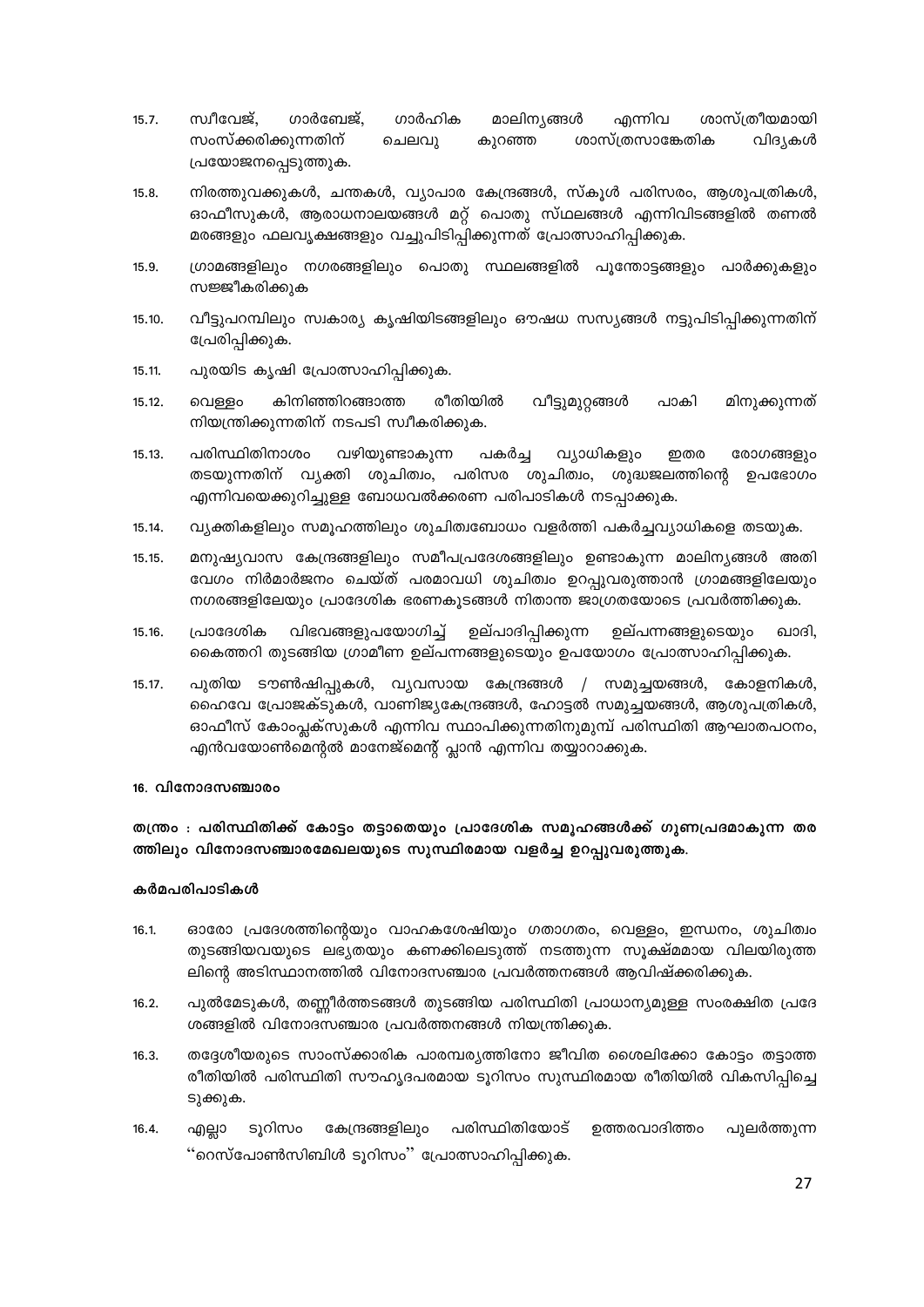$16.5.$ എക്കോ ടൂറിസം പ്രാദേശിക സമൂഹങ്ങളുടെ ഉപജീവന മാർഗം മെച്ചപ്പെടുത്തുന്നുവെന്ന് ഉറപ്പാക്കുക.

#### 17. ഗതാഗതം

## തന്ത്രം : പരിസ്ഥിതിക്കിണങ്ങുന്ന, കാര്യക്ഷമമായ ഗതാഗത സംവിധാനം വികസിപ്പിച്ചെടുക്കുക.

## കർമ പരിപാടികൾ

- $17.1.$ ഇന്ധനച്ചെലവ്, ട്രാഫിക് ഞെരുക്കം, പരിസ്ഥിതി മലിനീകരണം എന്നിവ കുറച്ച് ഗതാഗതം കാര്യക്ഷമമാക്കുന്നതിന് ശാസ്ത്രീയ പഠനങ്ങളുടെ അടിസ്ഥാനത്തിൽ നിലവിലുള്ള ഗതാ ഗത സംവിധാനം നവീകരിക്കുക.
- ഇന്ധനം ലാഭിക്കാവുന്ന ചെലവു കുറഞ്ഞ ഉൾനാടൻ ജലഗതാഗതം വ്യാവസായികാടി  $17.2.$ സ്ഥാനത്തിൽ വളർത്തിയെടുക്കുക.
- കായൽ, കനാൽ, നദികൾ എന്നിവയിലൂടെയുള്ള ജലഗതാഗതം പ്രോത്സാഹിപ്പിക്കുക.  $17.3.$
- $17.4.$ എൽ.പി.ജി. ഉപയോഗിച്ചുള്ള വാഹനങ്ങളുടെ ഉപയോഗം പ്രോത്സാഹിപ്പിക്കുക.
- സാധനങ്ങളുടെ ട്രാൻസ്പോർട്ടേഷന് റോഡിനുപകരം ജല, റെയിൽ, പൈപ്പ് ലൈൻ ഗതാ  $17.5.$ ഗതം പ്രോത്സാഹിപ്പിക്കുക.
- $17.6.$ വാഹനങ്ങളിലെ പുകനിർഗമനം നിയന്ത്രിക്കുന്നതിന് ഉല്പാദക–ഉപഭോക്തൃ തലങ്ങളിൽ കർശനമായി പുകനിയന്ത്രണ നടപടികൾ നടപ്പാക്കുക. ലംഘിക്കുന്നവർക്കെതിരെ കർക്കശമായ ശിക്ഷാനടപടികൾ സ്വീകരിക്കുക.
- പുതുക്കാവുന്ന ഊർജവും മാലിന്യമില്ലാത്ത  $\rm{CNG}$  പോലുള്ള ഇന്ധനവുമുപയോഗിച്ചുള്ള  $17.7.$ ഗതാഗതസംവിധാനം ഘട്ടംഘട്ടമായി നടപ്പാക്കുക.
- $17.8.$ സൈക്കിൾ യാത്രക്ക് ജനങ്ങളെ പ്രേരിപ്പിക്കുക. ജനസൗഹൃദപരമായ നടപ്പാതകളും സൈക്കിൾ ട്രാക്കുകളും ഏർപ്പെടുത്തുക.
- 17.9. യാത്രക്കാരുടെ സുരക്ഷ കൂടി കണക്കിലെടുത്ത് ട്രാഫിക്ക് നിയമങ്ങളും ചട്ടങ്ങളും പരി ഷ്ക്കരിച്ച് കർശനമായി നടപ്പാക്കുക.
- നിർമ്മാണ–ഉപയോഗ ഘട്ടങ്ങളിൽ പരിസ്ഥിതിക്ക് ദോഷം ചെയ്യാത്ത രീതിയിൽ റോഡ് 17.10. നിർമ്മാണം പുന:സംവിധാനം ചെയ്യുക.
- അപായകരമായ വസ്തുക്കളുടെ ട്രാൻസ്പോർട്ടേഷന് പാരിസ്ഥിതിക സുരക്ഷ കൂടി കണ 17.11. ക്കിലെടുത്ത് കർശനമായ നിയന്ത്രണ ചട്ടങ്ങളും വ്യവസ്ഥകളും ഏർപ്പെടുത്തുക.
- റോഡിനുകുറുകെ അയഞ്ഞ കമ്പികൾ, കമാനങ്ങൾ, പരസ്യബോർഡുകൾ എന്നിവ  $17.12.$ സ്ഥാപിക്കുന്നത് നിയന്ത്രിക്കാൻ നിയമങ്ങൾ കർശനമായി നടപ്പാക്കുക.
- പരിസ്ഥിതി ദുർബല പ്രദേശങ്ങളിലൂടെയുള്ള റോഡ് നിർമ്മാണം നിയന്ത്രിക്കുക. 17.13.

#### 18. വായു, ശബ്ദ മലിനീകരണം

#### തന്ത്രം : വായു ശബ്ദ മലിനീകരണം നിയന്ത്രിച്ച് ശുദ്ധവായു ഉറപ്പാക്കുക

#### കർമപരിപാടികൾ

 $18.1.$ വായു മലിനീകരണവും ശബ്ദ മലിനീകരണവും ഒഴിവാക്കുന്നതിന് സാഹായകമായ ഇന്ധനങ്ങളും സാങ്കേതിക വിദ്യകളും ഉൗർജ്ജക്ഷമതയുള്ള ഉപകരണങ്ങളും ഉപയോഗി ക്കുന്നത് പ്രോൽസാഹിപ്പിക്കുക.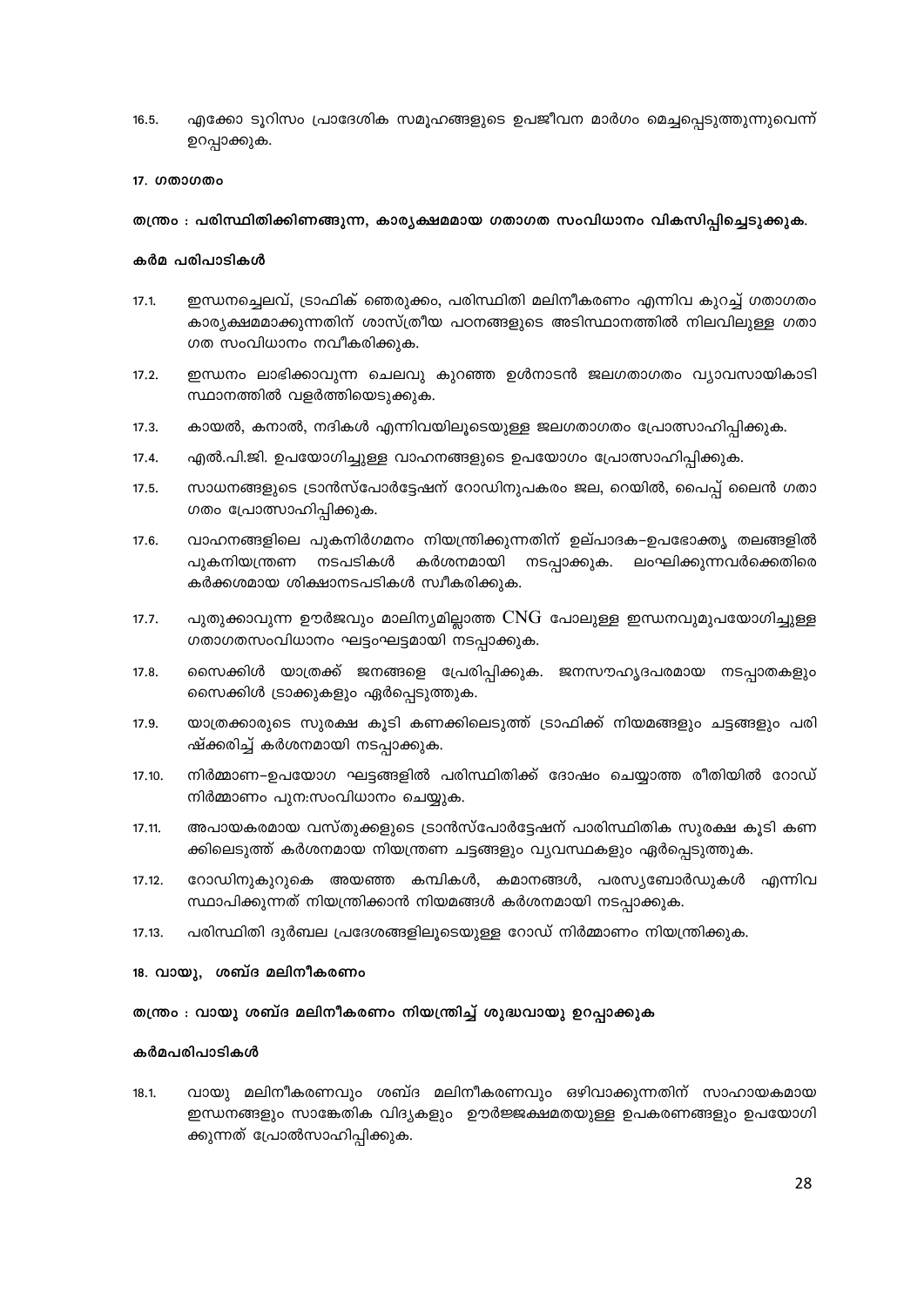- $18.2.$ വായുവിന്റെ ഗുണമേന്മ ഉറപ്പാക്കുന്നതിന് സ്രോതസ്സുകളെ അടിസ്ഥാനമാക്കിയും മേഖല കൾ തിരിച്ചും 'ഗുണനിലവാര മാനദണ്ഡം' നിശ്ചയിച്ച് സമയബന്ധിതമായി നടപ്പാക്കുക.
- നിർമ്മാണ ഘട്ടത്തിലും പ്രവർത്തനവേളയിലും ജനങ്ങൾക്കും പ്രകൃതിക്കും ദോഷകര  $18.3.$ മായ ശബ്ദ ശല്യം ഒഴിവാക്കുന്നതിന് വികസന പ്രോജക്ടുകൾ അനുയോജ്യ മേഖലക ളിൽ സ്ഥാപിക്കുന്നതിന് വ്യവസ്ഥ ചെയ്യുക.
- വ്യാവസായിക–ഗതാഗത മേഖലകളിൽ പുക നിർഗമനം നിയന്ത്രിക്കുന്നതിന് കർശന നട  $18.4.$ പടികൾ സ്വീകരിക്കുക.
- പരിസ്ഥിതിക്കിണങ്ങിയ ബദൽ സാങ്കേതിക വിദ്യകൾ, ഊർജ്ജ സംരക്ഷണ രീതികൾ  $18.5.$ എന്നിവ പ്രോൽസാഹിപ്പിക്കുക.
- മലിനീകരണം തടയുന്നതിന് അനുയോജ്യമായ സസ്യയിനങ്ങൾ ഉപയോഗിച്ച് ഗ്രീൻ  $18.6.$ ബെൽറ്റ് സ്ഥാപിക്കുക.
- കാർബൺ ഡൈ ഓക്സൈഡ്, ഗ്രീൻ ഹൗസ് വാതകങ്ങൾ എന്നിവയുടെ അളവ് കുറ  $18.7.$ യ്ക്കുന്നതിന് അനുയോജ്യമായ സാങ്കേതിക വിദ്യകൾ വികസിപ്പിച്ചെടുക്കുക.
- പ്രധാനപ്പെട്ട സ്ഥലങ്ങളിൽ അന്തരീക്ഷ മലിനീകരണത്തിന്റെ അളവ് പ്രദർശിപ്പിക്കുന്ന  $18.8.$ ഡിജിറ്റൽ ഡിസ്പ്ലേ ബോർഡുകൾ സ്ഥാപിക്കുക.
- 18.9. ഓസോൺപാളികൾക്ക് ക്ഷതമുണ്ടാക്കുന്ന വസ്തുക്കളുടെ ഉപഭോഗം കുറയ്ക്കുക/ഇല്ലാ താക്കുക.
- ബയോ മെഡിക്കൽ മാലിന്യം ഒഴിച്ചുള്ള ഖര മാലിന്യങ്ങൾ സംസ്കരിക്കുന്നതിന് ഇൻസി 18.10. നെറേറ്റുകൾ ഉപയോഗിക്കുന്നതിൽ കർശന നിയന്ത്രണം ഏർപ്പെടുത്തുക.
- ആധുനിക സാങ്കേതിക വിദ്യകൾ പ്രയോജനപ്പെടുത്തിയുള്ള പ്ലാസ്റ്റിക്കിന്റെ പുന:ചാക്ര 18.11. മണം പ്രോൽസാഹിപ്പിച്ച് പരിസ്ഥിതി ദൂഷണം പരമാവധി കുറയ്ക്കുക.
- 18.12. ഇലക്ട്രോണിക് പാഴ് വസ്തുക്കളുടെ സുരക്ഷിത നിർമാർജനം ഉറപ്പുവരുത്തുക.

## 19. പരിസ്ഥിതി വിദ്യാഭ്യാസം, പരിശീലനം, ബോധവൽകരണം

തന്ത്രം : വിദ്യാർത്ഥികൾ, നിയമജ്ഞർ, ജനപ്രതിനിധികൾ, ഉദ്യോഗസ്ഥർ, പൊലീസ്, പ്രതിരോധ ഉദ്യോഗസ്ഥർ, സന്നദ്ധ സംഘടനകൾ, പൊതുജനങ്ങൾ തുടങ്ങി എല്ലാ വിഭാഗങ്ങളിലും പരി സ്ഥിതി അവബോധം വളർത്തുക.

- സംസ്ഥാനത്ത് സ്കൂൾ, സർവ്വകലാശാലാ തലങ്ങളിൽ പരിസ്ഥിതി ശാസ്ത്രം ഒരു പാഠ്യ  $19.1.$ വിഷയമായി ഉൾപ്പെടുത്തുന്നതിന് നിലവിലുള്ള പാഠ്യ പദ്ധതി ഘട്ടം ഘട്ടമായി പരിഷ്കരി ക്കുക.
- പരിസ്ഥിതി ശാസ്ത്രത്തിന്റെ വിവിധ വശങ്ങളെക്കുറിച്ച് പഠിപ്പിക്കുന്നതിന് അധ്യാപകർക്ക്  $19.2.$ പ്രത്യേക പരിശീലനം നൽകുക.
- ഗ്രാമതല സന്നദ്ധ സംഘടനകൾ, സാക്ഷരതാ തുടർവിദ്യാഭ്യാസ കേന്ദ്രങ്ങൾ തുടങ്ങിയ  $19.3.$ വയെ പാരിസ്ഥിതിക ബോധവൽക്കരണ പ്രവർത്തനങ്ങൾക്ക് ചുമതലപ്പെടുത്തുകയും അവയെ പരിസ്ഥിതി സംരക്ഷണ ഉദ്യമങ്ങളിൽ പങ്കാളികളാക്കുകയും ചെയ്യുക.
- പരിസ്ഥിതി പ്രവർത്തനം, ശാസ്ത്രപ്രചാരണം, സാമൂഹികക്ഷേമം തുടങ്ങിയ മേഖലക  $19.4.$ ളിൽ പ്രവർത്തിക്കുന്ന സർക്കാരിതര സംഘടനകളെ പരിസ്ഥിതി ബോധവൽക്കരണ കാമ്പയിനുകൾ നടത്താൻ പ്രോത്സാഹിപ്പിക്കുക.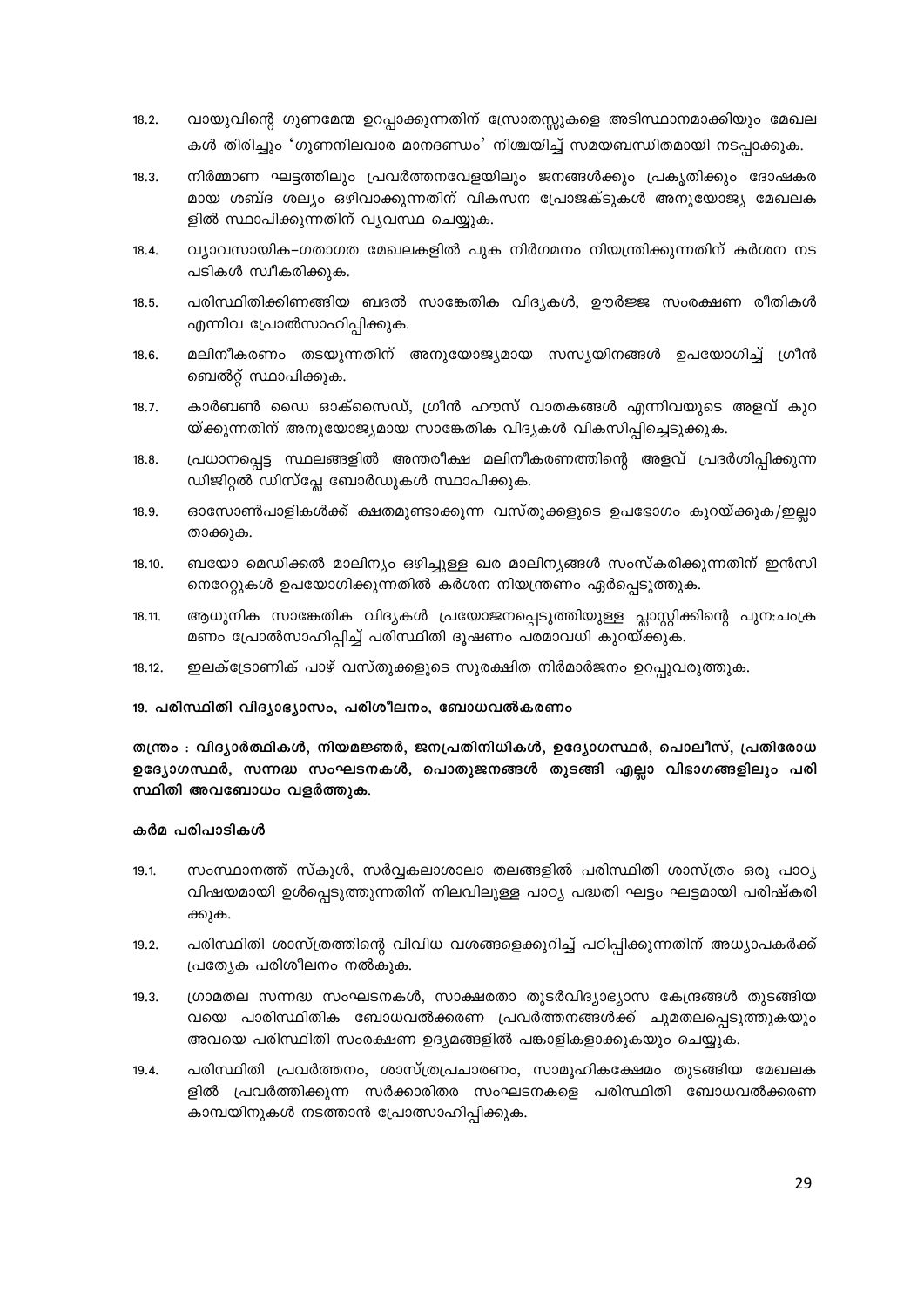- അടിസ്ഥാനപരമായ പരിസ്ഥിതി സംരക്ഷണ പ്രവർത്തനങ്ങളിൽ നിർണായക പങ്കുവഹി  $19.5.$ ക്കുന്നവർ എന്ന നിലയിൽ സ്ത്രീകൾക്ക് പാരിസ്ഥിതികവിഷയങ്ങളിൽ അവബോധം പക രുന്നതിന് സ്ത്രീ സംഘടനകളും തദ്ദേശ സ്വയംഭരണ സ്ഥാപനങ്ങളും മുഖേന പ്രത്യേക ബോധവൽക്കരണ കാമ്പയിനുകൾ സംഘടിപ്പിക്കുക.
- വരുമാനവർധനവ്, സ്വാശ്രയത്വം, ദീർഘകാലാടിസ്ഥാനത്തിൽ സുസ്ഥിര ഉപയോഗം 19.6. എന്നിവയ്ക്ക് ഉപകരിക്കുന്ന പരിസ്ഥിതി സംരക്ഷണ പ്രവർത്തനങ്ങൾ ഏറ്റെടുത്ത് നടപ്പാ ക്കാൻ സ്ത്രീകൾക്ക് പ്രോൽത്സാഹനം ഏർപ്പെടുത്തുക.
- പരിസ്ഥിതി സൂരക്ഷ, സംരക്ഷണമാർഗങ്ങൾ, മലിനീകരണനിയന്ത്രണം തുടങ്ങിയവയെ  $19.7.$ ക്കുറിച്ച് ആവശ്യമായ വിദ്യാഭ്യാസ–ബോധവൽക്കരണ പ്രസിദ്ധീകരണങ്ങൾ വികസിപ്പി ച്ചെടുക്കുന്നതിന് പരിസ്ഥിതിമേഖലകളിൽ പ്രവർത്തിക്കുന്ന വിവിധ സ്ഥാപനങ്ങൾ, സന്ന ദ്ധസംഘടനകൾ, എഴുത്തുകാർ എന്നിവരുടെ സേവനം പ്രയോജനപ്പെടുത്തുക.
- പാരിസ്ഥിതിക നിർണയം, പാരിസ്ഥിതികാഘാതം, പാരിസ്ഥിതികമാനേജ്മെന്റ്, ആസൂ  $19.8.$ ത്രണം, പരിഹാരമാർഗങ്ങൾ എന്നിവയെക്കുറിച്ച പ്രൊഫഷണലുകൾ, ഉദ്യോഗസ്ഥർ, ആസൂത്രണത്തിലും നിർവഹണത്തിലും പ്രകൃതിവിഭവ പരിപാലനത്തിലും പദ്ധതി ഏർപ്പെട്ടിരിക്കുന്ന തദ്ദേശസ്വയംഭരണസ്ഥാപന ഭാരവാഹികൾ തുടങ്ങിയവർക്ക് തുടർച്ച യായി നിർബന്ധിത ഇൻസർവീസ് കോഴ്സുകൾ നടത്തുക.
- ഓരോ പഞ്ചായത്തിലും പരിസ്ഥിതിസാക്ഷരതാ പരിപാടികൾ ആവിഷ്കരിക്കുക. 19.9.
- ജനപ്രതിനിധികൾ, ഉദ്യോഗസ്ഥർ, നിയമജ്ഞർ എന്നിവർക്കായി ബോധവൽക്കരണ–കാ  $19.10.$ ര്യശേഷി വികസനപരിപാടികൾ രൂപകല്പനചെയ്ത് നടപ്പാക്കുക.

#### 20. ഗവേഷണം, വികസനം, സാങ്കേതികവിദൃകളുടെ പ്രചാരണം

തന്ത്രം: പ്രാദേശിക സാമൂഹിക-സാമ്പത്തിക-പാരിസ്ഥിതിക അവസ്ഥയ്ക്ക് യോജിച്ചതും പരി സ്ഥിതിക്ക് ദോഷം ചെയ്യാത്തതുമായ സാങ്കേതികവിദൃകൾ വികസിപ്പിച്ചെടുക്കുന്നതിനുതകുന്ന ഗവേഷണ– വികസന ഉദ്യമങ്ങളെ പ്രോത്സാഹിപ്പിക്കുക.

## കർമപരിപാടികൾ

- സംശുദ്ധ സാങ്കേതികവിദ്യകൾ (Cleaner Technologies) പ്രചരിപ്പിക്കുന്നതിന് പ്രത്യേകപ  $20.1$ രിപാടികൾ ആവിഷ്കരിക്കുക.
- നിലവിലുളള സാങ്കേതിക വിദ്യകളും റിമോട്ട് സെൻസിംഗ്, ബയോടെക്നോളജി തുട 20.2. ങ്ങിയ അത്യാധുനിക ഹൈ–ടെക് രീതികളും ഉപയോഗപ്പെടുത്തിയുള്ള പുതിയ പ്രോജ ക്ടുകൾ പ്രോത്സാഹിപ്പിക്കുക.
- പുതിയ പ്രോജക്ടുകൾ ആരംഭിക്കുന്നതിനും പാരിസ്ഥിതികവിശകലനം, 20.3. നാച്വറൽ റിസോഴ്സ് അക്കൗണ്ടിംഗ്, മലിനീകരണ ദൂഷ്യങ്ങൾ കണ്ടെത്തൽ തുടങ്ങിയവയ്ക്കും ആവശ്യമായ ഒരു കേന്ദ്രീകൃത പാരിസ്ഥിതിക വിവരശേഖര സംവിധാനം (Centralised Environmental Data Bank) സ്റ്റേറ്റ് എൻവയേൺമെന്റ് ഏജൻസിയുടെ കീഴിൽ പാരിസ്ഥി തിക ഗവേഷണ–വികസന സ്ഥാപനങ്ങളുടെ സഹായത്തോടെ ഏർപ്പെടുത്തുക.
- നീർത്തട വികസന മാസ്റ്റർ പ്ലാൻ ഉൾപ്പെടെ പാരിസ്ഥിതിക പ്രാധാന്യമുളള പ്രോജക്ടു 20.4. കൾ തയ്യാറാക്കുന്നതിൽ തദ്ദേശ സ്വയംഭരണ സ്ഥാപനങ്ങൾക്ക് ശാസ്ത്ര–സാങ്കേതിക പരി ജ്ഞാനം ലഭ്യമാക്കുക.

## 21. പദ്ധതികൾ മൂലം മാറ്റിതാമസിപ്പിക്കേണ്ടി വരുന്ന ജനങ്ങളുടെ പുനരധിവാസം.

തന്ത്രം: വികസനപദ്ധതികളുടെ ആവശ്യത്തിന് മാറ്റിപ്പാർപ്പിക്കേണ്ടിവരുന്ന ജനങ്ങളുടെ പുനര ധിവാസത്തിന് ശരിയായ ആസൂത്രണവും ആവശ്യമായ തുകയും വകയിരുത്തി, പദ്ധതി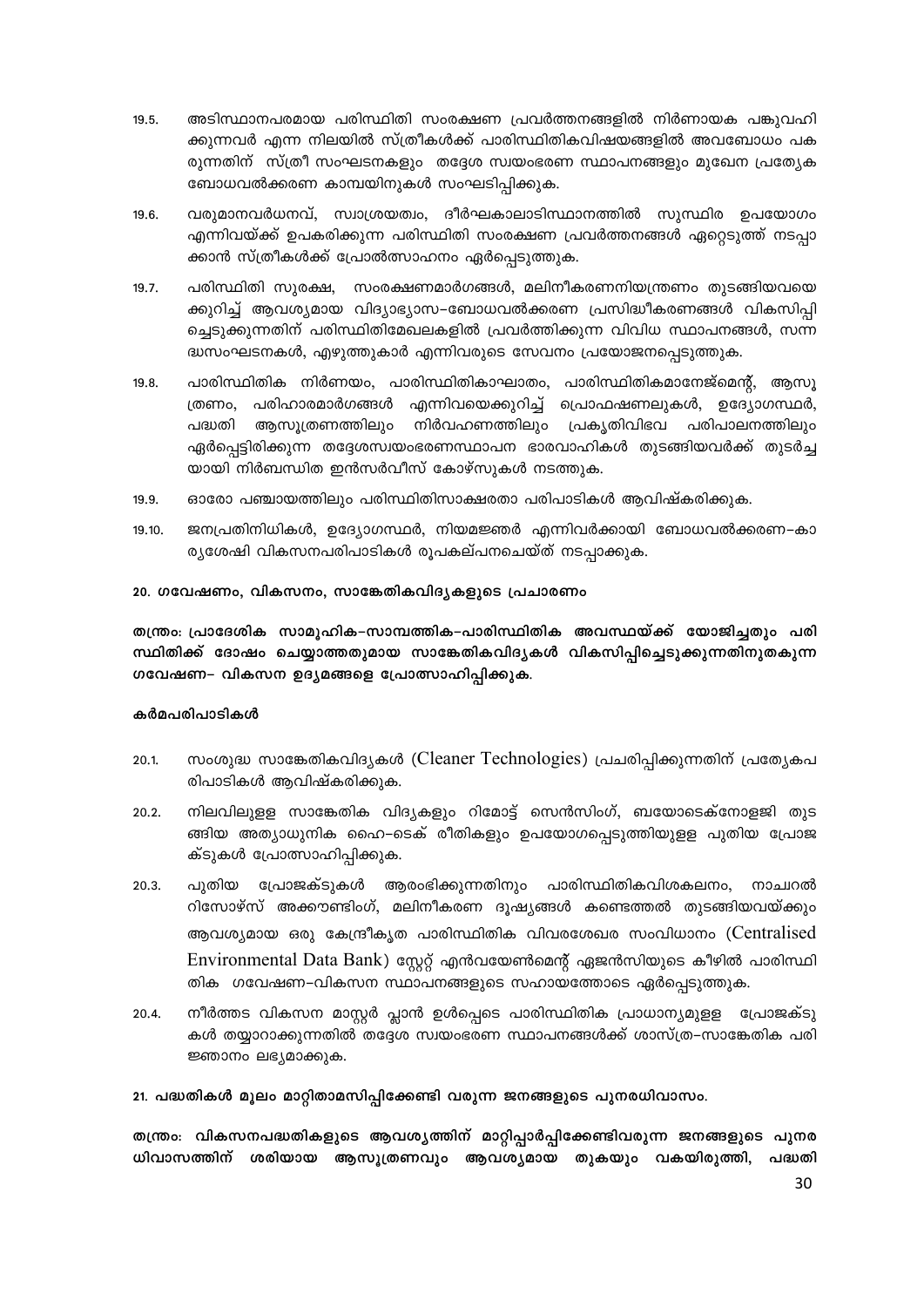പ്രവർത്തനം ആരംഭിക്കുംമുമ്പുതന്നെ അവരെ മാന്യമായി പുനരധിവസിപ്പിക്കുന്നു എന്ന് ഉറപ്പു വരുത്തുക.

## കർമപരിപാടികൾ

- തദ്ദേശീയരെ പദ്ധതി പ്രദേശത്തുനിന്ന് ഒഴിപ്പിക്കുന്നത് ഒഴിവാക്കാൻ പരമാവധി ശ്രമിക്കു  $21.1.$
- ഒഴിപ്പിക്കൽ അനിവാര്യമായി വരുന്നപക്ഷം പദ്ധതി പ്രവർത്തനം ആരംഭിക്കുന്നതിനുമുമ്പു  $21.2.$ തന്നെ ആവശ്യമായ സൗകര്യങ്ങൾ സജ്ജീകരിച്ച് പുനരധിവസിപ്പിക്കുന്നതിന് സമഗ്രമായ നടപടികൾ മുൻഗണനാടിസ്ഥാനത്തിൽ നടപ്പാക്കുക.
- ഭൂമിയുടെ വിലയ്ക്ക് പുറമേ വീടും മെച്ചപ്പെട്ട ഉപജീവനമാർഗവും പുനരധിവാസ പാക്കേ 21.3. ജിൽ ഉൾപ്പെടുത്തി ലഭ്യമാക്കുക.

## 22. പാരിസ്ഥിതിക ഓഡിറ്റിംഗ്

തന്ത്രം: ഓരോ വൃവസായത്തിലും മലിനീകരണം, വിഭവ ഉപഭോഗം എന്നിവ സംബന്ധിച്ച് നില വിലുള്ള നിയമങ്ങളും നിയന്ത്രണങ്ങളും കർശനമായി നടപ്പാക്കുന്നു എന്ന് ഉറപ്പുവരുത്തുക.

#### കർമപരിപാടികൾ

- $22.1$ ഓരോ കമ്പനിയും സാമ്പത്തിക വർഷം അവസാനിച്ച് മൂന്ന് മാസത്തിനുള്ളിൽ വാർഷിക എൻവയോൺമെന്റ് ഓഡിറ്റ്  $(AEAR)$  റിപ്പോർട്ട് സമർപ്പിക്കണമെന്നത് നിർബന്ധമാക്കുക.
- ഉപയോഗിച്ച വസ്തുക്കളുടെ ഇനവും അളവും, പുറത്തേയ്ക്ക് വിട്ട അവശിഷ്ടങ്ങളുടെ  $22.2.$ നിർഗമനത്തിന്റെ ഇനവും അളവും, മലിനീകരണ തോതിന്റെ നിരീക്ഷണ റിപ്പോർട്ട്, മലി നീകരണ നിയന്ത്രണ ബോർഡ് നൽകിയ സർട്ടിഫിക്കറ്റുകൾ, മാലിന്യ നിർമാർജനത്തിന്റെ വിശദാംശങ്ങൾ, മലിനീകരണ നിയന്ത്രണബോർഡ് കാലാകാലം നൽകിയ നിർദേശങ്ങ ളുടെ അടിസ്ഥാനത്തിൽ പരിഷ്ക്കാരങ്ങൾ നടത്തിയിട്ടുണ്ടെങ്കിൽ അതിന്റെ വിവരങ്ങൾ, മലിനീകരണ നിയന്ത്രണ ബോർഡ് മറ്റെന്തെങ്കിലും കാര്യങ്ങൾ നിർദ്ദേശിച്ചിട്ടുണ്ടെങ്കിൽ അവയുടെ വിശദാംശങ്ങൾ തുടങ്ങിയവ വാർഷിക റിപ്പോർട്ടിൽ ഉൾപ്പെടുത്തിയിട്ടുണ്ടെന്ന് ഉറപ്പാക്കുക.
- എല്ലാ വ്യവസായ സ്ഥാപനങ്ങളുടെയും AEAR ഓരോ വർഷവും സെപ്റ്റംബർ 30 നു  $22.3.$ മുമ്പ് മലിനീകരണ നിയന്ത്രണ ബോർഡ്, സംസ്ഥാന സർക്കാരിന് സമർപ്പിക്കുന്നു എന്ന് ഉറപ്പാക്കുക.

## 23. പാരിസ്ഥിതിക സ്ഥിതി വിവര റിപ്പോർട്ട്

തന്ത്രം : ഫലപ്രദമായ ആസൂത്രണം, സംസ്ഥാനത്തെ ഭൂമി, ജലം, വനം, തണ്ണീർത്തടങ്ങൾ, ധാതുക്കൾ തുടങ്ങിയ പ്രകൃതിവിഭവങ്ങളുടെ വിവരങ്ങൾ ആനുകാലികമായി ഡോക്യുമെന്റ് ചെയ്യുക.

#### കർമപരിപാടികൾ

സംസ്ഥാനത്തെ ഭൂമി, ജലം, വനങ്ങൾ, തണ്ണീർത്തടങ്ങൾ, ധാതുക്കൾ തുടങ്ങിയ പ്രകൃതി 23.1. വിഭവങ്ങളുടെ ലഭ്യത ആനുകാലികമായി നിർണയിക്കാനും ഓരോ കേന്ദ്രവും അതിന്റെ വിഷയമേഖലയിലുള്ള വിഭവങ്ങളുടെ സംരക്ഷണഉത്തരവാദിത്തം ഏറ്റെടുക്കാനും സംസ്ഥാനത്തെ വിവിധ ഗവേഷണ–വികസന ഏജൻസികളെ ചുമതലപ്പെടുത്തുക.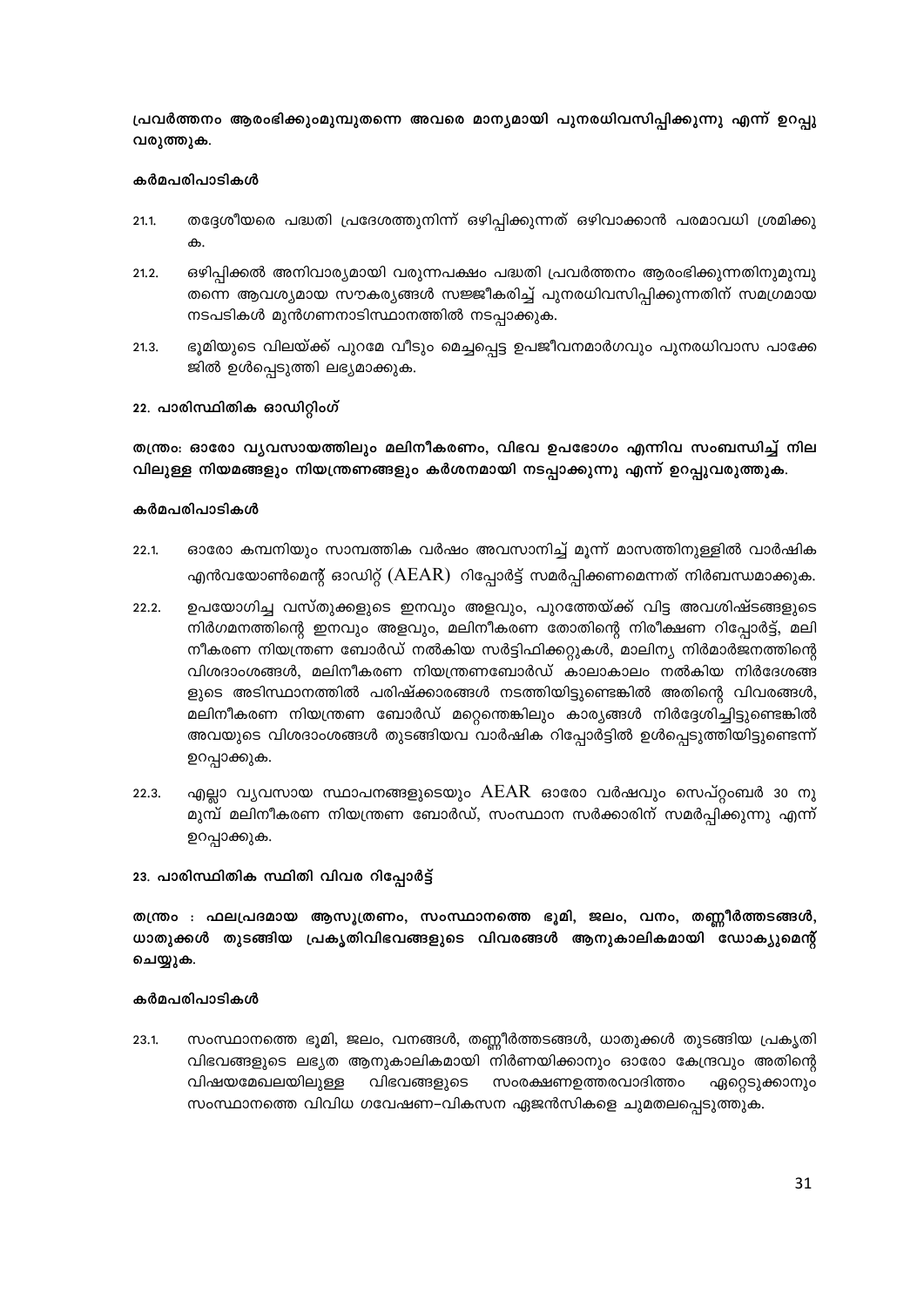- 23.2. പ്രകൃതിവിഭവങ്ങളുടെ ലഭ്യതയും ഉപഭോഗവും സംബന്ധിച്ച സ്ഥിതി വിവരക്കണക്കുകൾ സംയോജിപ്പിച്ച് അഞ്ചു കൊല്ലത്തിലൊരിക്കൽ റിപ്പോർട്ട് തയ്യാറാക്കുന്ന ചുമതല ഗവേ ഷണ – വികസന സ്ഥാപനങ്ങളിലൊന്നിനെ ഏൽപ്പിക്കുക.
- പ്രസ്തുത വിവരങ്ങളുടെ അടിസ്ഥാനത്തിൽ സംസ്ഥാന പരിസ്ഥിതി വകുപ്പ് ഗവേഷണ 23.3. വികസന സ്ഥാപനങ്ങളുടെ സഹായത്തോടെ ഓരോ മേഖലയുടെയും പാരിസ്ഥിതിക വാഹകശേഷി (Carrying Capacity) വിലയിരുത്തുക.
- 23.4. പ്രകൃതി വിഭവങ്ങളായ ഭൂമി, ജലം, വനം, ധാതുക്കൾ തുടങ്ങിയവയുടെ ലഭ്യത കണക്കി ലെടുത്ത് ഓരോ മേഖലയുടെയും വാഹകശേഷി അഞ്ചു വർഷത്തിലൊരിക്കൽ കണ ക്കാക്കി സംസ്ഥാന സർക്കാർ അടുത്ത അഞ്ചുവർഷത്തേയ്ക്കുള്ള പ്രകൃതി വിഭവ ബജറ്റ് തയ്യാറാക്കുകയും ഓരോ വർഷവും അത്തരം വിഭവങ്ങളുടെ വിനിയോഗം സംബന്ധിച്ച എസ്റ്റിമേറ്റ് രൂപപ്പെടുത്തുകയും ചെയ്യുക.
- 23.5. സംസ്ഥാനത്തിന്റെ പഞ്ചവത്സര പദ്ധതി തയ്യാറാക്കുമ്പോൾ സുസ്ഥിര വികസനവും വിഭവ സംരക്ഷണവും ഉറപ്പാക്കിക്കൊണ്ട് വിവിധ വികസന പ്രവർത്തനങ്ങൾക്കായി പ്രകൃതി വിഭവങ്ങൾ പങ്കുവയ്ക്കുന്നതിന് ഇത് ഉപയോഗപ്പെടുത്താവുന്നതാണ്.

## 24. നയം നടപ്പാക്കുന്നതിനുള്ള സംവിധാനങ്ങളും ഘടകങ്ങളും

പരിസ്ഥിതി നയത്തിന്റെ ലക്ഷ്യങ്ങൾ ഫലപ്രദമായി നടപ്പാക്കുന്നതിന് വ്യക്തികൾ, കുടുംബങ്ങൾ, ഗ്രാമപഞ്ചായത്തുകൾ, ബ്ലോക്ക് പഞ്ചായത്തുകൾ, ജില്ലാ പഞ്ചായത്തുകൾ, സംസ്ഥാന സർക്കാ രിന്റെ വിവിധ വകുപ്പുകൾ, പ്രതിബദ്ധതയുള്ള സന്നദ്ധസംഘടനകൾ, സാമൂഹിക സംഘടനകൾ തുടങ്ങിയവയുടെ സമ്പൂർണ പങ്കാളിത്തം ഉറപ്പാക്കുക.

## 24.1. വൃക്തികൾ, കുടുംബങ്ങൾ

തന്ത്രം : പരിസ്ഥിതിയെ സംരക്ഷിക്കുന്നതിനും സമ്പന്നമാക്കുന്നതിനുമുള്ള പ്രഥമ ഏജൻസി കേരളത്തിലെ സാധാരണ ജനങ്ങളും കുടുംബങ്ങളുമാണ്. ഓരോ വ്യക്തിയും കുടുംബവും താഴെപ്പറയുന്ന കാര്യങ്ങൾ തങ്ങളുടെ കടമയും ദൗതൃവുമായി ഏറ്റെടുക്കണം.

- $24.1.1.$ നമ്മുടെ ആവാസ വ്യവസ്ഥയുടെ നിലനിൽപ്പും മനുഷ്യപുരോഗതിയും സംബന്ധിച്ച അവബോധം ഓരോ കുടുംബവും സ്വയം വളർത്തിയെടുക്കുക. അയൽക്കാരിൽ അവബോധം സൃഷ്ടിക്കാൻ ശ്രമിക്കുക.
- ഉപഭോഗം കുറച്ചും പാഴ്വസ്തുക്കൾ  $24.1.2.$ അനാവശ്യമായ പുനഃചാക്രമണം ചെയ്ത് പ്രയോജനപ്പെടുത്തിയും അമൂല്യവും ദുർലഭവുമായ പ്രകൃതി വിഭവങ്ങൾക്കുപകരം ഉപയോഗിക്കാവുന്ന സുലഭമായ വസ്തുക്കൾ പ്രയോജനപ്പെടുത്തിയും ഊർജ്ജം ലാഭിച്ചും പച്ചില വളങ്ങൾ പരമാവധി ഉല്പാദിപ്പിച്ചും പ്രകൃതി വിഭവങ്ങൾക്കുമേലുള്ള കടുത്ത സമ്മർദ്ദം ലഘൂകരിക്കുക.
- വെള്ളം ഒഴുകിപ്പോകുന്നതു തടഞ്ഞും വീഴുന്നിടത്തു തന്നെ സംഭരിച്ചും പുനഃചംക്രമണം  $24.1.3.$ ചെയ്തും ഉപയോഗത്തിനനുസരിച്ച് ഗുണനിലവാരം ഉയർത്തിയും വെള്ളത്തിന്റെ അളവും ഗുണവും വർദ്ധിപ്പിക്കുക.
- അയൽക്കാരുമായി സഹകരിച്ച് ബയോ ഗ്യാസ് പ്ലാന്റുകൾ, മണ്ണിര കമ്പോസ്റ്റിംഗ് 24.1.4. യൂണിറ്റുകൾ, തുടങ്ങിയവ അടുക്കള തോട്ടങ്ങൾ സ്ഥാപിച്ചും കൃഷിയെ കന്നുകാലിവളർത്തലുമായി സംയോജിപ്പിച്ചും ചെലവ് പരമാവധി കുറച്ചും ലാഭം വർദ്ധിപ്പിച്ചും പരിസ്ഥിതിയെ സുരക്ഷിതവും സമ്പുഷ്ടമാവുക.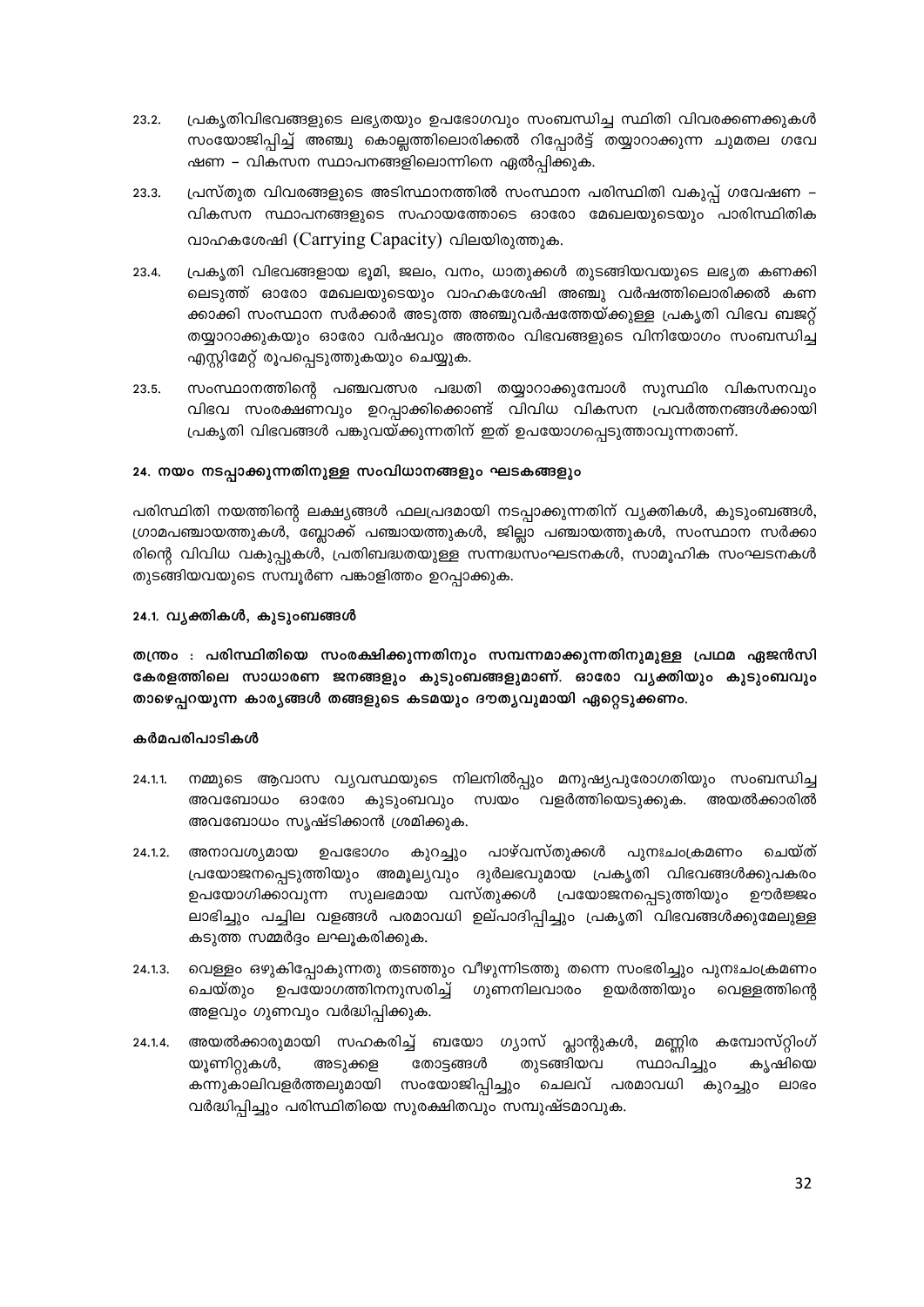#### 24.2. ഗ്രാമപഞ്ചായത്തുകൾ :

താഴെപ്പറയുന്ന ചുമതലകൾ ഗ്രാമപഞ്ചായത്തുകൾ ഏറ്റെടുക്കണം

മറ്റു സംസ്ഥാനങ്ങളെ അപേക്ഷിച്ച് ജനസംഖ്യയിലും ഭൂവിസ്തൃതിയിലും നമ്മുടെ ഗ്രാമ പഞ്ചായത്തുകൾ വലിപ്പമേറിയവയാണ്. ഒരു പഞ്ചായത്തിലെ ജനസംഖ്യ ശരാശരി 20,000 ആണ്. തലത്തിലോ അതുകൊണ്ടുതന്നെ വാർഡ് അതിലും ചെറിയ രൂപത്തിലോ ജനകീയ കൂട്ടായ്മകൾക്ക് രൂപം നൽകണം. നീർത്തടാടിസ്ഥാനത്തിൽ അത്തരം കർമസമിതികൾക്ക് രൂപം നൽകിയാൽ പാരിസ്ഥിതികമായി അത് അർത്ഥപൂർണമായ ഒരു കൂട്ടായ്മയായി മാറും. മണ്ണു മണ്ണൊലിപ്പു സംരക്ഷണം, തടയൽ, മണ്ണിന്റെ സമ്പുഷ്ടി നിരീക്ഷിക്കൽ, ഭൂപ്രകൃതിക്കനുസൃതമായ കൃഷി സമ്പ്രദായം പ്രോത്സാഹിപ്പിക്കൽ തുടങ്ങിയ, കൃഷിയുമായി പ്രവർത്തനങ്ങളും ഗ്രാമപഞ്ചായത്തുകൾക്ക് ബന്ധപ്പെട്ട കൈമാറും. എല്ലാ നീർത്തടാടിസ്ഥാനത്തിൽ അവ ക്രമീകരിച്ച് മേൽപ്പറഞ്ഞ സംഘടനാ സംവിധാനം വഴി അത്തരം പ്രവൃത്തികൾ ഗ്രാമപഞ്ചായത്ത് പ്രാവർത്തികമാക്കും.

## 24.3. ബ്ലോക്ക്, ജില്ലാ പഞ്ചായത്തുകൾ

- പ്രവർത്തിക്കുമ്പോഴുണ്ടാകുന്ന  $24.3.1$ പരമാവധി സാമ്പത്തിക ലക്ഷ്യമാക്കി നേട്ടം പാരിസ്ഥിതിക പ്രത്യാഘാതങ്ങളെക്കുറിച്ച് ജനങ്ങളിൽ അവബോധം സൃഷ്ടിക്കുന്നതിനും അവരുടെ കാഴ്ചപ്പാടിലും മനോഭാവത്തിലും മാറ്റം ഉണ്ടാക്കുന്നതിനുമുള്ള പരിശീലന പരിപാടികൾ സംഘടിപ്പിക്കുക.
- 24.3.2. ബയോഗ്യാസ് പ്ലാന്റ്, മിനി മൈക്രോ ഹൈഡൽ പദ്ധതികൾ, സൗരോർജ്ജ  $\sim$ നിന്നുള്ള കാറ്റിൽ ഊർജ്ജോല്പാദനം, സംരക്ഷണം, പുതുക്കാവുന്ന ഊർജ്ജസ്രോതസ്സുകളുടെ വിപുലീകരണം, വിറകിനുള്ള മരങ്ങൾ നട്ടുപിടിപ്പിക്കൽ തുടങ്ങിയവ പ്രോത്സാഹിപ്പിക്കുന്നതിനുള്ള പദ്ധതികളുടെ ഏകോപനം നിർവഹിക്കുക.
- 24.3.3. തീറ്റപ്പുൽ ഉല്പാദനം, കൃഷിക്കുള്ള നടീൽ വസ്തുക്കളുടെ വ്യാപനം എന്നിവ വഴി കാലിത്തീറ്റയിൽ സ്വയം പര്യാപ്തത നേടുന്ന പ്രവർത്തനങ്ങളുടെ നിർവഹണം കാര്യക്ഷ മമാക്കുക.
- 24.3.4. (ഗാമ പഞ്ചായത്തുകളും ഗ്രാമതല സംഘങ്ങളും ഏറ്റെടുക്കുന്ന പദ്ധതികൾ വിജയകരമായി പൂർത്തീകരിക്കാൻ ബ്ലോക്ക് പിന്തുണ നൽകുക, സഹായിക്കുക.
- ജനങ്ങളുടെ നിത്യജീവിതത്തിന് ആവശ്യമുള്ളതും ലാഭാധിഷ്ഠിതമായ വ്യവസായങ്ങൾക്ക്  $24.3.5.$ ഉപയോഗിക്കുന്നതുമായ ദുർലഭമായ വിഭവങ്ങൾ പരിസ്ഥിതി പരിപോഷണത്തിന് അനുഗുണമായ രീതിയിൽ വിനിയോഗിക്കുന്നു എന്ന് ഉറപ്പാക്കുക.
- 24.3.6. ഗ്രാമതലത്തിലും സമാനതലങ്ങളിലും പ്രവർത്തിക്കുന്ന അസോസിയേഷനുകളുടെ കൂട്ടായ്മകൾ രൂപവൽക്കരിച്ചും അവയെ കൂട്ടിയിണക്കിയും ചെറു സംഘങ്ങൾ നടത്തുന്ന പ്രവർത്തനങ്ങൾ, ലഘു സംരംഭങ്ങൾ എന്നിവയെ ശക്തവും സമ്പുഷ്ടവുമാക്കാൻ സഹാ യിക്കുക.

## 24.4. സർക്കാർ വകുപ്പുകളും ഏജൻസികളും

- ജനങ്ങൾക്കവകാശപ്പെട്ട വിഭവങ്ങളുടെ ഉടമസ്ഥരും ചീഫ് എക്സിക്യുട്ടീവ് ഓഫീസറും  $24.4.1.$ സാമ്രാജ്യത്വ കാഴ്ചപ്പാടിന് അറുതിവരുത്താൻ സർക്കാർ വകുപ്പുകളാണെന്ന കഴിയുമെന്ന് സർക്കാർ പ്രത്യാശിക്കുന്നു. സർക്കാർ വകുപ്പുകളും അവയുടെ വിവിധ തലത്തിലുള്ള സംവിധാനങ്ങളും പഞ്ചായത്തീരാജ് സ്ഥാപനങ്ങളെയും ജനകീയ സംഘടനകളെയും സേവിക്കുന്നതിനുള്ള ഉപാധികളാണ്.
- 24.4.2. ജനങ്ങളെയും ജനകീയ പങ്കാളിത്തത്തെയും മുൻനിർത്തിയാണ് പരിസ്ഥിതി നയത്തിന് രൂപം നൽകിയിരിക്കുന്നത്. സർക്കാർ വകുപ്പുകളുടെ പൂർണ്ണസഹകരണം ജനകീയ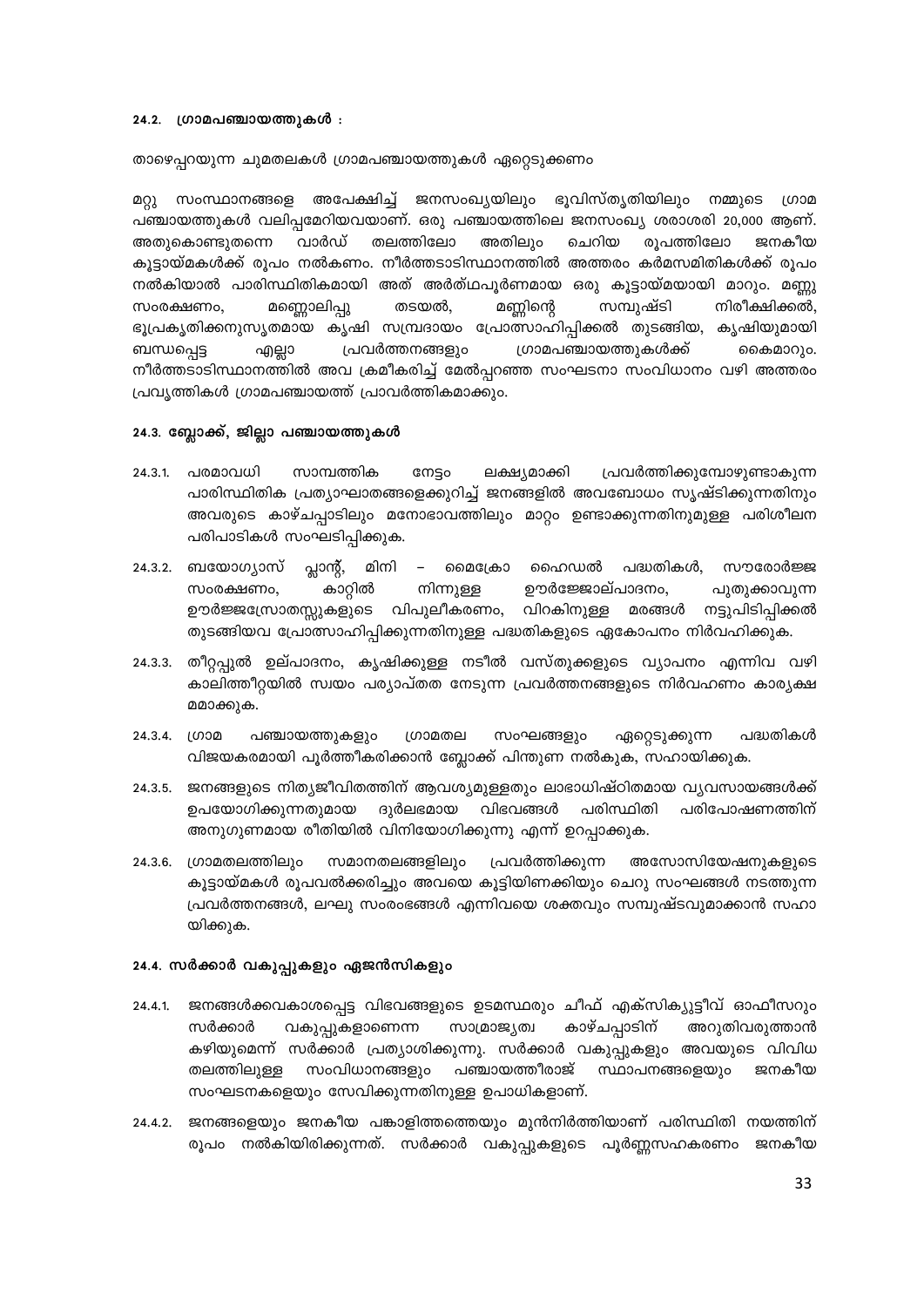സംഘടനകൾക്ക് ലഭിക്കുന്നുവെന്ന് ഉറപ്പുവരുത്തുന്നതിന് സർവ്വതലങ്ങളിലും നിലനിൽക്കുന്ന നിയമങ്ങളും നടപടിച്ചട്ടങ്ങളും യഥാസമയം യഥോചിതം പരിഷ്ക്കരിക്കാൻ സർക്കാർ നടപടിയെടുക്കും. പരിസ്ഥിതി സംരക്ഷണം ഉറപ്പാക്കി എങ്ങനെ സാമ്പത്തിക വളർച്ച കൈവരിക്കാമെന്നതിനെക്കുറിച്ച് പഞ്ചായത്ത് രാജ് സ്ഥാപനങ്ങളെ ഉപദേശിക്കുന്നതിനുള്ള കൺസൾട്ടന്റുമാരും സാങ്കേതിക വിദഗ്ദ്ധരുമായി വകുപ്പ് ഓഫീസർമാർ സേവനമനുഷ്ഠിക്കും.

- 24.4.3. ജനങ്ങളോട് പൂർണമായ ഉത്തരവാദിത്തവും ഇടപാടുകളിൽ സുതാര്യതയും ഉറപ്പുവരു ത്തുന്ന രീതിയിൽ സർക്കാർ ഓരോ വകുപ്പുകളുടേയും ചുമതലകൾ പുനർ നിർവചിക്കു കയും പരിഷ്ക്കരിക്കുകയും ചെയ്യുക.
- 24.4.4. പരിസ്ഥിതി പരിപാലനം സംബന്ധിച്ച നിയമങ്ങൾ ഫലപ്രദമായി നടപ്പാക്കുന്നതിനും അവയ്ക്ക് വിരുദ്ധമായി പ്രവർത്തിക്കുന്നവരെ ശിക്ഷിക്കുന്നതിനും പര്യാപ്തമായ രീതി യിൽ സർക്കാർ നിയമങ്ങളും ചട്ടങ്ങളും ആനുകാലികമായി വിലയിരുത്തി ആവശ്യമായ പരിഷ്ക്കാരങ്ങൾ വരുത്തുന്നതാണ്.

## 24.5. സംസ്ഥാന പരിസ്ഥിതി വകുപ്പ്

- $24.5.1$ പരിസ്ഥിതിയുമായി ബന്ധപ്പെട്ട എല്ലാ പ്രധാന പ്രവർത്തനങ്ങളും പരിസ്ഥിതി വകുപ്പിന്റെ കീഴിൽ കൊണ്ടുവരുന്നതാണ്.
- 24.5.2. സംസ്ഥാനത്തെ പരിസ്ഥിതിയും പരിസ്ഥിതി നയത്തിന്റെ നിർവഹണവും സംബന്ധിച്ച എല്ലാ കാര്യങ്ങളിലും വിവിധ വകുപ്പുകൾ, അതോറിറ്റികൾ, തദ്ദേശഭരണ സ്ഥാപനങ്ങൾ തുടങ്ങിയവയുടെ പ്രവർത്തനം ഏകോപിപ്പിക്കുന്നതിനുള്ള ചുമതല സംസ്ഥാന പരി സ്ഥിതി വകുപ്പിന് ആയിരിക്കും.
- 24.5.3. ബന്ധപ്പെട്ട സർക്കാർ വകുപ്പുകൾ, ഗവേഷണ സ്ഥാപനങ്ങൾ, നിയന്ത്രണ സ്ഥാപനങ്ങൾ, തദ്ദേശഭരണ സ്ഥാപനങ്ങൾ, അംഗീകൃത സർക്കാരിതരസംഘടനകൾ, ഗവേഷകർ, വിദ്യാ ഭ്യാസ വിദഗ്ധർ തുടങ്ങിയവരുടെ സഹായത്തോടെ പരിസ്ഥിതി സംരക്ഷണത്തിനും പരി പോഷണത്തിനുമുള്ള പ്രവർത്തനങ്ങൾക്ക് ഊന്നൽ നൽകുന്നതാണ്.
- 24.5.4. സമഗ്രമായ നിയമ നിർമാണത്തിലൂടെ നിർവഹണ സംവിധാനം ശക്തിപ്പെടുത്തും.

## 24.6. സംസ്ഥാന, ജില്ലാ ഉപദേശക സമിതികൾ

തന്ത്രം : പരിസ്ഥിതി നയം നടപ്പാക്കുമ്പോൾ ശാസ്ത്ര സാങ്കേതിക പിന്തുണയോടെ നിർവഹണ സംവിധാനം ശക്തിപ്പെടുത്തുന്നതിന് സംസ്ഥാന, ജില്ലാതലങ്ങളിൽ വിദഗ്ധരെ ഉൾപ്പെടുത്തി ഉപ ദേശക സമിതികൾ രൂപീകരിക്കുന്നതാണ്.

- 24.6.1. പരിസ്ഥിതിനയം നടപ്പാക്കുന്നതുമായി ബന്ധപ്പെട്ട കാര്യങ്ങളിൽ സർക്കാരിനെ ഉപദേശി ക്കുന്നതിന് പരിസ്ഥിതി വകുപ്പ് മന്ത്രി ചെയർമാനും വിവിധ വകുപ്പുകളുടേയും സർക്കാർ സ്ഥാപനങ്ങളുടേയും ഉദ്യോഗസ്ഥ പ്രതിനിധികൾ, പരിസ്ഥിതി മേഖലയിൽ മികച്ച പ്രവർത്തനം കാഴ്ചവച്ചിട്ടുള്ള സർക്കാരിതര സ്ഥാപനങ്ങളുടെ പ്രതിനിധികൾ, വിദഗ്ധർ എന്നിവരെ ഉൾപ്പെടുത്തി ഒരു സംസ്ഥാനതല പരിസ്ഥിതി ഉപദേശക സമിതി രൂപവൽക്ക രിക്കുക.
- 24.6.2. പരിസ്ഥിതിയുമായി ബന്ധപ്പെട്ട ജില്ലാ–പ്രാദേശികതല പ്രശ്നങ്ങളിൽ ഉപദേശം നൽകു ന്നതിന് ജില്ലാ പഞ്ചായത്ത് പ്രസിഡന്റ് ചെയർമാനായി ഔദ്യോഗിക പ്രതിനിധികൾ ഉൾപ്പെട്ട ജില്ലാതല പരിസ്ഥിതി ഉപദേശക സമിതികൾ എല്ലാ ജില്ലകളിലും രൂപീകരിക്കുക.
- ജില്ലാതല ഉപദേശക സമിതികൾ സംസ്ഥാനതല ഉപദേശകസമിതിയെ പരിസ്ഥിതി നയ  $24.6.3.$ നിർവഹണ കാര്യങ്ങളിൽ സഹായിക്കുന്നതാണ്.